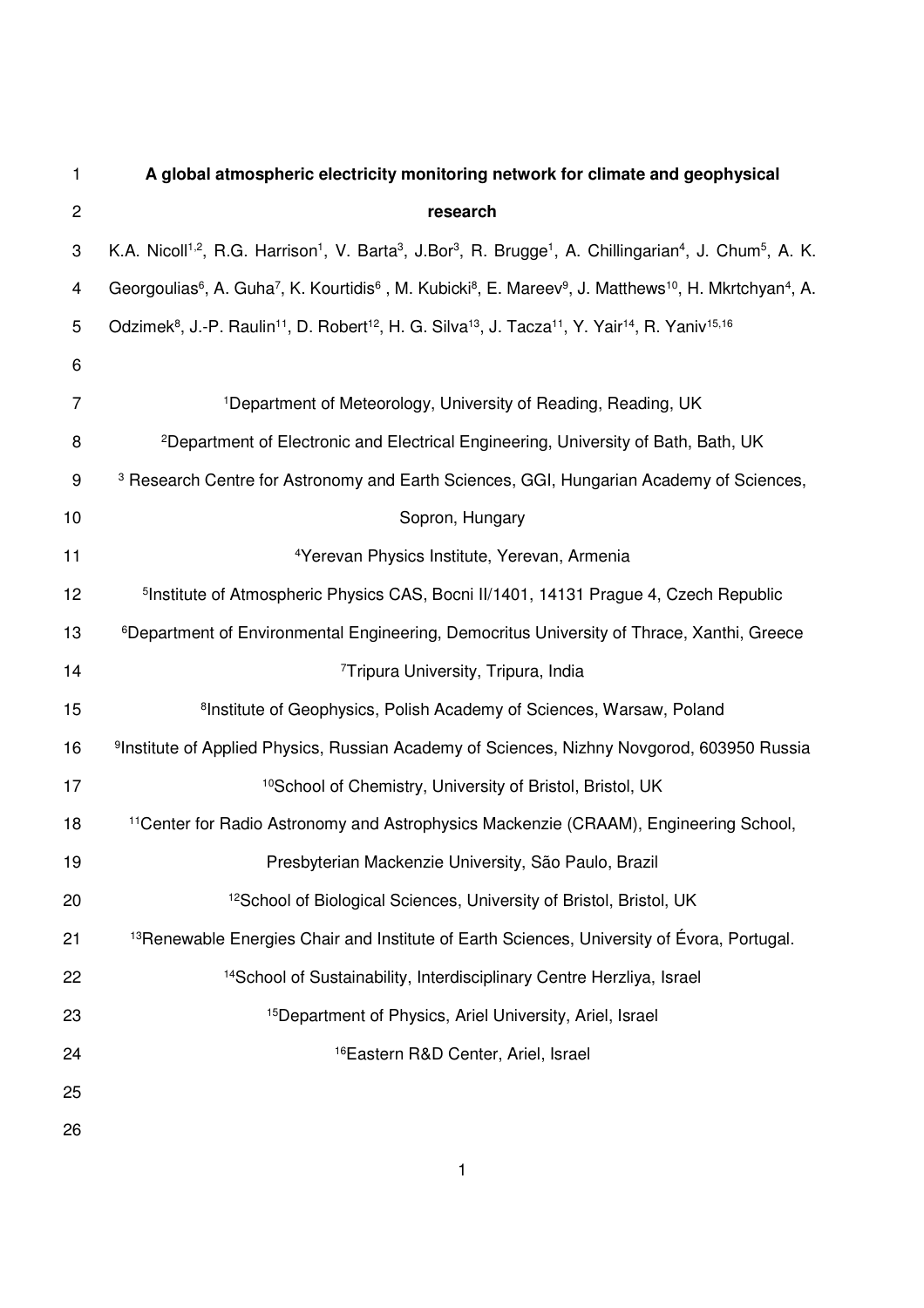### 27 **Abstract**

28 The Global atmospheric Electric Circuit (GEC) is a fundamental coupling network of the climate 29 system connecting electrically disturbed weather regions with fair weather regions across the 30 planet. The GEC sustains the fair weather electric field (or potential gradient, PG) which is 31 present globally and can be measured routinely at the surface using durable instrumentation 32 such as modern electric field mills, which are now widely deployed internationally. In contrast to 33 lightning or magnetic fields, fair weather PG cannot be measured remotely. Despite the 34 existence of many PG datasets (both contemporary and historical), few attempts have been 35 made to coordinate and integrate these fragmented surface measurements within a global 36 framework. Such a synthesis is important elvinin order to fully study major influences on the 37 GEC such as climate variations and space weather effects, as well as more local atmospheric 38 electrical processes such as cloud electrification, lightning initiation, and dust and aerosol 39 charging.

40

41 The GloCAEM (Global Coordination of Atmospheric Electricity Measurements) project has 42 brought together experts in atmospheric electricity to make the first steps towards an effective 43 global network for atmospheric electricity monitoring, which will provide data in near real time. 44 Data from all sites are available in identically-formatted files, at both one second and one minute 45 temporal resolution, along with meteorological data (wherever available) for ease of 46 interpretation of electrical measurements. This work describes the details of the GloCAEM 47 database and presents what is likely to be the largest single analysis of PG data performed from 48 multiple datasets at geographically distinct locations. Analysis of the diurnal variation in PG 49 from all 17 GloCAEM sites demonstrates that the majority of sites show two daily maxima, 50 characteristic of local influences on the PG, such as the sunrise effect. Data analysis methods 51 to minimise such effects are presented and recommendations provided on the most suitable 52 GloCAEM sites for the study of various scientific phenomena. The use of the dataset for a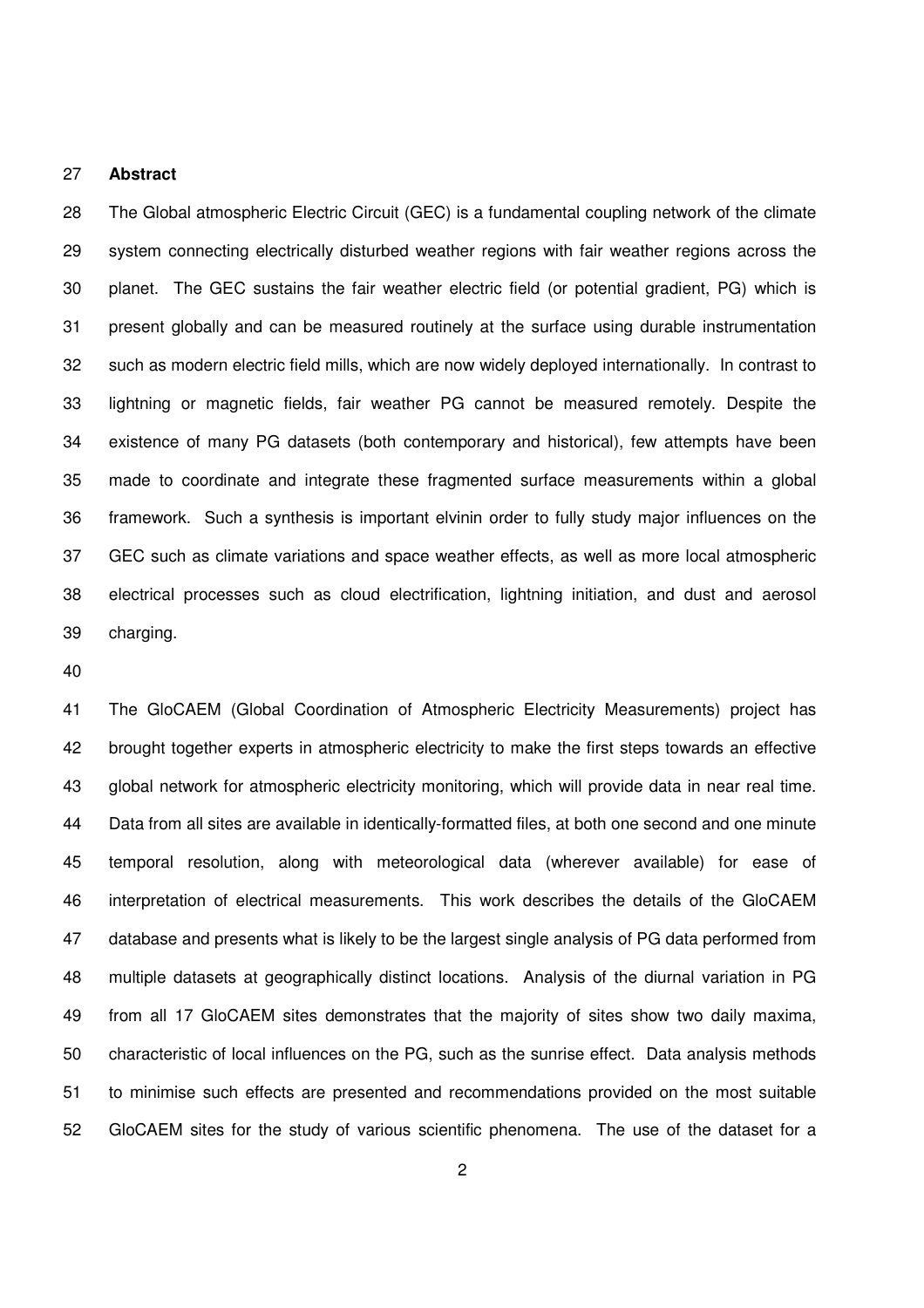53 further understanding of the GEC is also demonstrated, in particular for more detailed 54 characterization of day-to-day global circuit variability. Such coordinated effort enables deeper 55 insight into PG phenomenology which goes beyond single-location PG measurements, 56 providing a simple measurement of global thunderstorm variability on a day-to-day timescale. 57 The creation of the GloCAEM database is likely to enable much more effective study of 58 atmospheric electricity variables than has ever been possible before, which will improve our 59 understanding of the role of atmospheric electricity in the complex processes underlying 60 weather and climate.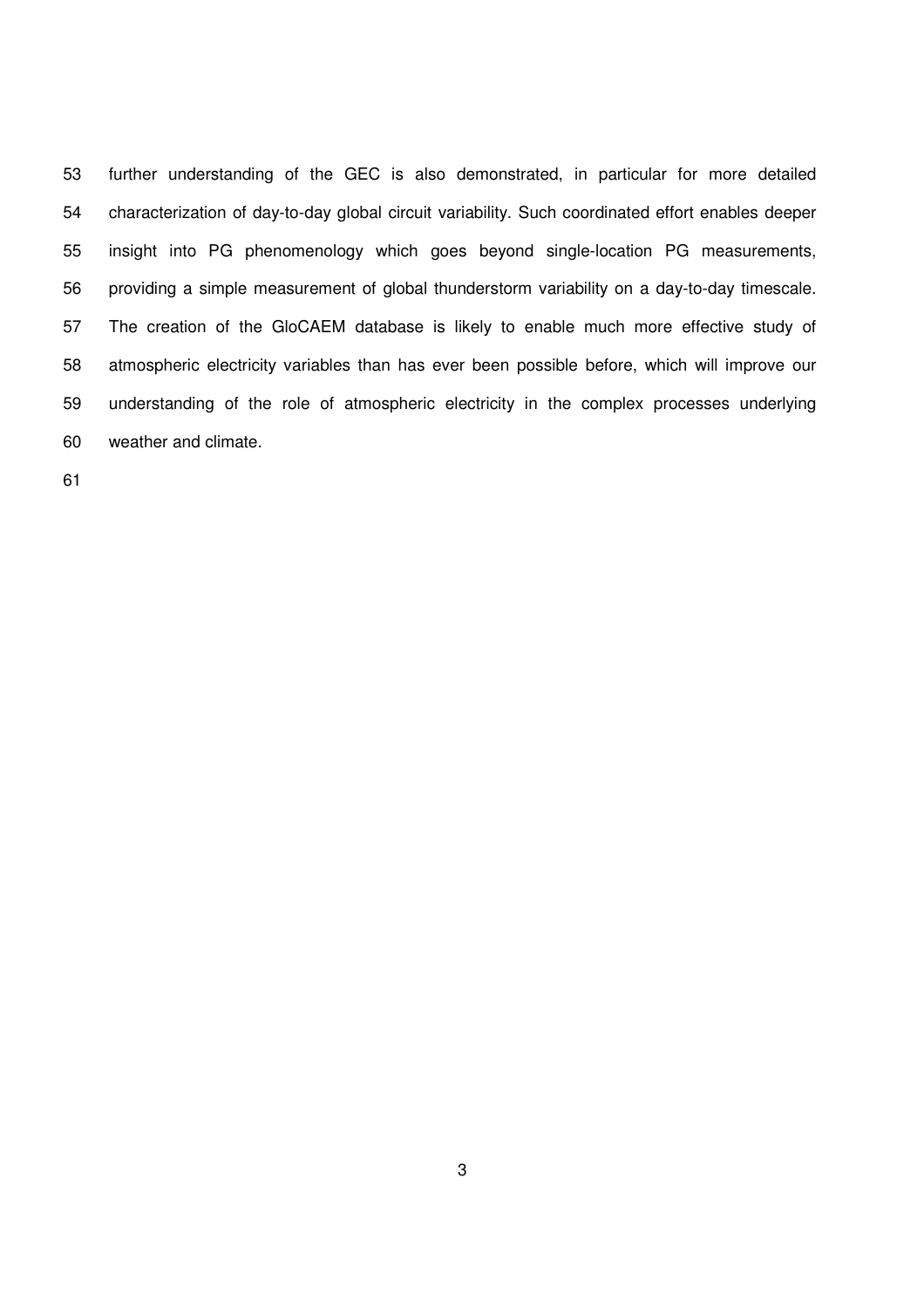### 62 **1. Introduction**

63 Earth's electrical environment has been studied since the 1750s, but its more recently-64 appreciated connections to clouds (Tinsley et al, 2007, Nicoll and Harrison, 2016) and climate 65 (Price, 1993; Rycroft et al, 2000; Williams, 1992; Williams, 2005) have highlighted some 66 incompleteness in understanding of atmospheric electricity in the climate system. It is well 67 established that Earth has a "Global atmospheric Electric Circuit" (GEC), through which charge 68 separation in thunderstorms sustains large scale current flow around the planet (Wilson, 1921; 69 Williams, 2009). The GEC sustains the fair weather (FW) electric field (or potential gradient, 70 PG, as it is also known<sup>1</sup>), which is present globally in regions which are not strongly electrically 71 disturbed by weather or aerosol. In such conditions, the PG can be related to the local electrical 72 conductivity of air, σ, through Ohm's Law:

1

$$
PG = -\frac{J_c}{\sigma} \tag{1}
$$

74 where  $J_c$  is the air-Earth conduction current which flows vertically from the ionosphere to Earth's 75 surface. Provided no local charge separation processes are active,  $J_c$  can be considered 76 constant, hence the PG is inversely proportional to σ, and any phenomena (such as 77 meteorological processes like fog or aerosol pollution) which perturb σ will also affect the PG. 78 PG can be measured routinely using well-established electric field mill instrumentation (e.g. 79 Nicoll 2012). Measurements of PG can contribute to our understanding of how thunderstorms 80 and the global atmospheric electrical system may be varying within our changing climate, which 81 are difficult to assess by global lightning networks because they are not stable with time. PG 82 measurements are also useful in understanding some of the fundamental processes occurring 83 inside thunderstorms which are only just starting to be understood such as high energy particle 84 emissions related to thunderstorm ground enhancements (TGEs) and terrestrial gamma ray 85 flashes (TGFs) (e.g. Chilingarian et al, 2015; Chilingarian, 2018). However, in order that truly

<sup>&</sup>lt;sup>1</sup> By convention, PG is the negative of the electric field. Hence, in fair weather, when the atmospheric electric field is negative, the PG is therefore positive.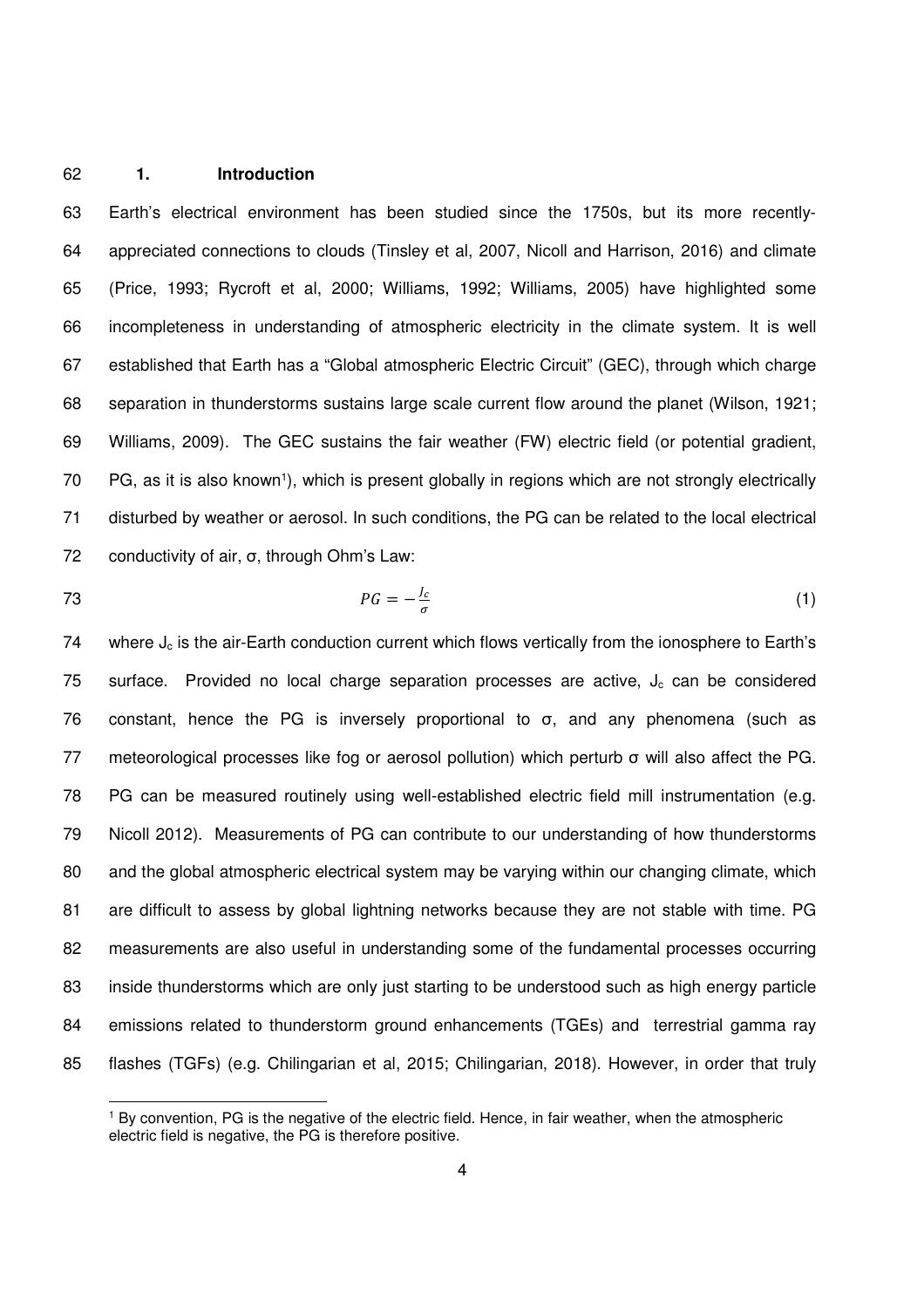86 global signals are considered in understanding the processes within the global circuit, many 87 validating measurements must be made simultaneously at different locations around the world.

88

89 Beyond thunderstorms, another area of current research in atmospheric electricity is the role 90 that atmospheric electricity plays in modulating cloud properties and therefore its indirect effects 91 through clouds on the Earth's radiative balance. Recent evidence demonstrates that all 92 persistent extensive layer clouds are electrically charged at their upper and lower boundaries, 93 which theory indicates can influence cloud microphysical processes (Nicoll and Harrison, 2016). 94 Since layer clouds are common globally, electrical effects on cloud microphysics may therefore 95 always be contributing some of the underlying variability in cloud properties. One of the most 96 uncertain elements is the effect of space weather influences on atmospheric electricity, through 97 lower atmosphere changes in cosmic ray ionisation from solar flares and energetic particle 98 events. Recent work (e.g. Michnowski, 1998; Harrison et al, 2013; Smirnov, 2014) has reported 99 effects of space weather influences on the PG at individual sites, but in order to identify and 100 understand global effects, simultaneous measurements are required at multiple locations.

101

102 Despite the central role of lightning as a weather hazard and the potentially widespread 103 importance of charge for many atmospheric processes involving particles and droplets, research 104 is hampered by the fragmented nature of surface atmospheric electricity measurements, making 105 anything other than local studies in fortuitous FW conditions difficult. In contrast to detection of 106 global lightning using satellite-carried instruments and ground-based radio networks, fair 107 weather PG cannot be measured by remote sensing and no similar extensive measurement 108 networks exist for its study. This has been a major limitation on research into FW atmospheric 109 electricity. Some valuable regional PG monitoring networks have however been established, 110 such as at NASA Kennedy Space Centre (e.g. Krider, 1989; Lucas et al, 2017); in the Russian 111 Federation (Shvarts et al, 2008) and in South America (AFINSA) (Raulin et al, 2014; Tacza et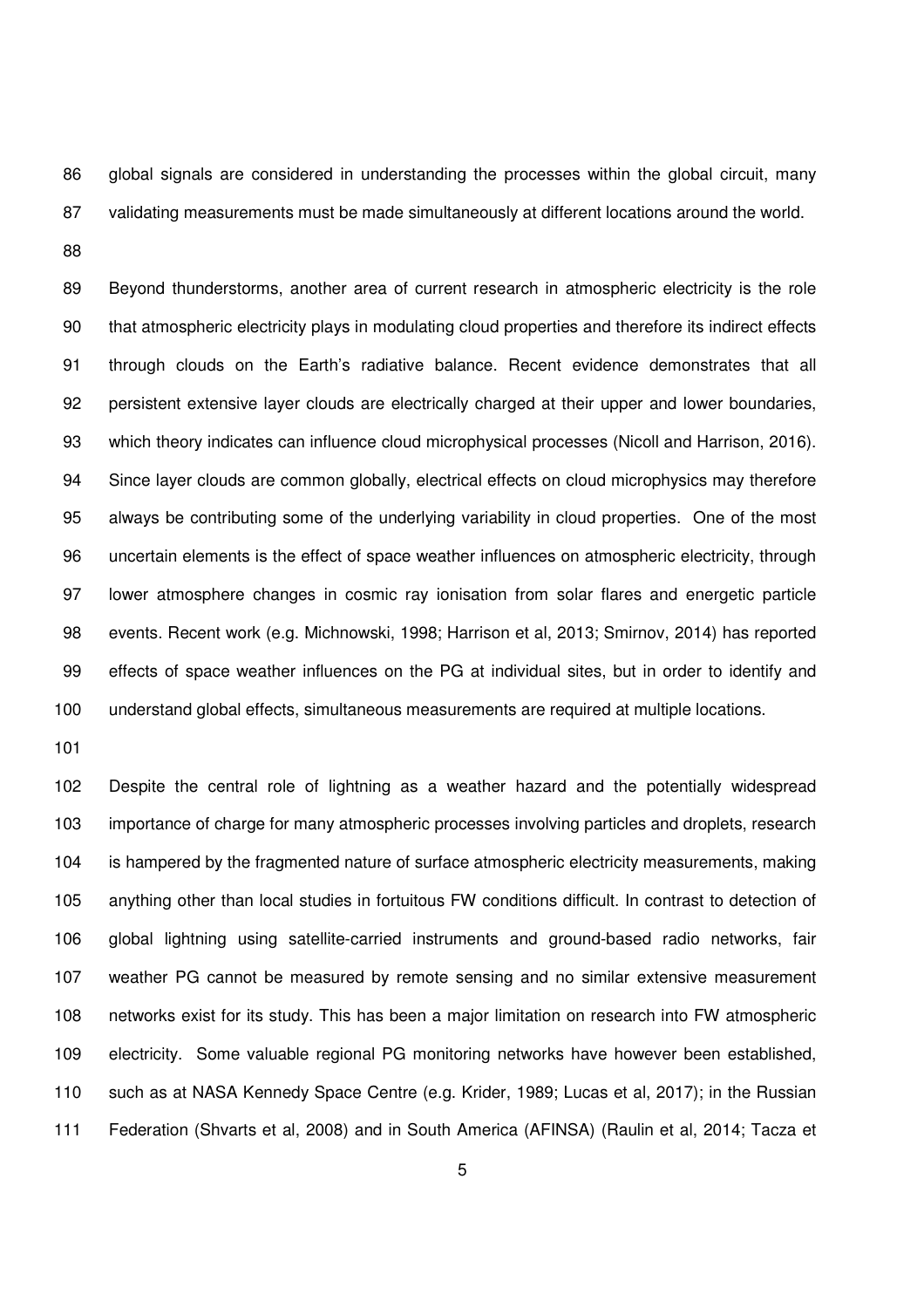112 al, 2014), but these cover only a small part of Earth's surface. Archiving of historical 113 atmospheric electrical data has also been achieved by the ATMEL2007A database (Tammet, 114 2009) which compiled a large number of hourly datasets from Russia and Europe. These 115 valuable datasets are now historical, as data is only most recently available up to 2006. There is 116 now an opportunity to widen the geographical coverage of available PG measurements as many 117 researchers worldwide currently make high temporal resolution measurements of the FW PG 118 routinely, which is neither coordinated nor exploited. The UK-led GloCAEM (Global Coordination 119 of Atmospheric Electricity) project has brought these experts together to make the first steps 120 towards an effective global network for FW atmospheric electricity monitoring, with publicly 121 available data and in near real time. Another novel aspect of the GloCAEM dataset is the 122 availability of meteorological data alongside the PG measurements. The meteorological 123 information is, firstly, central in independently determining the existence of fair weather 124 conditions (due to the substantial influence of non-fair weather meteorological phenomena on 125 the PG), which are required to study global and space weather influences on the PG, and, 126 secondly useful in allowing study of the effect of variations in local meteorology on the electrical 127 environment. The use of identical format files for each GloCAEM measurement site makes data 128 analysis, in particular comparison of data from all the sites, very straightforward, which is a key 129 aspect of the project in driving research in atmospheric electricity forward.

130

131 This paper describes the properties of the GloCAEM database, as well as presents a summary 132 of some of the initial analysis performed with the dataset. This focuses on the application of the 133 data to Global Electric Circuit research, but also provides advice on choice of the best 134 GloCAEM sites at which to study a variety of different atmospheric and geophysical processes 135 related to atmospheric electricity.

136

## 137 **2. The GloCAEM dataset**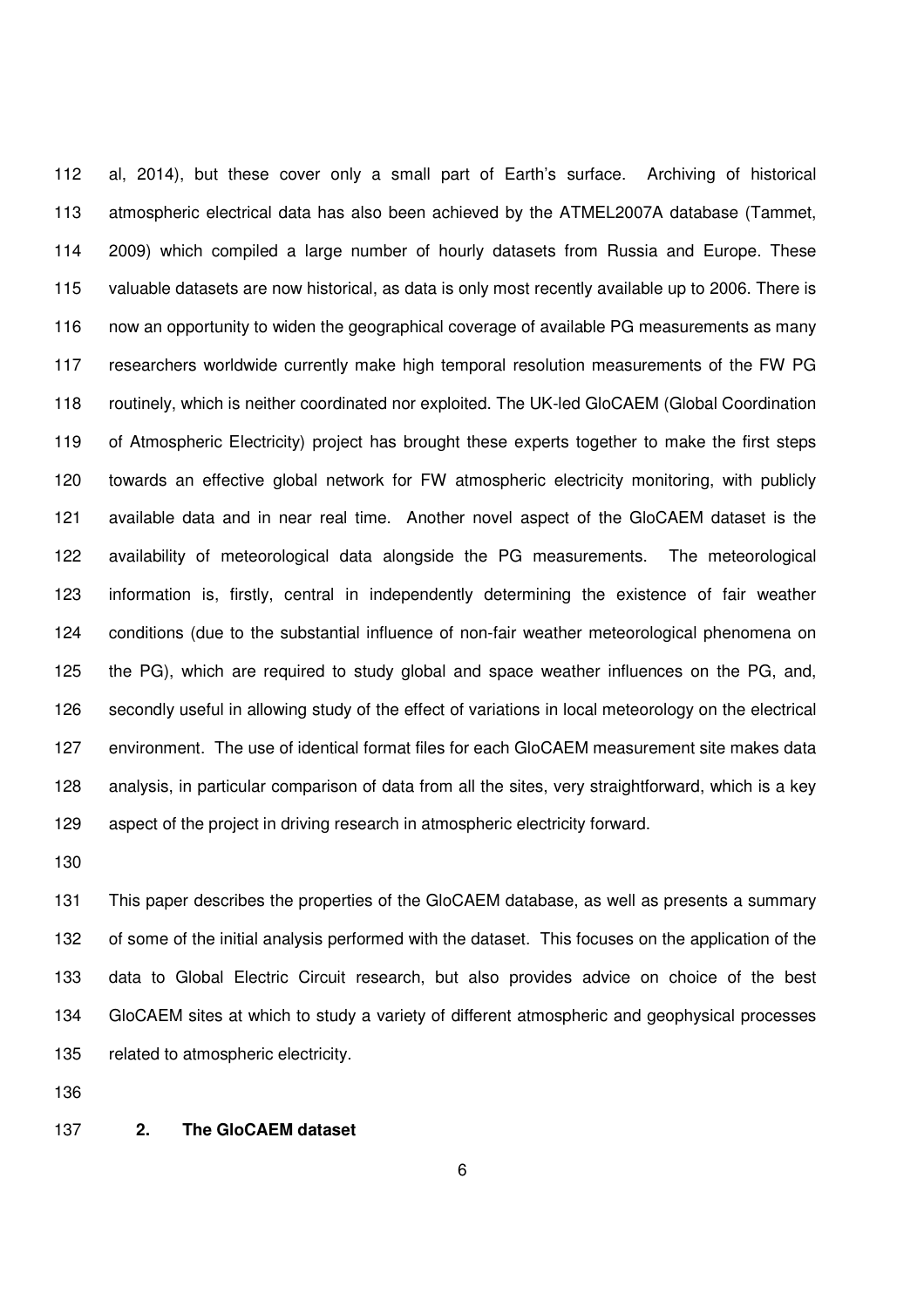#### 138 **2.1 Overview**

139 The GloCAEM dataset so far contains PG and meteorological data from 12 different 140 international institutions and 17 different locations worldwide. It is stored at the UK Centre for 141 Environmental Data Analysis (CEDA), which is a Data Repository funded by several of the UK 142 research councils (http://www.ceda.ac.uk/). CEDA provides secure and long term storage of 143 datasets for atmospheric research for the academic community. The GloCAEM dataset will 144 therefore become publicly available (with users registering for a username and password 145 through CEDA) for research use when the period of data checking is completed, with the 146 functional launch expected to be from summer 2019. Some key details of the GloCAEM dataset 147 functionality are listed below:

148

149 - Data values are provided in as close to real time as possible (at sites where internet and 150 FTP are available),

151 - Data files are provided as daily files, at two different time resolutions: 1 second and 152 1 minute averages,

153 - Data files of 1 second resolution contain only PG data; 1 minute files contain PG and 154 meteorological data at the same temporal resolution (where available)

155 - Downloadable site information and instrument information files are provided for each

156 location at the project website (https://glocaem.wordpress.com/introduction/project-

157 partners-and-measurement-sites/).

158

159 The use of daily data files allows the user to choose whether to download only a few files if 160 analysing one specific event, or the entire dataset. The GloCAEM sites are essentially a virtual 161 network in that the network has not specifically been created to provide new sites for PG 162 measurements – rather it collates data from existing measurement sites and converts them into 163 a common format which is accessible to the wider research community. Presently the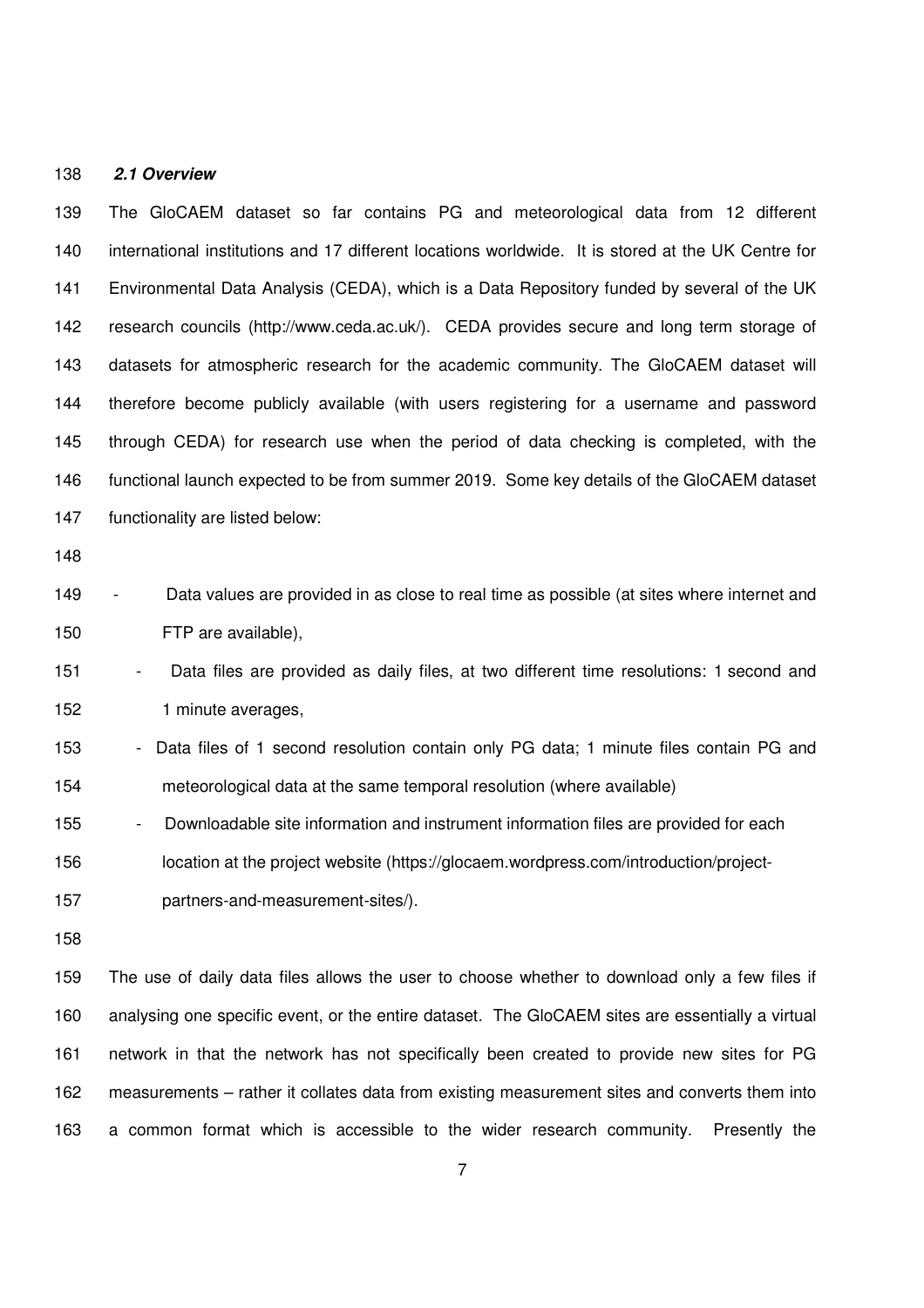164 GloCAEM dataset focuses on recent data, and many of the measurement sites are relatively 165 new with only a few years of data so far; however data are available back to 2005 for some 166 sites.

167

### 168 **2.2 Parameters measured**

169 In terms of atmospheric electricity parameters, the GloCAEM dataset focuses principally on 170 measurements of PG as this is the most commonly measured quantity due to the relatively large 171 number of commercially-available sensors. The PG is present globally and is typically ~100V/m 172 in clear air during fair weather conditions at sea level, with larger values in polluted and non fair 173 weather conditions. PG is influenced by many factors including local meteorological influences, 174 dust and aerosol concentrations (e.g. Yair et al, 2016), global thunderstorm activity through the 175 GEC (e.g. Rycroft et al, 2000), space weather events (e.g. Marcz 1997; Harrison et al, 2013; De 176 et al, 2013) and changes in the ionisation rate from radon (e.g. Lopes et al, 2015), cosmic ray 177 changes (Mateev and Vellinov, 1992), and artificial ionisation sources (e.g. Takeda et al, 2011; 178 Fews et al, 2002; Matthews et al, 2010), and changes in local site characteristics such as 179 variable electrical shielding effects of surrounding trees (Williams et al 2005) or buildings. Biotic 180 factors, such as vegetation and animal activity have thus far not been considered, yet have 181 been recognised to also affect local PG measurements. At any site the dominant changes in 182 the PG are likely to arise from local meteorological changes; therefore, it is important to 183 understand how various phenomena such as the local wind regime, rainfall, cloud, fog and 184 aerosol influence the measurement of PG (e.g. Deshpande and Kamra, 2001; Minamoto and 185 Kadokura, 2011; Bin et al, 2012; Harrison and Nicoll, 2018; Gurmani et al, 2018). Consequently 186 the GloCAEM dataset provides meteorological measurements in the form of: pressure, 187 temperature, relative humidity (RH), wind direction, wind speed, rainfall, global solar irradiance, 188 diffuse solar irradiance, visibility, sunshine duration and cloud base height. Although these 189 measurements are not available at every site, they are provided wherever and whenever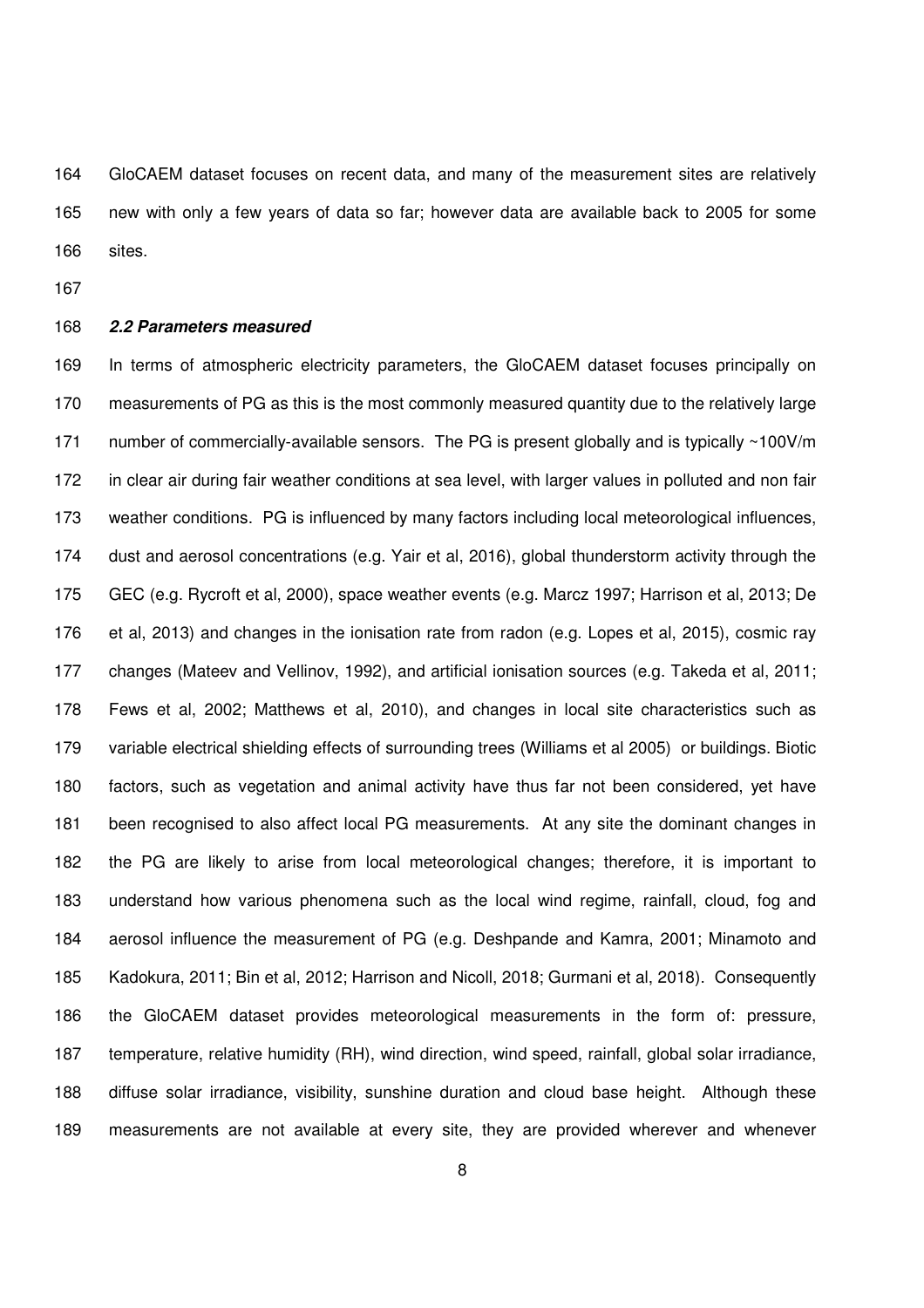190 possible. The inclusion of a number of solar radiation and cloud measurements is to enable 191 different criteria to be explored in identifying fair weather conditions, since this aspect of data 192 selection (Harrison and Nicoll, 2018) is key for GEC studies. The GloCAEM dataset also allows 193 the study of different types of phenomena which cause perturbations in PG (such as 194 precipitation effects), which, for the purpose of GEC studies, can be averaged out; regular 195 systematic variations, however, must be dealt with in other ways. Aerosol-related effects on PG 196 can be both transient (e.g. short timescale effects from space weather), and systematic (e.g. the 197 sunrise effect, differences between weekdays and weekends, seasonal effects). These are 198 discussed more fully in section 3.2.

199

# 200 **2.3 Instrumentation**

201 The PG has historically been measured by a number of different methods. These have included 202 potential probes, in which the potential on a conductor equalises with the potential of the 203 surrounding air and any subsequent changes in potential on the probe follow variations in PG 204 (e.g. Chalmers, 1967). Burning fuses, water droppers or radioactive probes have been 205 implemented to increase the conductivity of the air surrounding the probe to allow faster 206 equalisation rates (Israel, 1970). This technique is still employed at several of the GloCAEM 207 measurement stations, including Swider, Poland and Nagycenk, Hungary (Marcz et al, 2001), 208 where long time series of measurements are available. One of the main limitations of the 209 potential probe method is its slow time response, which is typically on the order of tens of 210 seconds depending on the method of equalisation employed. An alternative method is to use an 211 electric field mill, which allows much faster measurements (up to around 100Hz), and versions 212 which are robust to all meteorological conditions are available. An electric field mill typically 213 consists of a horizontal electrode, which is alternately exposed and shielded from the 214 atmospheric electric field. As the electrode is exposed to the electric field, a charge is induced 215 on the electrode, the magnitude of which is proportional to the field (e.g. Chubb, 2010; chapter 6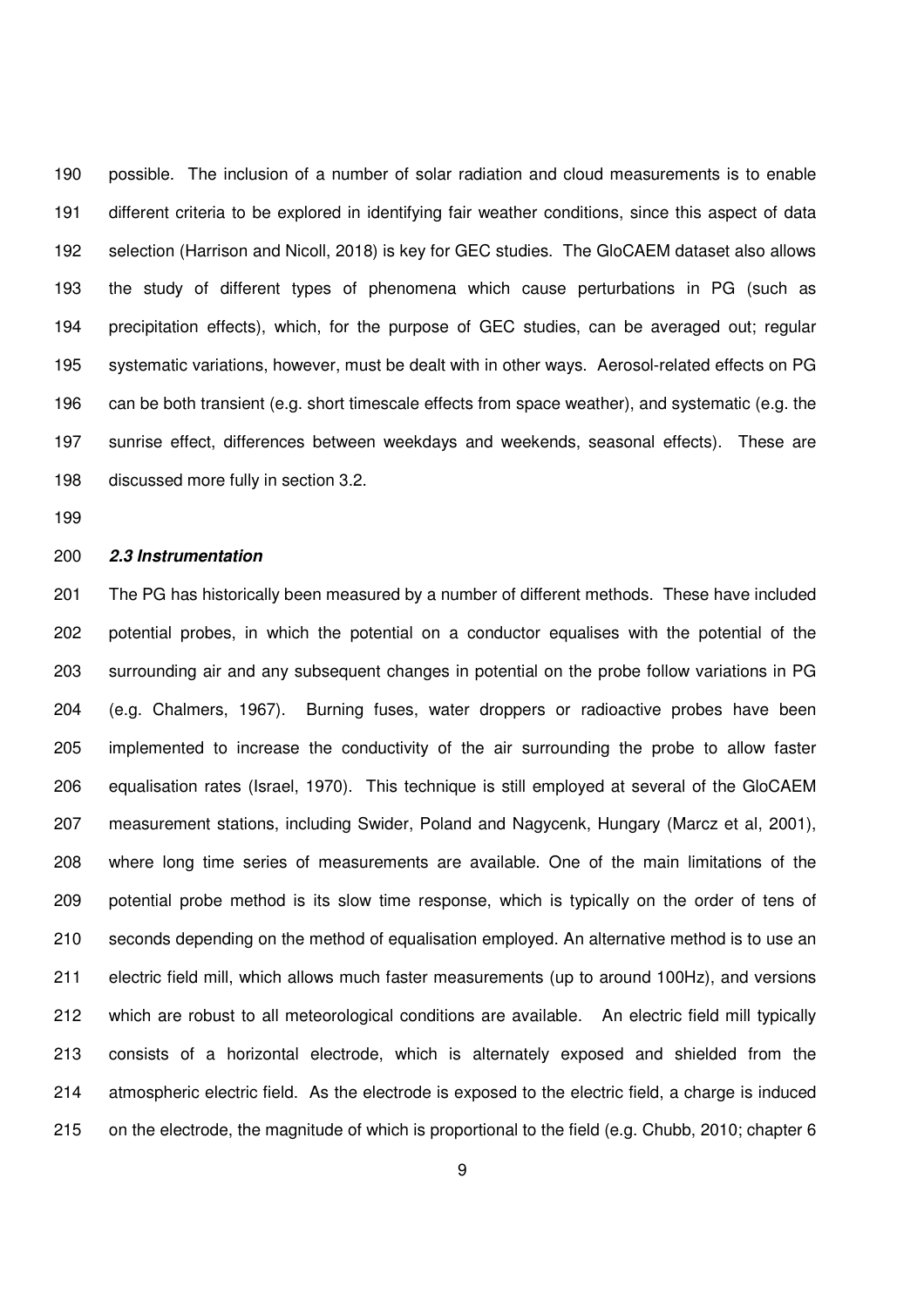216 in MacGorman and Rust, 1998). This is measured with an electrometer, and phase sensitive 217 detection. Figure 1 shows some of the electric field mill sensors used at the various GloCAEM 218 sites. Technical details of the sensors are described fully as separate metafiles on the 219 GloCAEM project website (https://glocaem.wordpress.com/introduction/project-partners-and-220 measurement-sites/). This file also includes information on the height of the field mill sensors 221 above ground (which typically varies between 1 m and 3 m between sites). A full list of the 222 various field mill types used at the GloCAEM sites is given in table 1. It should be noted that 223 even though potential probe measurements are in use at some of the GloCAEM sites, only the 224 digitised PG measurements from field mills are currently included in the database.

225

226 PG measurements are recorded at a variety of sampling rates at the different GloCAEM sites 227 (from 2 Hz to 25 Hz), therefore to ensure consistency between sites, GloCAEM data have been 228 processed to report data at 1 second and 1 minute averages, in different data files. The 229 provision of data with different temporal resolution is intended to allow easier analysis of 230 phenomena which occur on a variety of timescales, without always having to download vast 231 amounts of data. It is important to point out that the absolute value of PG measured by a field 232 mill is affected both by calibration of the sensor and the physical environment surrounding the 233 sensor. Metal masts or guy lines distort the electric field, modifying the PG which is measured. 234 Thus, for PG measurements from different sites to be comparable, they must be standardised to 235 an open situation (such as flush with the ground surface, or compared with measurements from 236 a horizontal passive wire antenna), to remove the distorting effects. See e.g. Appendix in 237 Harrison and Nicoll, 2018 for more details. Field mill calibrations and site correction factors (to 238 account for the distortion of the electric field around the field mill mounting mast or nearby 239 buildings, are applied to data from some of the GloCAEM sites. Details of correction factors and 240 calibrations against other sensors are provided in the metafiles on the GloCAEM project website 241 (https://glocaem.wordpress.com/introduction/project-partners-and-measurement-sites/). Since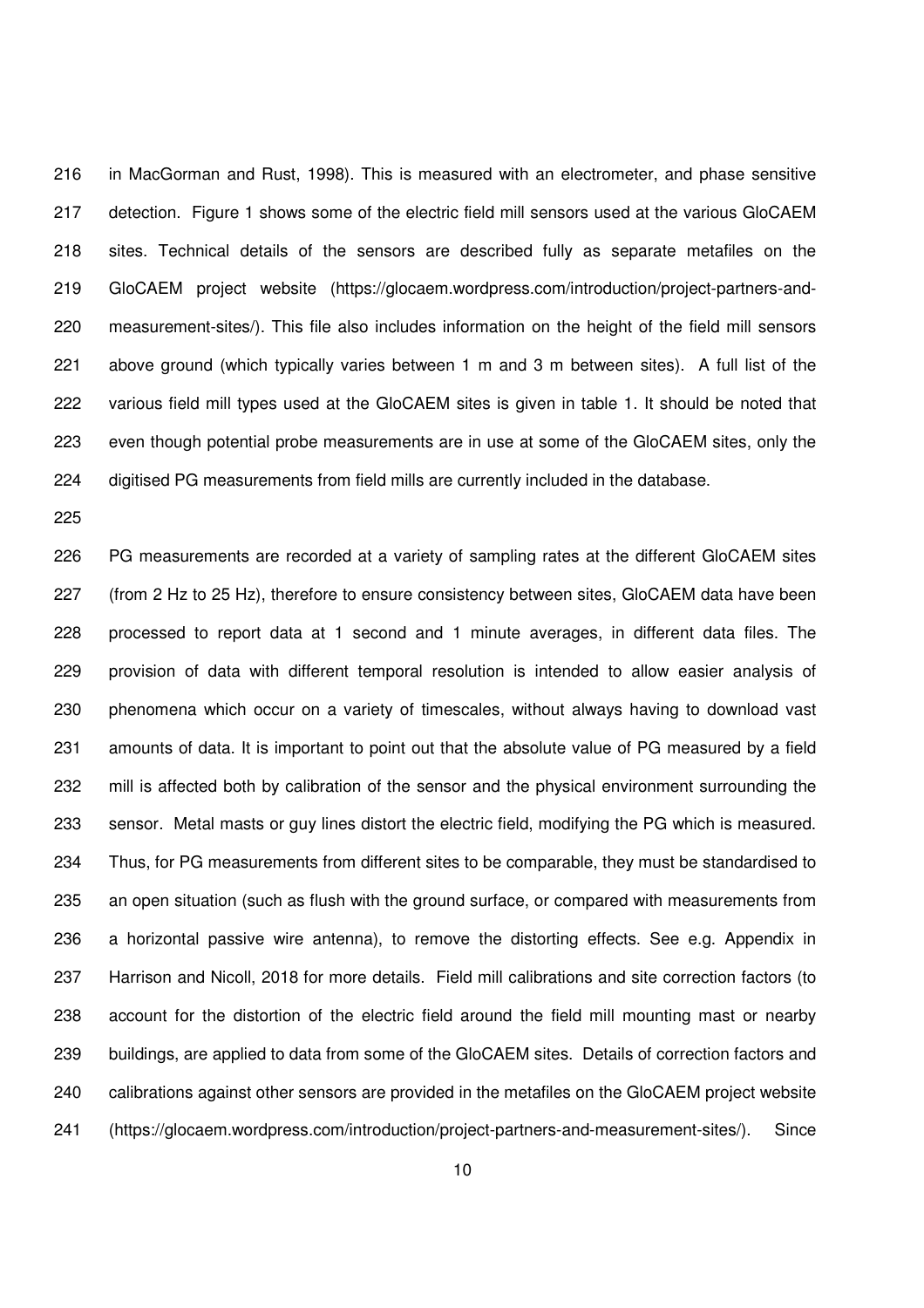242 not all PG measurements in the GloCAEM database have been corrected for site distortion 243 factors, it is generally not meaningful to compare absolute PG measurements between all the 244 different sites. PG values with respect to the mean value at each site are therefore often 245 discussed throughout this paper to address this issue.

246

# 247 **2.4 Measurement sites**

248 At present the GloCAEM dataset comprises PG data from seventeen different locations ranging 249 from Poland in the north to Antarctica in the south. Figure 2 shows a map of the various 250 measurement sites which include ten different countries and four continents. Table 1 provides a 251 detailed description of the measurement sites in the GloCAEM dataset, and as with the 252 instrumentation information, the specifics of each site are included as a separate metafile on the 253 GloCAEM project website (https://glocaem.wordpress.com/introduction/project-partners-and-254 measurement-sites/). The sites include flat terrain in rural locations, mountainous regions, ice 255 shelves, deserts and rooftop locations in city centres. Whilst traditionally many of these site 256 locations would be avoided for atmospheric electricity research, the aim of GloCAEM is to 257 provide access to data for a wide range of related research purposes. For example: although 258 the PG may be enhanced as a result of the distortion caused by mountains, measurements in 259 such locations can provide information about boundary/exchange layer transitions (as well as in 260 cloud measurements) as these sites often move in and out of such layers as their altitude varies 261 (e.g. Israel, 1957; Kamogawa et al, 2015; Yaniv et al, 2017). PG measurements in city centre 262 locations can provide information on aerosol and pollution transport (e.g. Silva et al, 2016) and 263 desert measurements can provide valuable insights into dust electrification processes (e.g. Yair 264 et al, 2016; Yaniv et al, 2016; Esposito et al, 2016; Katz et al 2018).

265

266 Although the type of surface and surrounding orography influences the PG measurement, so 267 too does its geographical location in terms of the typical meteorological conditions that the site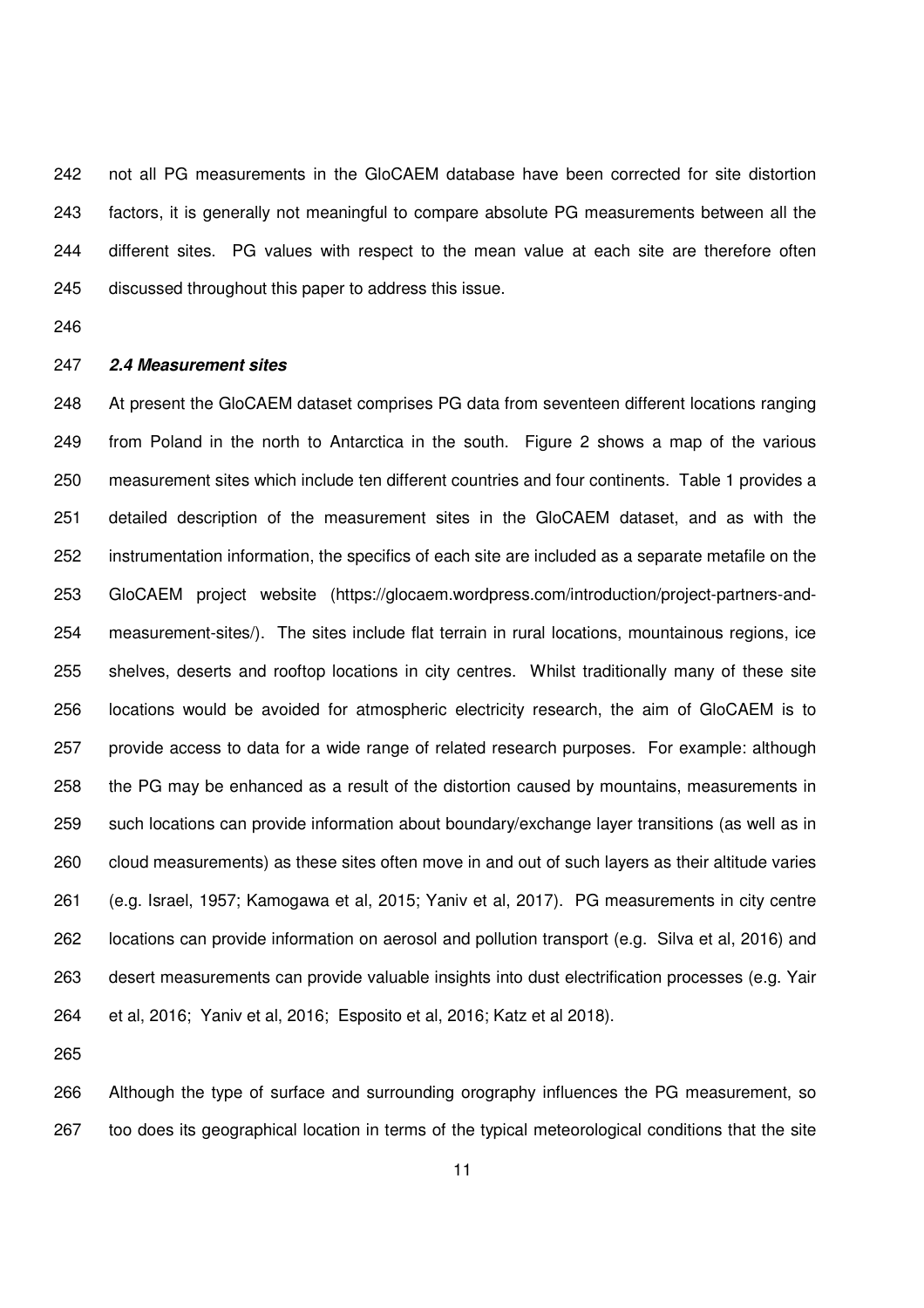268 experiences. Figures 3 and 4 show an example of differences in site climatology between 269 Graciosa, Azores - an island location in the North Atlantic Ocean - and Panská Ves - a 270 continental location in the Czech Republic. Although the median values of PG at both locations 271 for the year of 2016 are similar (80V/m at Graciosa, 49 V/m at Panská Ves<sup>2</sup>) the difference in 272 variability, and the range of PG values (from Figure 4) is obvious. This is mostly due to 273 climatological differences (in particular rainfall) between the two mid-latitude sites. This is 274 particularly true in the summer months, when Panská Ves experiences a relatively large number 275 of convective events compared to Graciosa, which causes large variability in the PG. It therefore 276 follows that Panská Ves is a better site for the study of convective activity, but Graciosa is likely 277 to be more suited to fair weather measurements which is required for study of the GEC. Greater 278 variability is expected in the Panská Ves data due to aerosol/conductivity variations that are 279 inherent at inland continental stations compared to the relatively clean oceanic air at the island 280 location of Graciosa. Thus the inclusion of different types of measurement locations in the 281 GloCAEM dataset will allow the study of many different types of phenomena of both local and 282 global origins.

283

1

## 284 **3. Analysis of GloCAEM PG data**

285 **3.1 Diurnal variations at GloCAEM sites** 

286 One of the key parameters in global atmospheric electricity research is the diurnal variation in 287 PG on fair weather (FW) days. This is due to the fact that, in the absence of local influences, 288 the diurnal variation in PG is known to follow closely the diurnal variation in global thunderstorm 289 and shower cloud area, which together are understood to drive the global circuit. This result was 290 first established by Mauchly, (1921; 1923) and Whipple (1929) using the pioneering 291 measurements of the *Carnegie* research ship (e.g. Harrison, 2013). The characteristic shape of

<sup>&</sup>lt;sup>2</sup> It should be noted that a site correction factor has only been applied to the data from Panská Ves and not Graciosa therefore the absolute values of PG are not directly comparable between the two sites.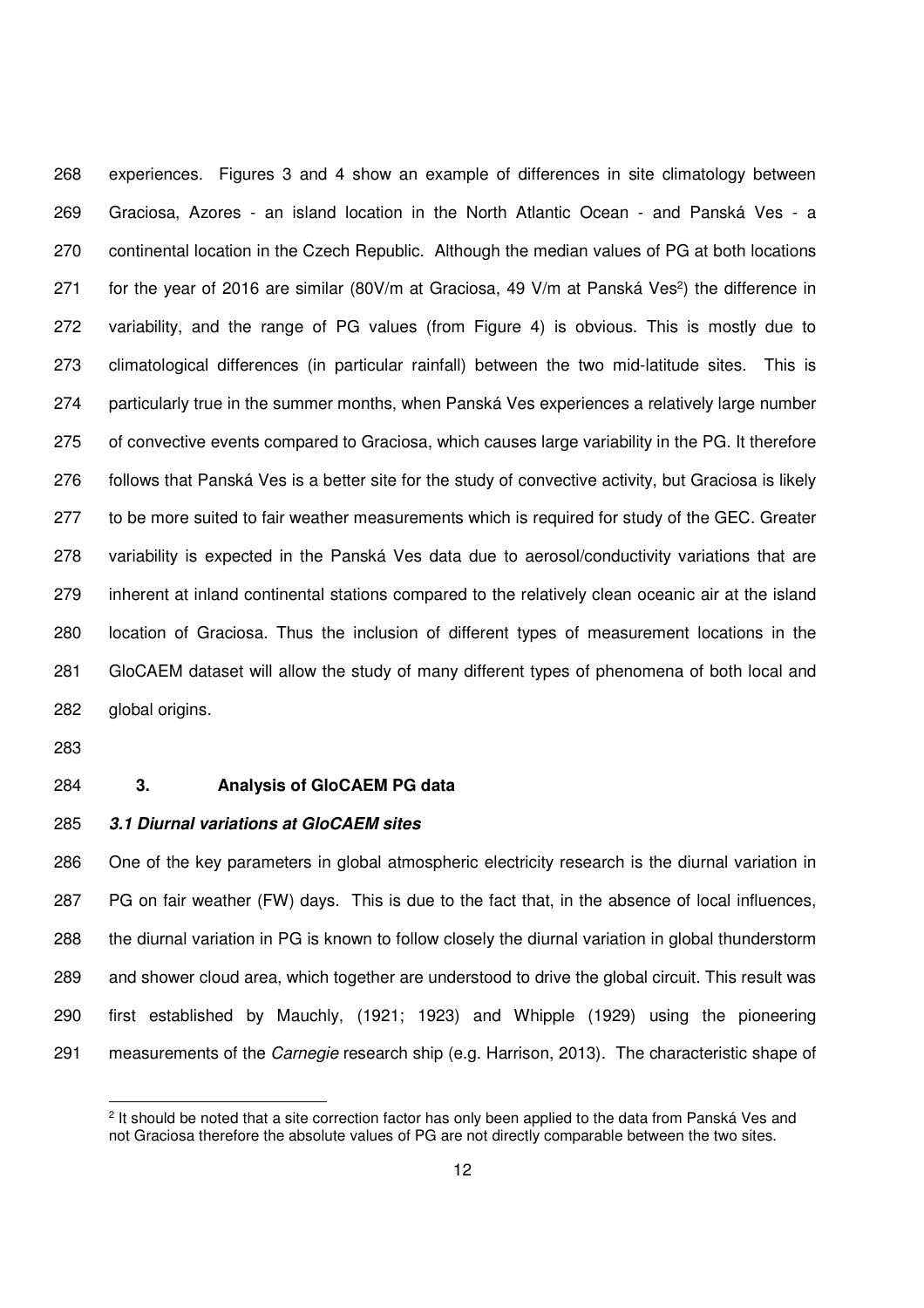292 this variation found by the Carnegie scientists, with a principal minimum around 03 UT and 293 principal maximum around 19 UT, is known as the Carnegie curve. Measurement sites which 294 exhibit a daily PG variation which is very similar to the Carnegie curve are often said to be 295 globally representative and hence, in principle can provide a method of monitoring the global 296 variation of the GEC from a single site measurement<sup>3</sup>. Analysis of the diurnal variation in PG 297 conditions has been performed for all of the GloCAEM sites. Since meteorological data is so far 298 available at only some of the GloCAEM sites - and hence true FW conditions cannot be 299 explicitly identified - the PG is selected for non-disturbed conditions on the basis of the PG 300 values only. This is based on the fact that non fair weather conditions (such as rainfall and high 301 winds) tend to produce large (as well as negative values of PG) (e.g. Bennett and Harrison, 302 2007). This approach may also remove situations in which the conductivity is low (e.g. during 303 high aerosol concentration events), which will produce abnormally large PG values, which would 304 not be detected by selection of meteorological conditions alone. Thus, what are considered 305 non-disturbed values of PG are selected individually for each site by only considering positive 306 PG values in the inner 80% of the distribution of PG values. This approach ensures that any 307 outliers in the PG distribution are removed from further analysis.

308

1

309 Figure 5 shows the percentage of non-disturbed periods (in black) for 9 of the GloCAEM sites 310 for each month of 2016. As expected, there is a large range between sites in the proportion of 311 non-disturbed values. For example, the maximum percentage of non-disturbed PG values in 312 any one month is 92% for Evora (EVO) (Oct 2016), whilst the minimum occurs for Xanthi (XAN) 313 at only 14% (March 2016). For the 5 sites with no missing data in 2016, Graciosa (GRA) has 314 the highest proportion (78%) of non-disturbed periods during the year, with Studenec (STU) 315 (33%) the least. There is also a seasonal effect evident at some sites, for example at Reading

 $3$  Here we regard the "Carnegie curve" as the harmonic description of the undisturbed day PG data during Cruise 7 of the Carnegie provided by the Carnegie Institution (and re-analysed by Harrison 2013). Other secondary sources (e.g. Israel (1970)) differ slightly.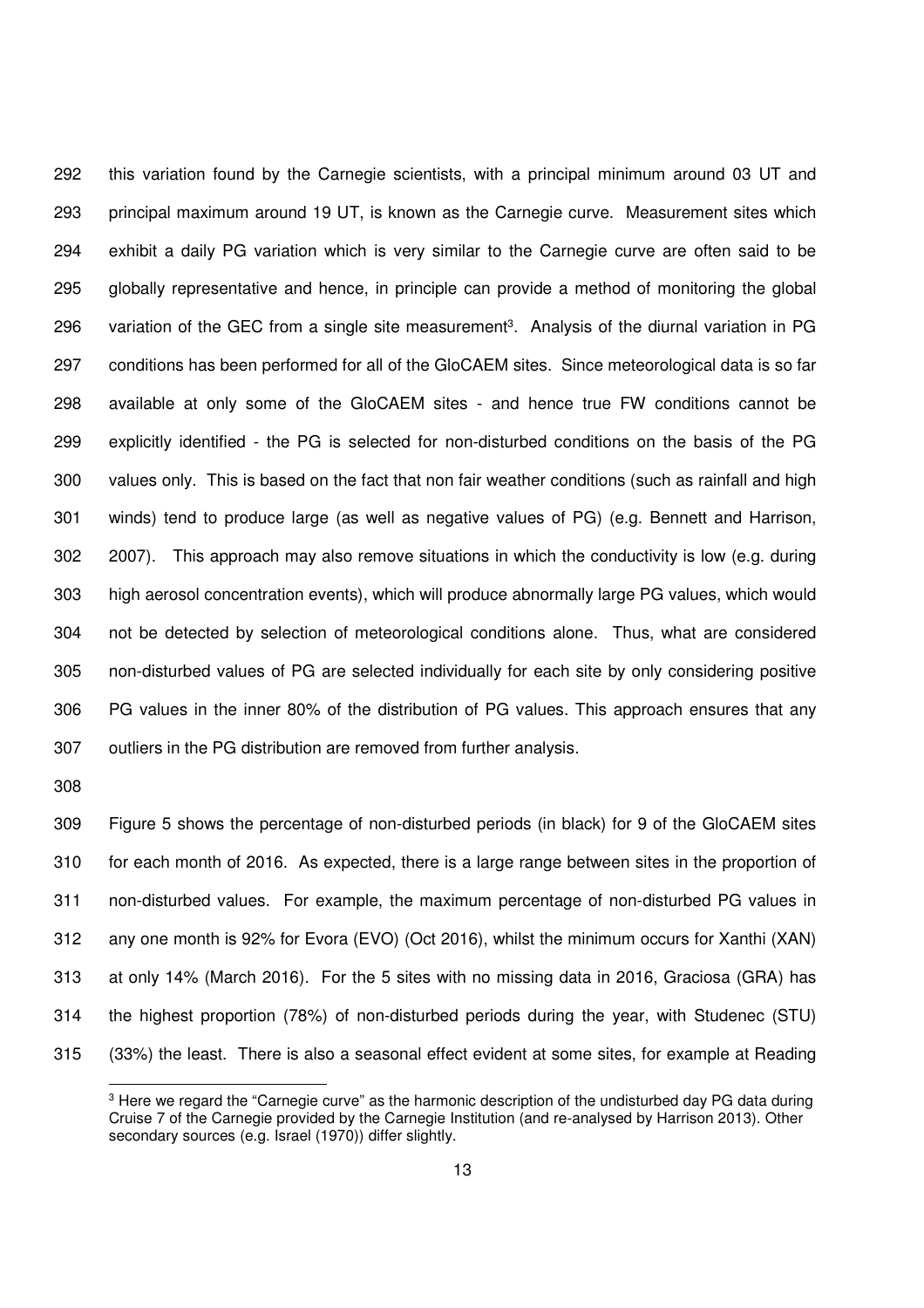316 (RDG) and Swider (SWI), which are both mid-latitude sites and subject to an increased number 317 of non-fair weather conditions during winter months than summer. Such information can be 318 used to assess the most suitable GloCAEM sites for GEC studies, as well as what time of year 319 (if any) analysis should be focused on to increase the proportionality of non-disturbed data 320 available.

321

322 The average diurnal variation for non-disturbed values of PG during 2016 is shown for 15 of the 323 GloCAEM sites in Figure 6, alongside the Carnegie curve (red dashed line). Sites are combined 324 according to whether their diurnal variation in PG contains a single maximum, similar to the 325 Carnegie Curve, or two maxima (as assessed by eye). Because many of the sites are not 326 absolutely calibrated, comparison of absolute PG values cannot be undertaken: instead, the 327 sites' data are given as the percentage of the PG with respect to the median value for each site. 328 Median PG values before and after non-disturbed selection are shown in Table 2. Five of the 329 GloCAEM sites are shown to have a single maximum; however, the remaining ten sites 330 demonstrate evidence of substantial local effects (particularly following sunrise), with a double 331 peak in PG evident. This is to be expected as the majority of sites are continental and relatively 332 close to major population centres where aerosol pollution is abundant and responds to 333 atmospheric mixing. This so called "sunrise effect" has been observed at a variety of locations 334 (e.g. Marshall et al, 1996) and is generally thought to be related to mixing of the near-surface 335 electrode layer (which is an accumulation of positive charge next to the negatively charged 336 Earth's surface). At the majority of sites with two daily maxima, the first maximum is 337 proportionally smaller than the second, with the exception of Xanthi, Greece, where the morning 338 maximum is 30% larger than the evening one (Kastelis & Kourtidis, 2016). Such local 339 influences complicate any potential GEC analysis, but PG measurements from such sites will 340 provide valuable information on pollution and aerosol content of air and methods of minimising 341 the effects of such aerosols are discussed in section 3.2.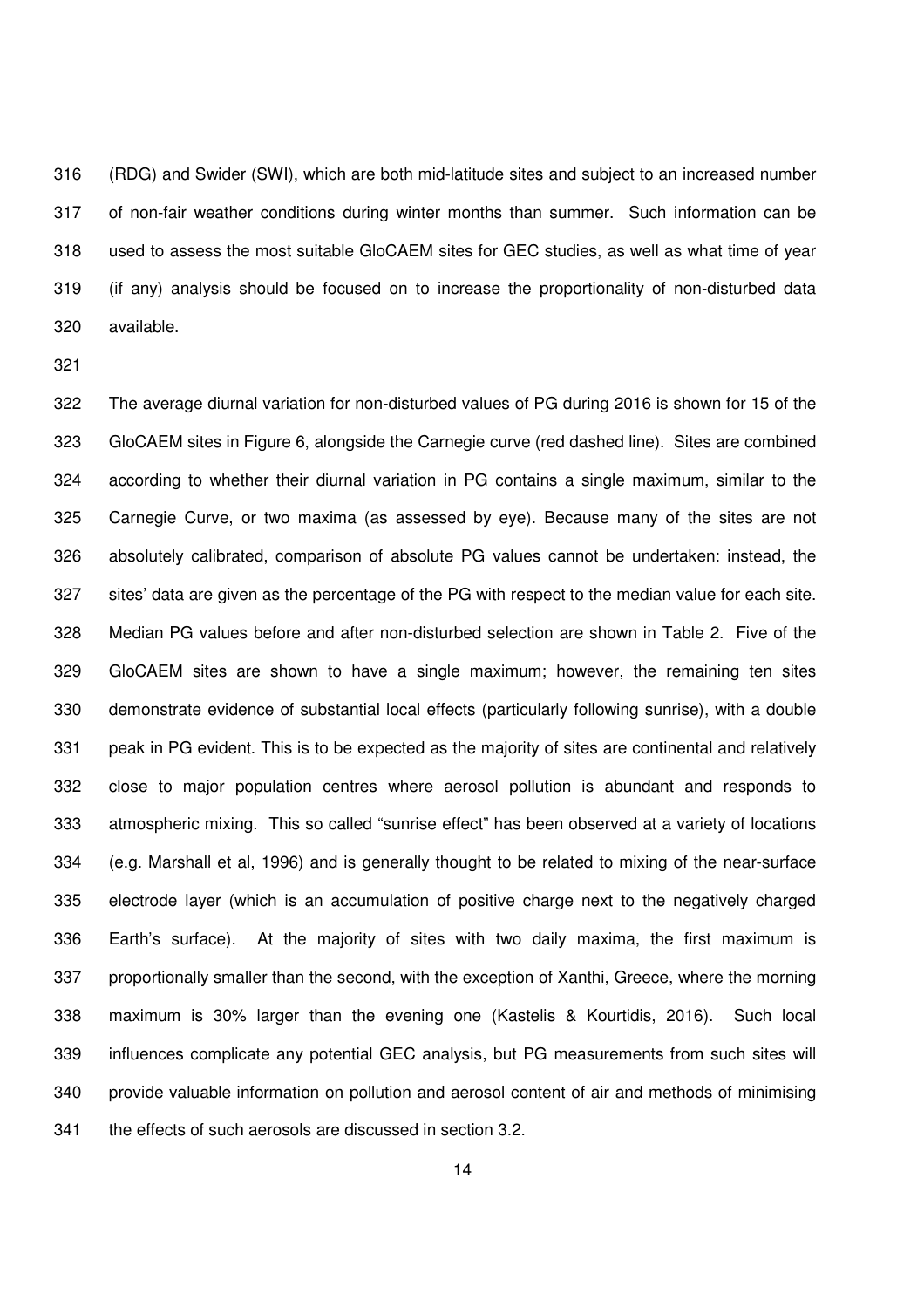343 Of the sites which exhibit a single maximum, three of these are in mountainous locations with 344 altitudes above 2000 m. Although such sites may be subject to Austausch effects around 345 sunrise which can cause anomalously high values of PG due to turbulent and convective mixing 346 (e.g. Israel, 1957; Marshall et al., 1999; Yaniv et al, 2017), their high altitudes mean that they 347 are often above the polluted boundary layer and so can more readily detect GEC signals, 348 although this is not always the case. The presence of a Carnegie-like oscillation at Graciosa 349 (Azores); and Halley (Antarctica) is also not surprising as these are both relatively "clean" sites, 350 as Graciosa is located on a small island in the middle of the Atlantic Ocean, and Halley is on the 351 Brunt Ice Shelf. One explanation for the differences in the timings of the peak in the curve in 352 Figure 6 (a) may be related to the latitudinal and longitudinal distribution of the various 353 GloCAEM sites, where proximity to the major thunderstorm regions of the Americas, and the 354 African and Asian continents may influence the shape of the diurnal variation (e.g. Kamra et al, 355 1994). It should, however, be noted that there is disagreement in the literature as to whether or 356 not this phenomena occurs (particularly in regard to theoretical model results), and if so on what 357 time scale effects are evident.

358

359 Although there is considerable spread in the times of the maxima of the diurnal curves, the 360 minima in Figure 6 (regardless of whether the sites have single or double maxima) are generally 361 consistent at around 03-05 UT, similar to the Carnegie curve. Figure 7 demonstrates this by 362 showing the difference between the PG and Carnegie curve as a function of universal time (UT) 363 for sites with similar latitudes (and therefore similar times of day). The GloCAEM dataset 364 therefore supports the idea that the early morning UT hours are well suited to detecting global 365 circuit signals (as, e.g. suggested by Märcz, 1997), and even sites which demonstrate 366 considerable local influences during the day such as Xanthi should therefore not be discounted 367 from such analysis. In general, the time period from 21-06 local time (LT) is when local sources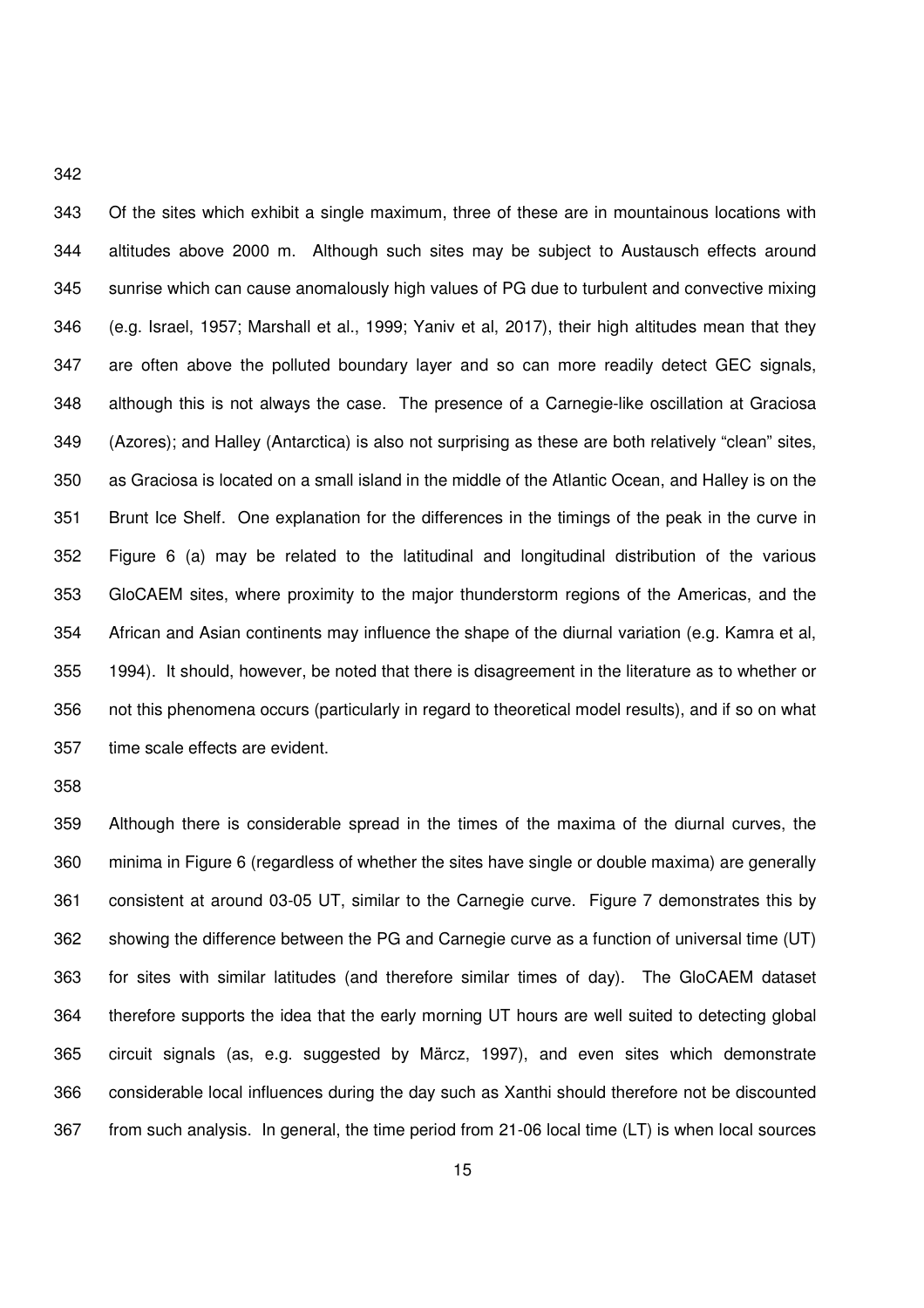368 of variability are less dominant and is therefore when the most globally representative times will 369 occur at the different GloCAEM sites.

370

# 371 **3.2 Influence of pollution**

372 The double maxima behaviour in the diurnal variation of PG in Figure 6 (b) is indicative of local 373 influences on PG and is typically related to anthropogenic pollution and seasonal effects. 374 Sources of particulate pollution can include local traffic, domestic heating, cooking or industry. 375 Even in Antarctica, which is typically a "clean" environment, diesel generators used to power 376 scientific bases can be a source of significant aerosol. The increased aerosol typically acts to 377 reduce the electrical conductivity, causing an associated increase in PG as expected from 378 Ohm's Law when  $J_c$  is constant. The additional peak in the diurnal PG curve often appears 379 around sunrise, when the planetary boundary layer (PBL) is shallow (typically less than 1km) 380 and pollution sources from traffic and domestic heating and cooking are substantial. Previous 381 work (e.g. Sheftel et al 1994; Israelsson, & Tammet, 2001; Silva et al, 2014) has noted a 382 difference in PG between weekdays and weekends when traffic levels and industrial pollution 383 sources are often decreased. Such analysis can be applied to the GloCAEM sites to investigate 384 the effects of anthropogenic pollution at some of the sites which display a double diurnal 385 variation. Figure 8 shows boxplots of non-disturbed PG on weekdays (Monday to Friday) and 386 weekends (Saturday and Sunday) for Reading, Evora, Tripura and Xanthi (which all have 387 double maxima in their diurnal curves) using data from 2016. Typically, the weekday PG is 388 larger than that at weekends, for example, by up to 9% at Tripura, but only 2% at Evora. All 389 differences between weekday and weekend PG are statistically significant at the 5% level, with 390 the exception of Evora. The 5% increase in Reading PG during weekdays can be attributed to 391 increased pollution since Latha and Highwood (2006) reported a clear decrease in PM10 392 concentration during weekends compared to weekdays at Reading (17  $\mu$ g m<sup>-3</sup> during weekdays 393 and 15  $\mu$ g m<sup>-3</sup> during weekends). They also noted an increase in PM10 through Monday to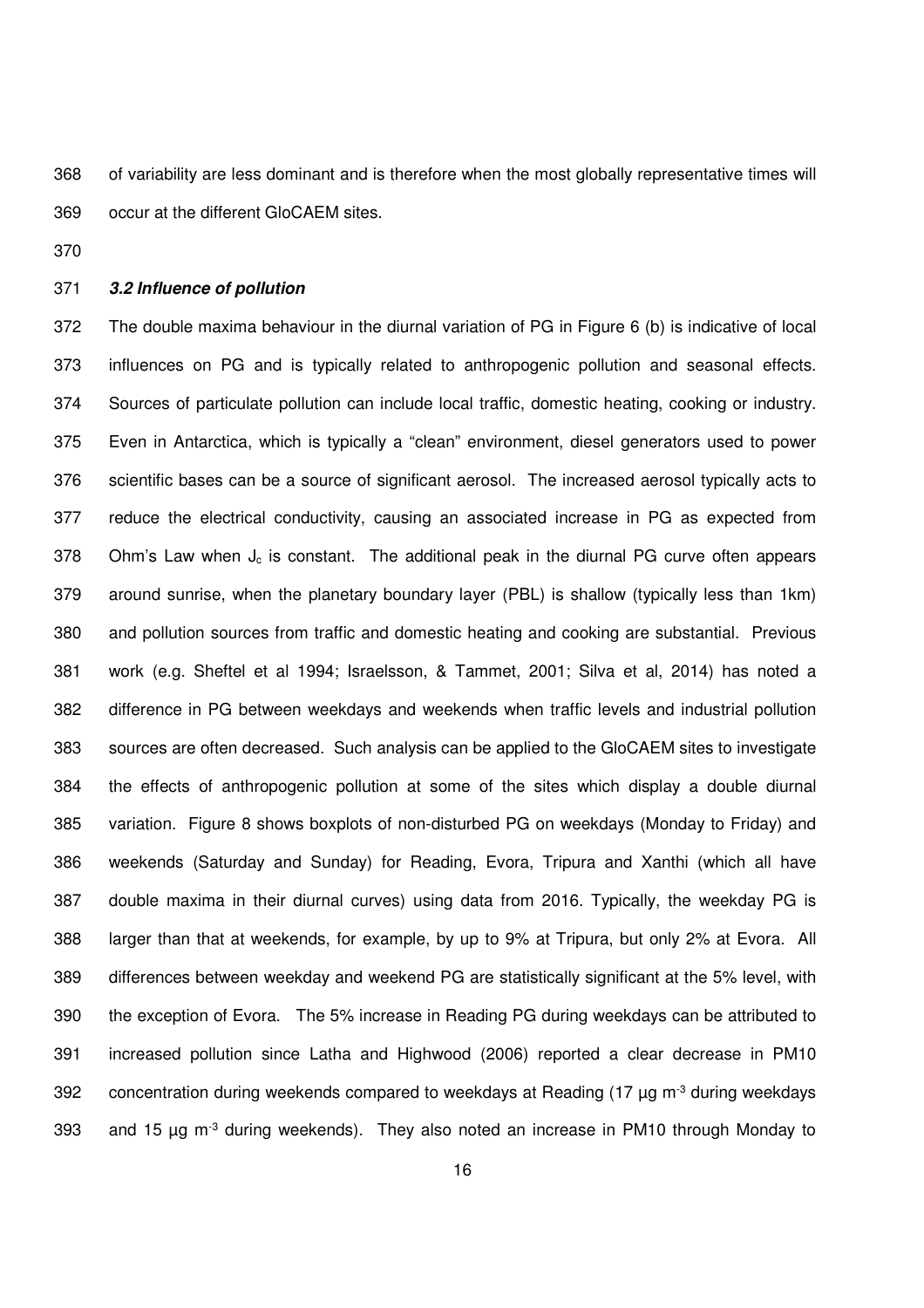394 Thursday, and decrease from Friday to Sunday, which also demonstrates that pollution 395 dispersal timescales will also play an important role in controlling PG. Although such a 396 difference between weekday and weekend PG supports the concept that a site may be affected 397 by anthropogenic pollution, further investigation is required to properly characterize this 398 contribution.

399

1

400 Air pollution often exhibits an annual cycle with maxima in winter and minima in summer due to 401 the annual variation in emissions (e.g. more use of domestic heating in winter and, in urban 402 areas, less traffic during holiday periods). The variation in convection and PBL height 403 throughout the seasons (which controls the distribution of aerosol particles near the surface) 404 also determines the magnitude of the effect of pollution on PG. Figure 9(a) shows the monthly 405 mean values of PG for Reading for weekends and weekdays. There is a clear seasonal cycle 406 with increased PG in winter (months 12 to 2) versus summer (months 5 to 8), which is most 407 pronounced in the weekday PG. This is likely to be related to traffic and regional industrial 408 production being at its greatest during weekdays, and coinciding with shallow boundary layer 409 depths during the winter months. The maximum of PG in the winter months at Reading follows 410 a similar winter maximum to that reported by Everett (1868) using instrumentation installed at 411 Kew, London, by Lord Kelvin.. Contrasting this with PG data from Graciosa<sup>4</sup> (Figure 9 (b)), 412 which is a primarily clean air site (Lopes et al, 2017), both weekday and weekend PG values 413 maximize during the summer months. Measurements of aerosol optical depth at Graciosa 414 (Logan et al, 2014, not shown here) show a maximum aerosol number concentration (for 3-10 415 µm particles) during winter and spring, which is generally related to high wind speeds which 416 generate sea spray (this is the only substantial source of aerosol particles at Graciosa during 417 these months (Logan et al, 2014)). This seasonal dependence is opposite to the seasonal

<sup>4</sup> No site correction factor has been applied to the Graciosa PG data therefore it is not meaningful to compare the absolute value of PG to other sites.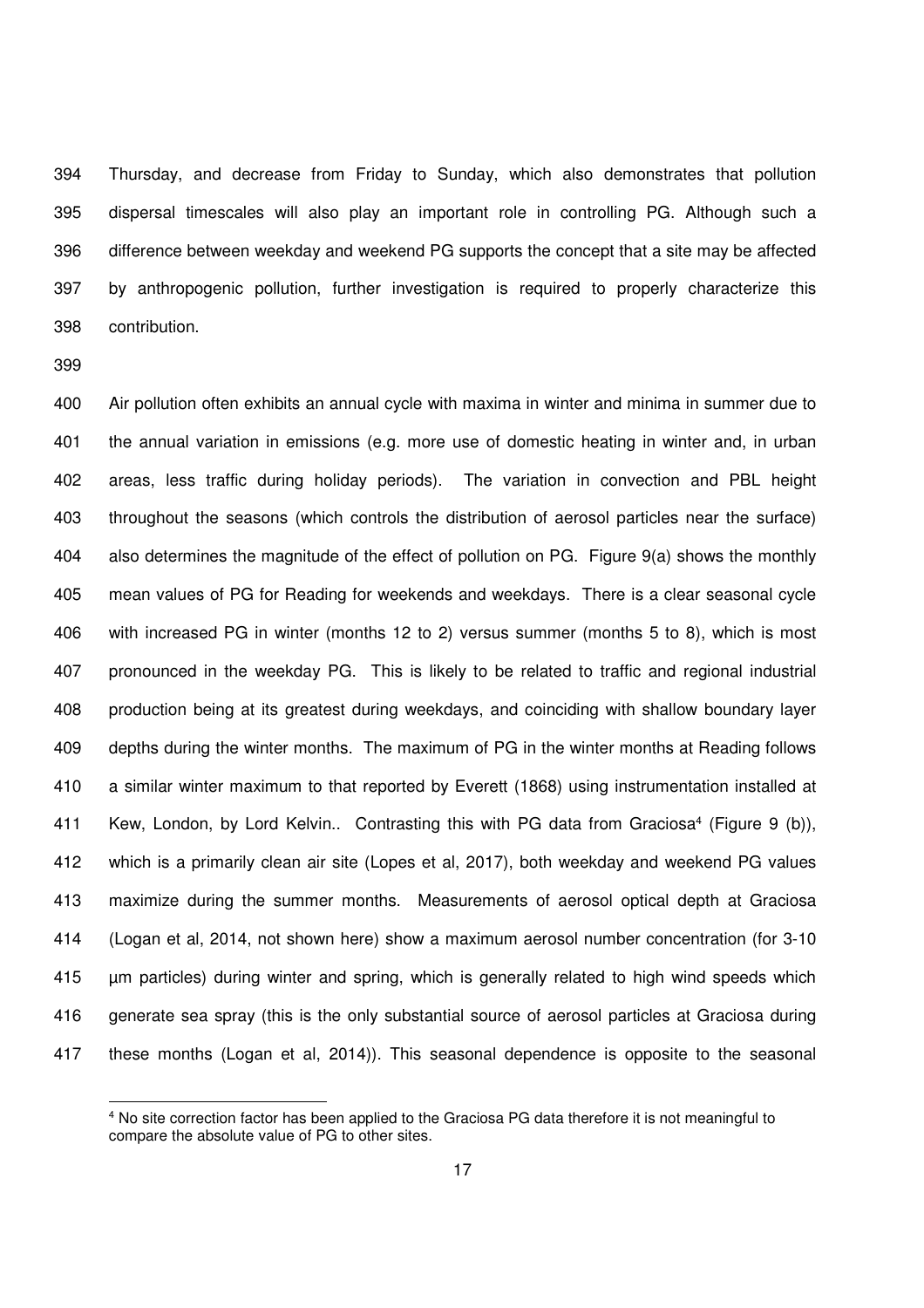418 variation in PG, suggesting a negligible effect of the sea spray on the PG. This, and the fact 419 that the seasonal variability in the GEC predicts a NH summer maximum in PG, as is evident at 420 Graciosa, supports the interpretation of Graciosa as a clean air site and more suitable for GEC 421 measurements than urban locations.

422

423 Despite a number of the GloCAEM sites being influenced by local pollution it is possible to 424 select periods of the year when local influences are minimized. Figure 10 shows the diurnal 425 variation in PG at Reading for both winter and summer months, compared with the Carnegie 426 diurnal variation in PG. During the winter months, there is a single maximum (~15 UT), whereas 427 during the summer, a double maxima is present (at 06 and 19 UT), which is characteristic of the 428 mean diurnal variation at Reading when the average is taken over the whole year. As is also 429 demonstrated in Figure 9(a), the magnitude of the PG during the winter months is larger than in 430 the summer, consistent with Everett (1868) – most likely due to the increase in aerosol 431 emissions from domestic heating and trapping of this aerosol by a shallow PBL. The reduced 432 variability in PBL height during winter (due to diminished convection) therefore leads to more 433 quiescent meteorological conditions which results in a more stable diurnal variation in PG, and 434 the disappearance of the morning maximum peak. It therefore follows that many of the 435 GloCAEM sites which are affected by local sources of variability will inevitably have periods 436 (such as during the winter months) which are less dominated by local effects and are therefore 437 more globally representative. This was demonstrated by Harrison et al (2011) who, using data 438 from December months when more quiescent conditions prevailed, detected a GEC response to 439 the El Nino-Southern Oscillation (ENSO) in PG data from Shetland, UK.

440

# 441 **3.3 Average diurnal behaviour across multiple sites**

442 There is considerable interest in whether a global PG dataset can provide information on daily 443 variability within the global circuit (and therefore a proxy for global electrified clouds), which is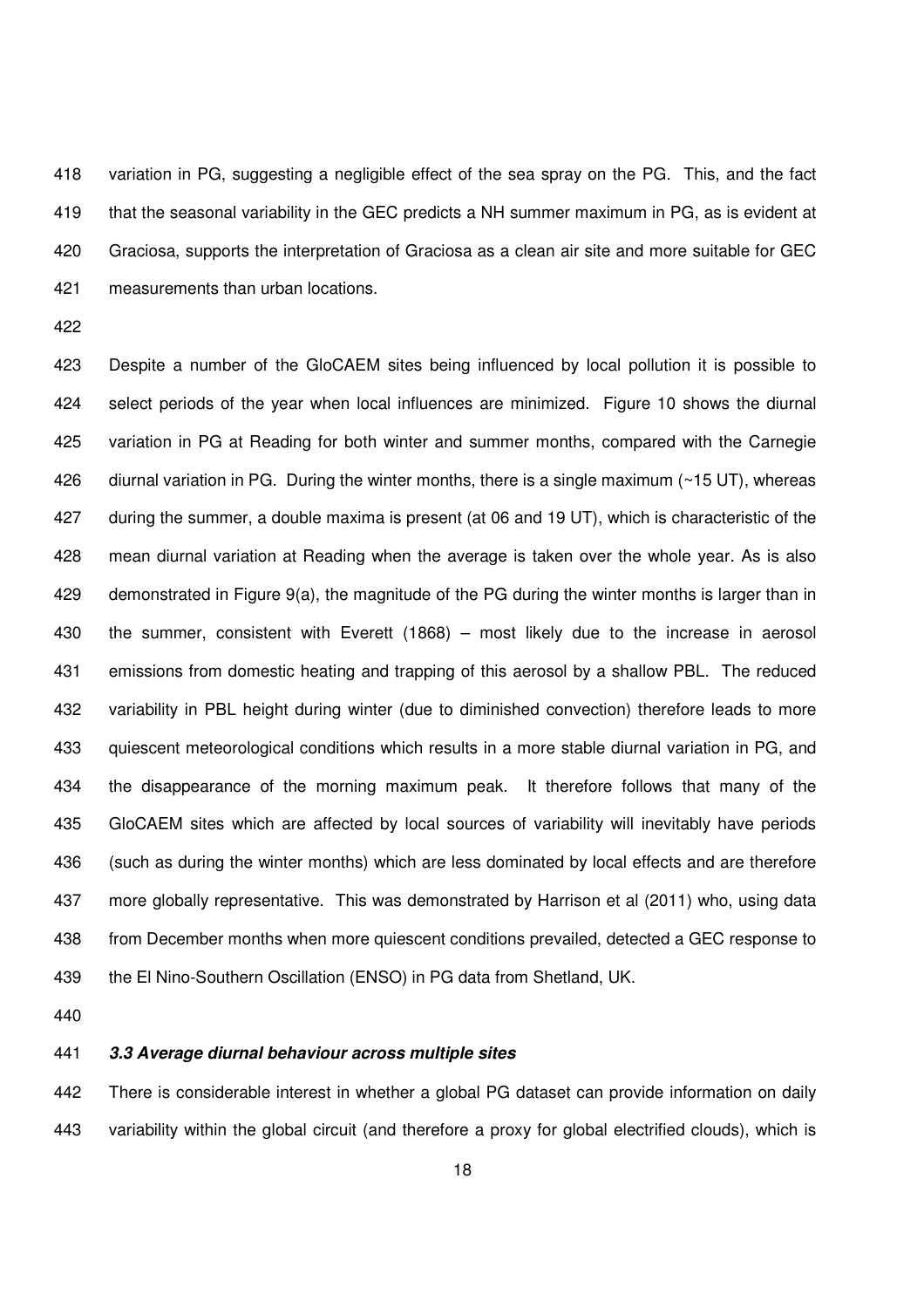444 generally not possible by using PG from one site due to interference from local sources of 445 variability. This has been suggested to have potential applications for simple monitoring of 446 global temperatures due to the dependence of the GEC on surface temperature and global 447 thunderstorm activity (e.g. Price, 1993).

448

449 To investigate this, Figure 11 shows (in black) the variation in PG on two individual days 450 averaged into hourly values across six of the GloCAEM sites, compared with the Carnegie 451 curve (in red). Only sites with more than 10 months of data for 2016, and which exhibit 452 Carnegie-like curves on at least one individual day, are considered for this analysis. Even so, 453 the averaging approach should act to minimise any local influences on PG such as fluctuations 454 in aerosol concentration. There is clear similarity between the heavily averaged Carnegie curve 455 and the daily averages across the GloCAEM sites, particularly in the timings of the maxima. 456 The differences evident in the GloCAEM curves between Figure 11 (a) and (b) also warrant 457 further investigation into the source of the much lower PG values in Figure 11(b) (possibly due 458 to a decrease in global thunderstorm activity) that day, as well as the detection of the secondary 459 peak at 0900UT which is normally due to thunderstorm activity in Asia (potentially due to 460 increased activity in this area on this day). Curves possessing a similar shape to the Carnegie 461 curve, with a minimum in the early morning hours and single maximum around 19 UT (assessed 462 by eye), were observable on  $\sim$  25% of days in 2016 using this averaging method. This is a 463 substantial increase in the number of days from any single site in the GloCAEM database. This 464 therefore demonstrates that averaging across multiple sites may well improve the statistics of 465 observing Carnegie-llike signals on a day-to-day basis.

466

# 467 **3.4 Seasonal variations in PG at GloCAEM sites**

468 Establishing the exact nature of the seasonality in the GEC has not been a simple task due to 469 interference of local influences on PG which, themselves have their own seasonal variations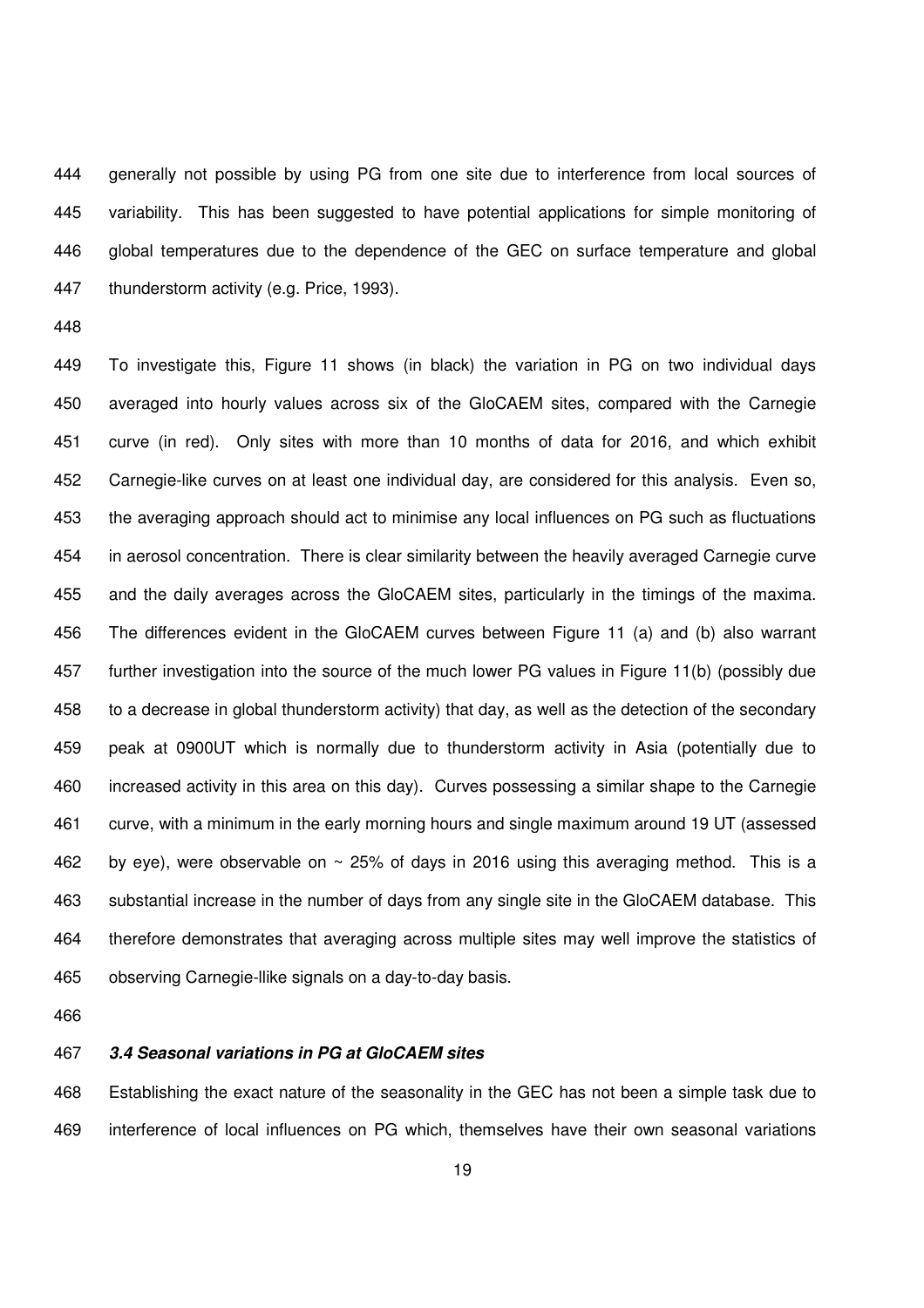470 (e.g. boundary layer heights and aerosol concentrations) (Adlerman and Williams, 1996; 471 Williams, 2009). The few fair weather PG measurements from the Carnegie during the northern 472 hemisphere summer months on its main cruise (e.g. Harrison 2013), as well as the 473 geographically varying Carnegie PG measurements have also added to the complexity as 474 proximity to major thunderstorm regions (e.g. Kamra et al, 1994), and their seasonal variation 475 may be an additional factor. It has therefore required measurements from clean air sites such 476 as Antarctica (e.g. Burns et al, 1995; 2005; 2012; 2017) to confirm that the GEC has a northern 477 hemisphere (NH) summer maxima, in agreement with the summer maxima in global lightning 478 activity.

479

480 PG measurements from Amundsen-Scott South Pole station (Reddell et al, 2004), Vostok 481 (Burns et al, 2005), and Concordia, all in Antarctica, have proved invaluable in establishing the 482 seasonal variation in the GEC, but maintaining PG instrumentation in such harsh polar 483 environments makes long term measurements difficult. To investigate the suitability of current 484 GloCAEM sites for seasonal GEC monitoring, Figure 12 shows seasonally averaged values of 485 the diurnal variation in non-disturbed PG at three of the GloCAEM sites which exhibit single 486 peaks in their diurnal PG curves – Graciosa, Halley and CAS2. Although typically only two 487 years of data are included for each site, which is not ideal for seasonal studies, differences can 488 be seen in the shape of the curves between seasons and times of the maxima and minima. The 489 existence of a small peak around 06-09 UT is evident at Halley (which varies seasonally), but 490 not at Graciosa or CAS2 which exhibit pronounced minima at this time. This is particularly 491 prevalent at CAS2, and may be attributed to the lack of influence of the Asian thunderstorm 492 generator (due to the large distances involved between Asia and Argentina), which typically 493 maximises around 06-09 UT (Tacza et al, 2014). It should also be noted that Halley and CAS2 494 are southern hemisphere sites, and CAS2 in particular is likely to be influenced by the nearby 495 South American thunderstorm generator region, which has a maximum thunderstorm output in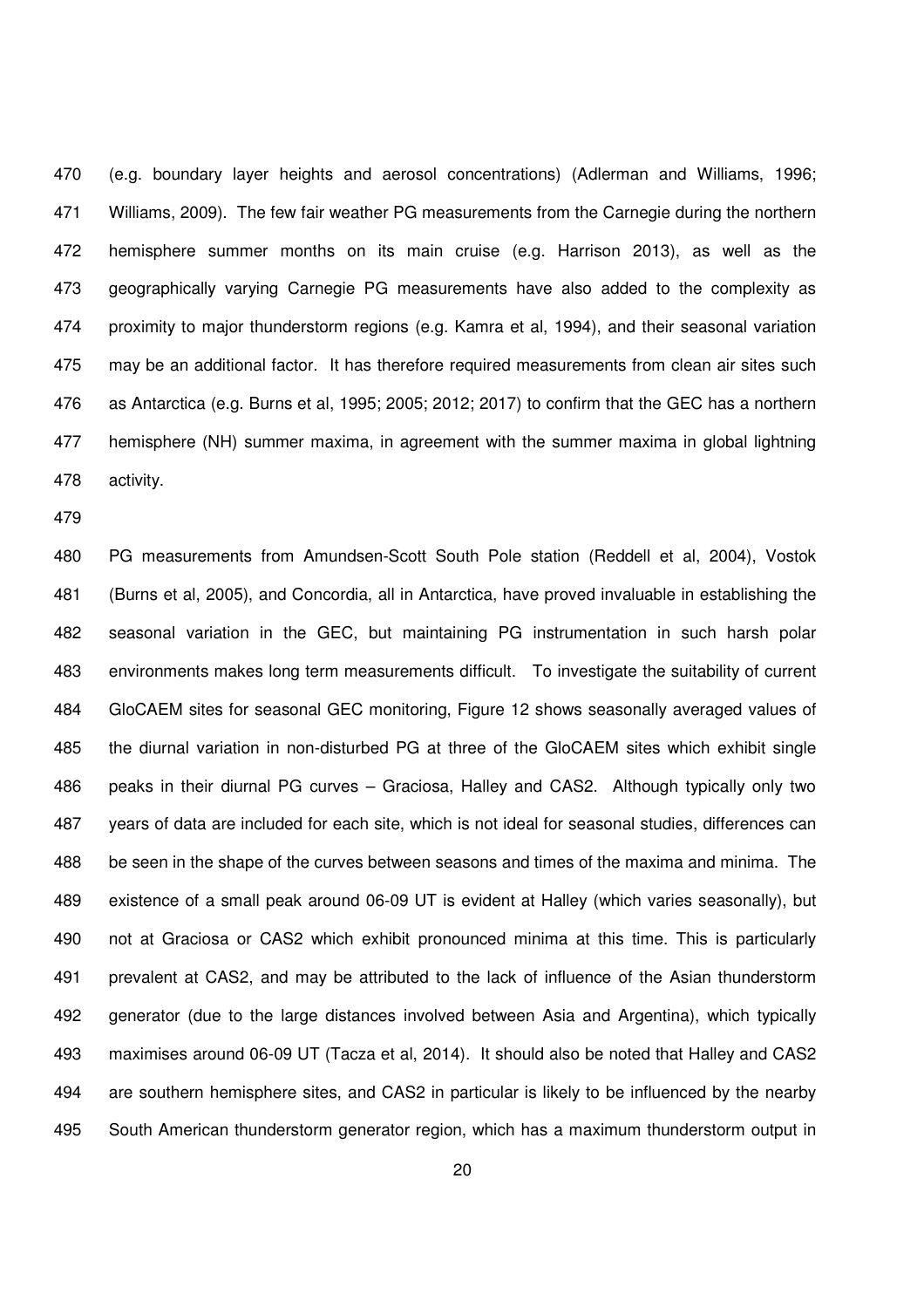496 DJF (southern hemisphere summer), which may lead to the highest maxima in PG (128% with 497 respect to the mean) being observed in this season. The high latitude of Halley also suggests 498 that the PG there may be subject to additional variations present on a diurnal scale, caused by 499 the ionospheric interaction with the solar wind (known as cross-polar cap variations (e.g. 500 Weimer, 1996)). This additional diurnal variation would be superposed with the GEC variation, 501 and is known to lead to differences in the timing of minima and maxima at certain Antarctic sites 502 (e.g. Vostok and South Pole station (Burns et al, 2012)). The westward Antarctic location of 503 Halley, on the Brunt Ice Shelf, means that such effects are likely to be small, and only likely an 504 issue during disturbed solar periods, but a full analysis of the Halley data is required to remove 505 such effects.

506

507 Figure 13 investigates the variations in the timing of the maxima and minima in the diurnal 508 variations of PG for each of the three GloCAEM sites as a function of season and compares 509 them with the timings of the PG maxima observed by the Carnegie (data from Harrison, 2013) 510 and at Vostok (data from Burns et al, 2005). As is seen, for the timing of the maxima, the 511 Carnegie and Vostok timings show an increase from NH winter through to summer, with 512 maximum in the summer months (JJA), which results from a summer maximum in global 513 thunderstorm activity in the NH. The three GloCAEM sites show a similar increasing trend from 514 NH winter, but display a maximum in spring (MAM). There may be several explanations for this 515 including a lack of data (typically less than 2 years of measurements for each site) and the 516 proximity of sites to major regions of thunderstorms and electrified shower clouds, which may 517 dominate over global influences at certain times of the year. In terms of the timing of the 518 minimum, all sites (with the exception of CAS2, which does not have a dominant minimum in 519 DJF) show the same trend with a spring maximum. The better agreement between sites in 520 terms of the trend in the time of the minimum is likely related to the fact that there is less 521 influence of local variability on the PG during the early morning hours (as demonstrated in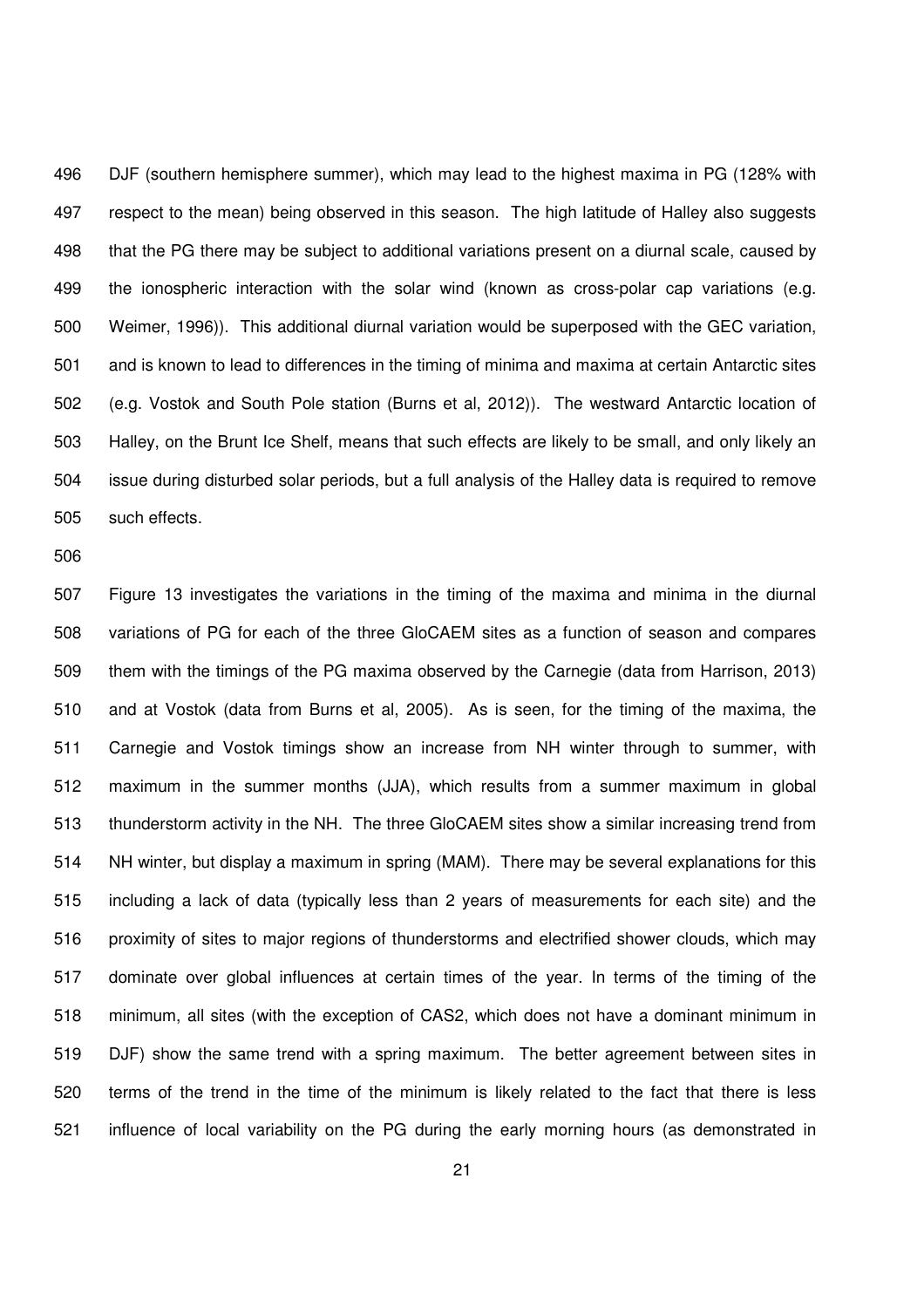522 Figure 7). It is evident therefore that although some of the GloCAEM sites show promise for 523 GEC monitoring, more data are required to fully assess their suitability.

524

# 525 **4. Discussion and future directions**

526 The GLOCAEM network aims to archive PG data generated from a variety of measurement 527 types and locations around the globe, which can be utilized to study different scientific 528 phenomena related to atmospheric electricity. Table 3 summarises some of these phenomena 529 and provides initial recommendations of the GloCAEM sites most suited for such analysis. The 530 most widely studied topic in fair weather atmospheric electricity has historically been that of the 531 GEC, which typically requires long time series of PG measurements in fair weather conditions, in 532 unpolluted locations. Although several of the GLOCAEM sites promise to be suitable for such 533 studies, detailed analysis is yet to be undertaken, providing further insight into the data available, 534 its analysis and its future reporting. Measurement of the GEC from surface PG measurements is 535 difficult because of local influences such as aerosol variations. Despite the continental nature of 536 most of the GloCAEM sites, this paper has however demonstrated that even sites which are 537 subject to variable influences from e.g. local sources of aerosol, can demonstrate some global 538 representability with careful selection of data. This includes restricting data seasonally (e.g. 539 winter periods which show less atmospheric mixing), using weekend data only (less sources of 540 anthropogenic pollution), and focusing on periods of the day which are subject to less local 541 influences, such as 2100-0600 LT. The ability to monitor the daily GEC variability through the 542 diurnal variation in PG on individual days is highly desirable, because of its relationship with 543 global temperature changes (e.g. Williams, 1992; 1994). The GloCAEM database thus provides 544 the opportunity to fully test whether averaging many simultaneous PG measurements from 545 around the globe (as in Figure 11) can provide a more robust determination of the GEC on daily 546 timescales than from any one site, which will only encounter FW conditions intermittently.

547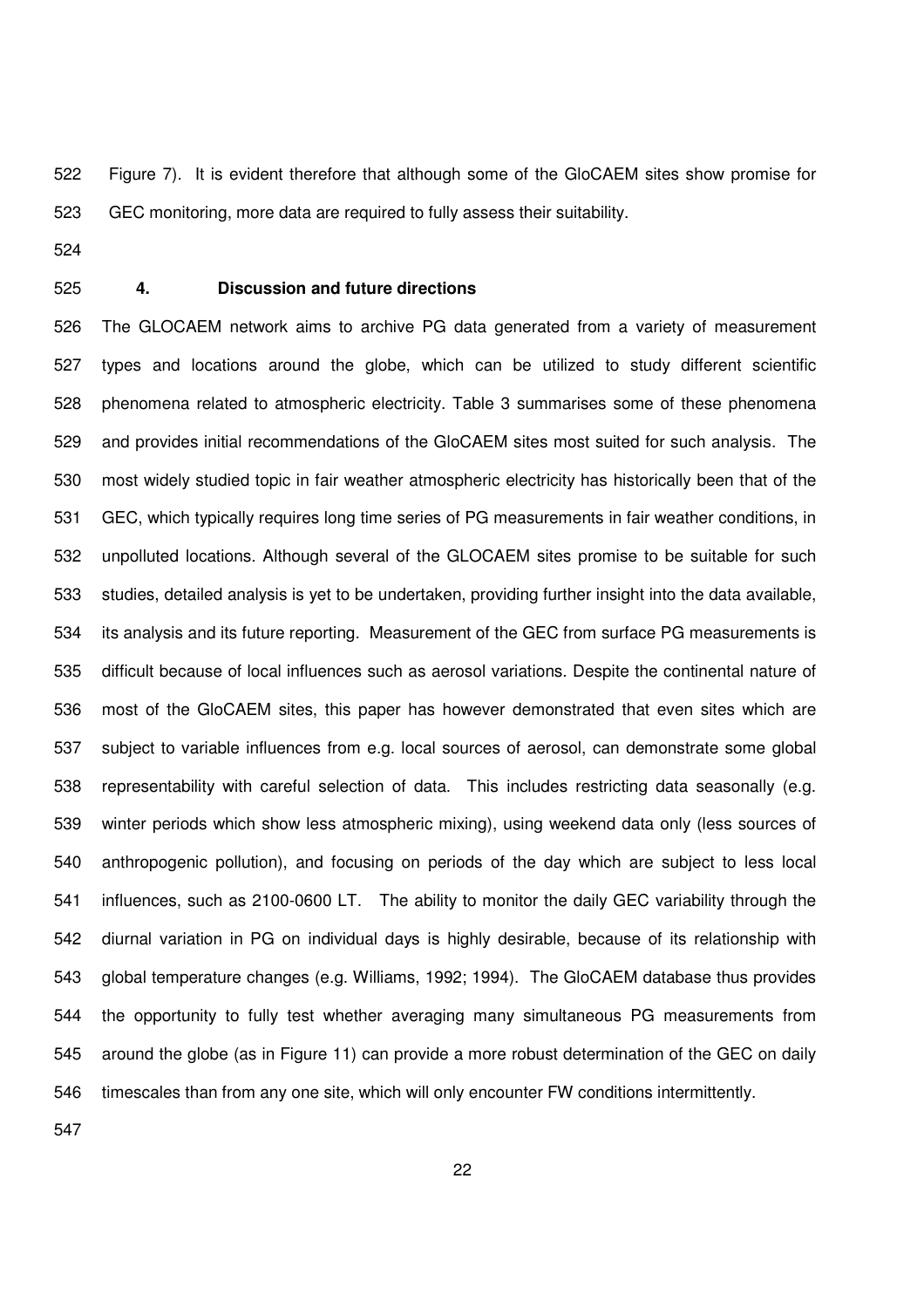548 Although at the moment GloCAEM archives only PG data, the format of the data files has been 549 created such that inclusion of other atmospheric electricity variables such as air-Earth 550 conduction current (J<sub>c</sub>) and conductivity (σ) measurements can be included in the future. In 551 order to more completely represent the GEC, a similar network of  $\sigma$  and  $J_c$  sensors will be 552 required, but the difficulties associated with automating measuring these parameters robustly 553 has prevented this so far. Scope also exists for the inclusion of historical datasets, and the 554 global coverage of sites is expected to be extended in 2019 with the inclusion of further PG 555 datasets.

556

# 557 **5. Summary**

558 This paper summarises the features of a new dataset for global PG measurements, GloCAEM, 559 encompassing four continents and 17 different measurement sites. The work presented is very 560 likely to be one of the largest single analysis of global PG data using multiple datasets 561 simultaneously, which demonstrates the usefulness of a dataset with identical data formatting 562 for each site. The variety of different site locations and characteristics contained within the 563 GloCAEM database now means that a number of scientific problems related to atmospheric 564 electricity can be more easily investigated, these include GEC studies, ENSO and climate 565 effects, space weather influences on atmospheric electricity, charging of dust, snow, fog, cloud 566 and aerosols, interactions between PG and biological activity, and turbulent transport of space 567 charge to name a few, and recommendations are given here on the sites most suitable for such 568 analysis. Of the preliminary GEC analysis performed, the GloCAEM dataset is demonstrated to 569 contain several sites which show promise for the study of the GEC (primarily Graciosa (Azores), 570 Halley (Antarctica) and CAS (Argentina)). The averaging of PG during non-disturbed conditions 571 from a number of GloCAEM sites on a daily basis is also demonstrated to produce globally 572 representative signals, potentially leading to the ability to study day to day variations in the 573 GEC, which has so far proved difficult from a single site. The creation of the GloCAEM database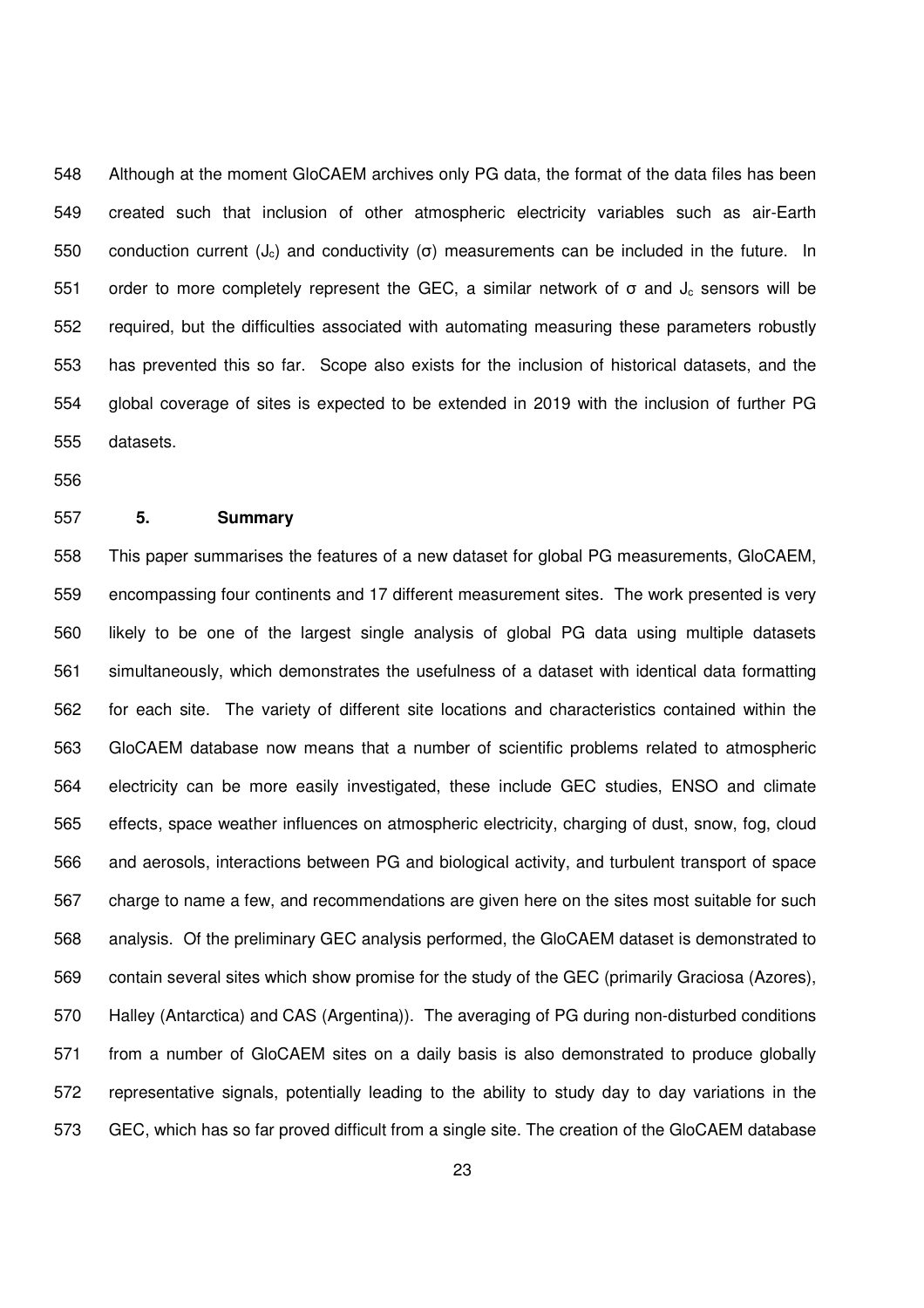574 therefore represents a major step forward in the synthesis which has previously limited 575 atmospheric electricity research, yet provides access to central elements of the climate system.

576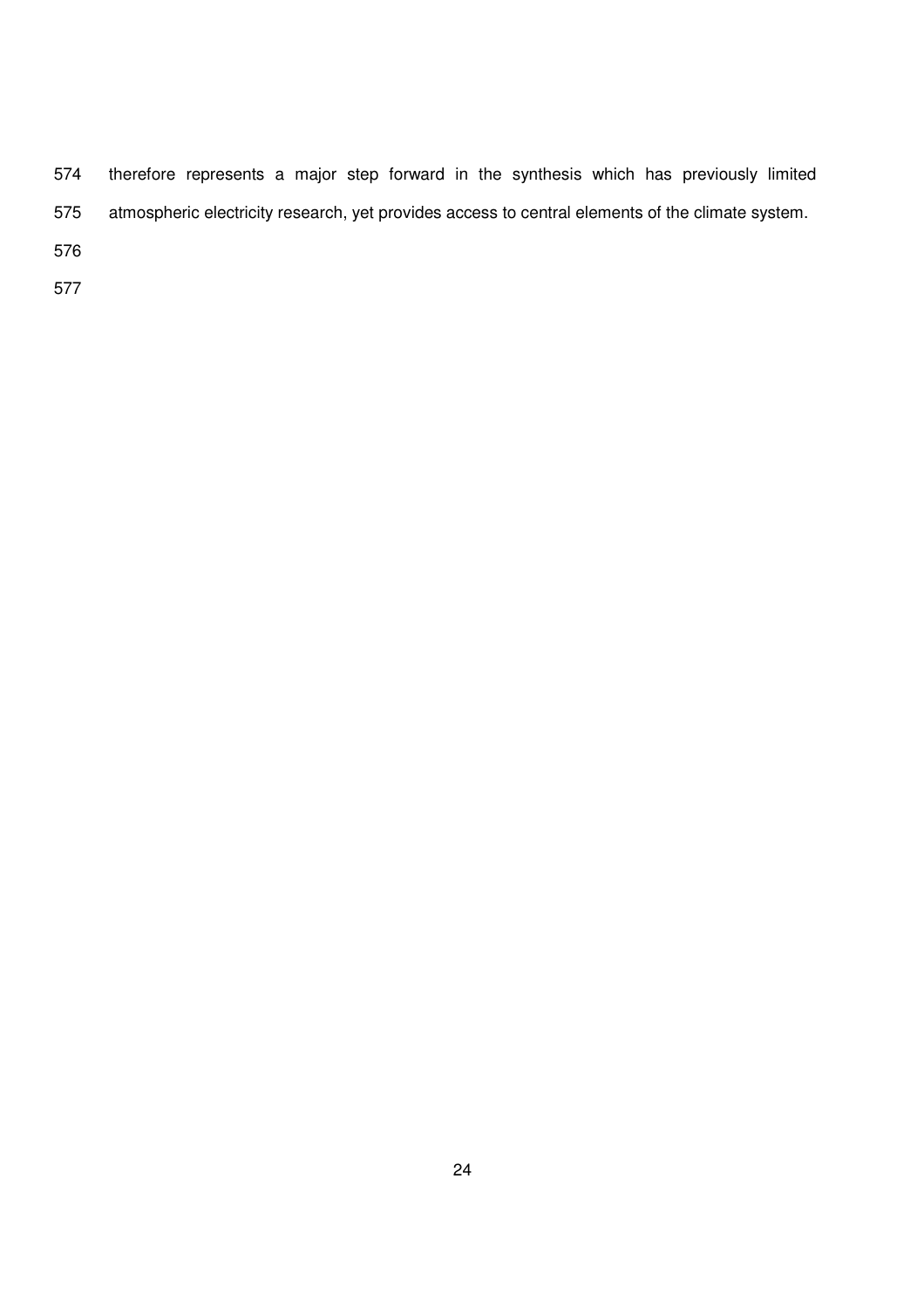## 578 **Acknowledgements**

579 The authors would like to thank all of the GloCAEM project partners and their colleagues who 580 have provided data for the database (list of names is found at: 581 https://glocaem.wordpress.com/introduction/project-partners-and-measurement-sites/). Wendy 582 Garland at CEDA has been key to the design and implementation of the GloCAEM database. 583 This work is funded by a NERC International Opportunities Fund grant NE/N013689/1 to KAN. 584 KAN also acknowledges a NERC Independent Research Fellowship (NE/L011514/1 and 585 NE/L011514/2). The authors also wish to acknowledge EU COST action CA15211 Atmospheric 586 Electricity Network: coupling with the Earth system, climate and biological systems. The 587 GloCAEM data catalogue can be found at: 588 http://catalogue.ceda.ac.uk/uuid/bffd0262439a4ecb8fadf0134c4a4a41. The contribution of 589 J. Bór was supported by the National Research, Development and Innovation Office, Hungary-590 NKFIH, project ID K115836. J.-P. Raulin and J. Tacza acknowledge the support of CAPES 591 and the Air Force Office of Scientific Research, Air Force Material Command, USAF under 592 Award No. FA9550-16-1-0072. 593

594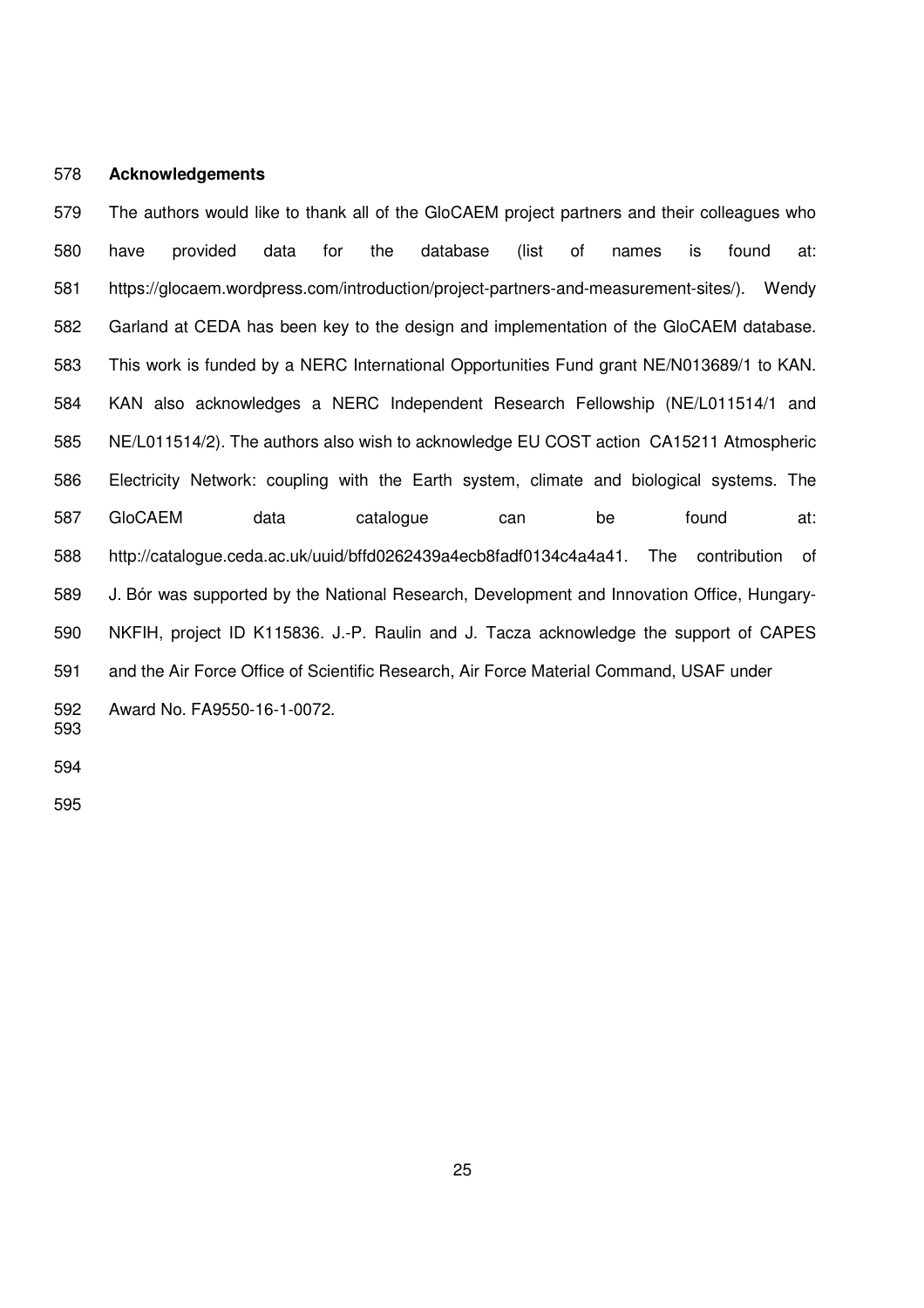| 596<br><b>Table captions</b> |
|------------------------------|
|------------------------------|

598 Table 1. Details of the GloCAEM measurement sites and electric field mill instrumentation

599 deployed.

600

601 Table 2. Details of PG characteristics for the 17 GloCAEM sites for 2016 (except CGR which 602 only has PG values for 2017). Values are calculated from 10 minute averages and FW PG 603 values are selected as those between 0 V/m and 80% of the total PG distribution.

604

- 605 Table 3. Recommendations of GloCAEM sites most suited to the study of a variety of scientific
- 606 phenomena in atmospheric electricity research.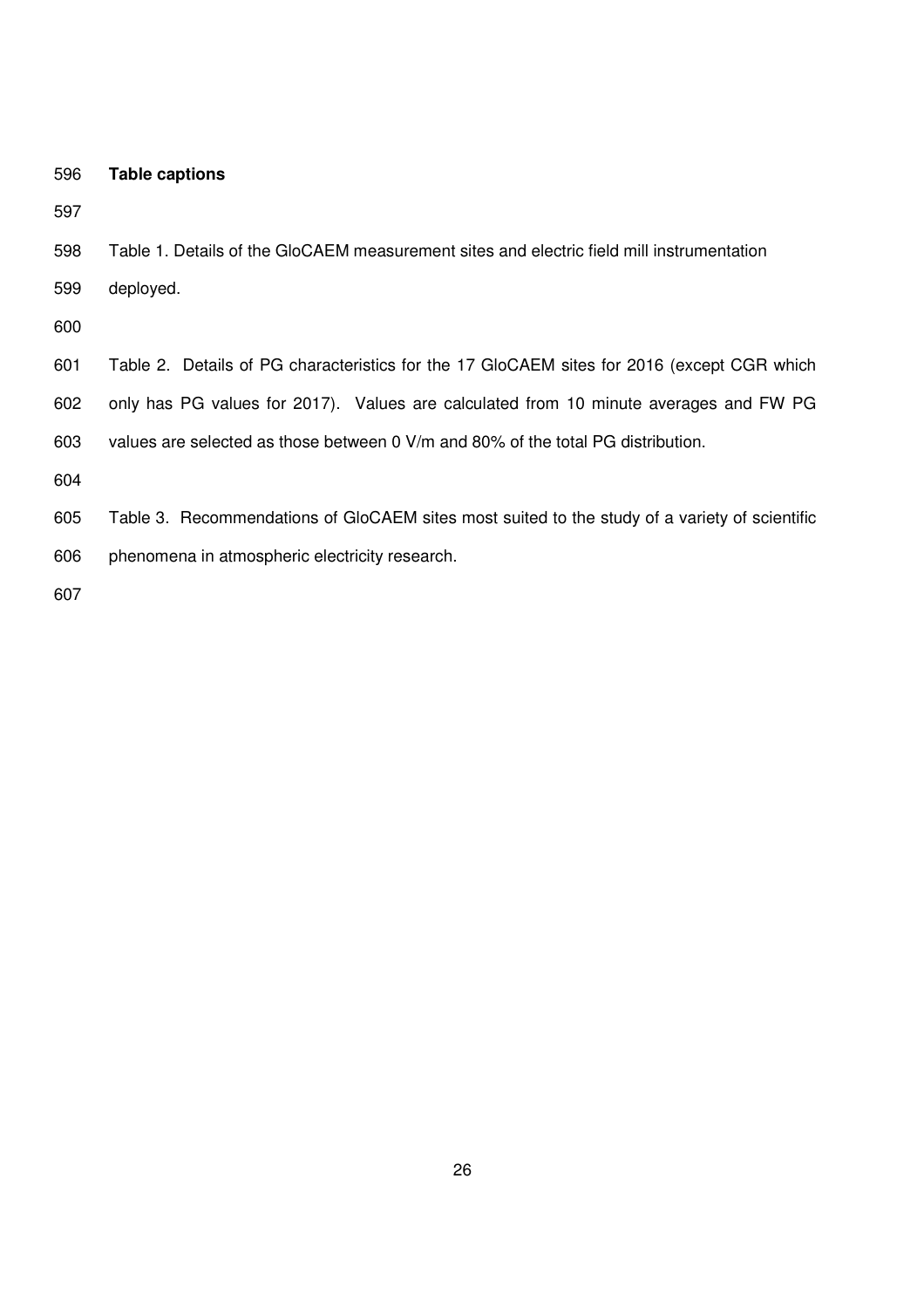| 608 | <b>Figure Captions</b>                                                                                          |
|-----|-----------------------------------------------------------------------------------------------------------------|
| 609 |                                                                                                                 |
| 610 | Figure 1. Example of different types of electric field mill sensors used in the GloCAEM network.                |
| 611 | (a) JCI 131F field mill (Chilworth UK) at Graciosa, Azores; (b) CS110 field mill (Campbell                      |
| 612 | Scientific) at the Wise Observatory, Mitzpe Ramon, Israel; (c) EFM 100 field mill (Boltek) at                   |
| 613 | Nagycenk, Hungary.                                                                                              |
| 614 |                                                                                                                 |
| 615 | Figure 2. Site locations within the GloCAEM dataset.                                                            |
| 616 |                                                                                                                 |
| 617 | Figure 3. Time series of PG values during 2016 at (a) Graciosa, Azores, (b) Panská Ves, Czech                   |
| 618 | Republic. Data are 10 minute mean values and the y axis has been restricted to +/- 2000 V/m                     |
| 619 | on both plots.                                                                                                  |
| 620 |                                                                                                                 |
| 621 | Figure 4. Comparison of PG histograms for (a) Graciosa, Azores; and (b) Panská Ves, Czech                       |
| 622 | Republic, (for 10 minute mean values and plotted within a range of $\pm 500$ V/m).                              |
| 623 |                                                                                                                 |
| 624 | Figure 5. Strip chart of percentage of non-disturbed PG values for each month for GloCAEM                       |
| 625 | sites with more than 10 months of data in 2016 (using 10 minute mean values of PG). Black                       |
| 626 | shows percentage of non-disturbed PG, grey disturbed PG, and red denotes no data available                      |
| 627 | during that time period. Percentages are given with respect to total data available for that                    |
| 628 | month at a specific site. Site abbreviation codes are given in Table 1.                                         |
| 629 |                                                                                                                 |
| 630 | Figure 6. Mean undisturbed diurnal variation in PG for 2016 for (a) GloCAEM sites with a single                 |
| 631 | peak in the diurnal curve and (b) double peak, plotted as a percentage of the median PG for                     |
| 632 | each site. Data are selected for non-disturbed conditions using only positive PG values and PG                  |
| 633 | values less than the 80 <sup>th</sup> decile of the distribution for each individual site (using 10 min average |
|     |                                                                                                                 |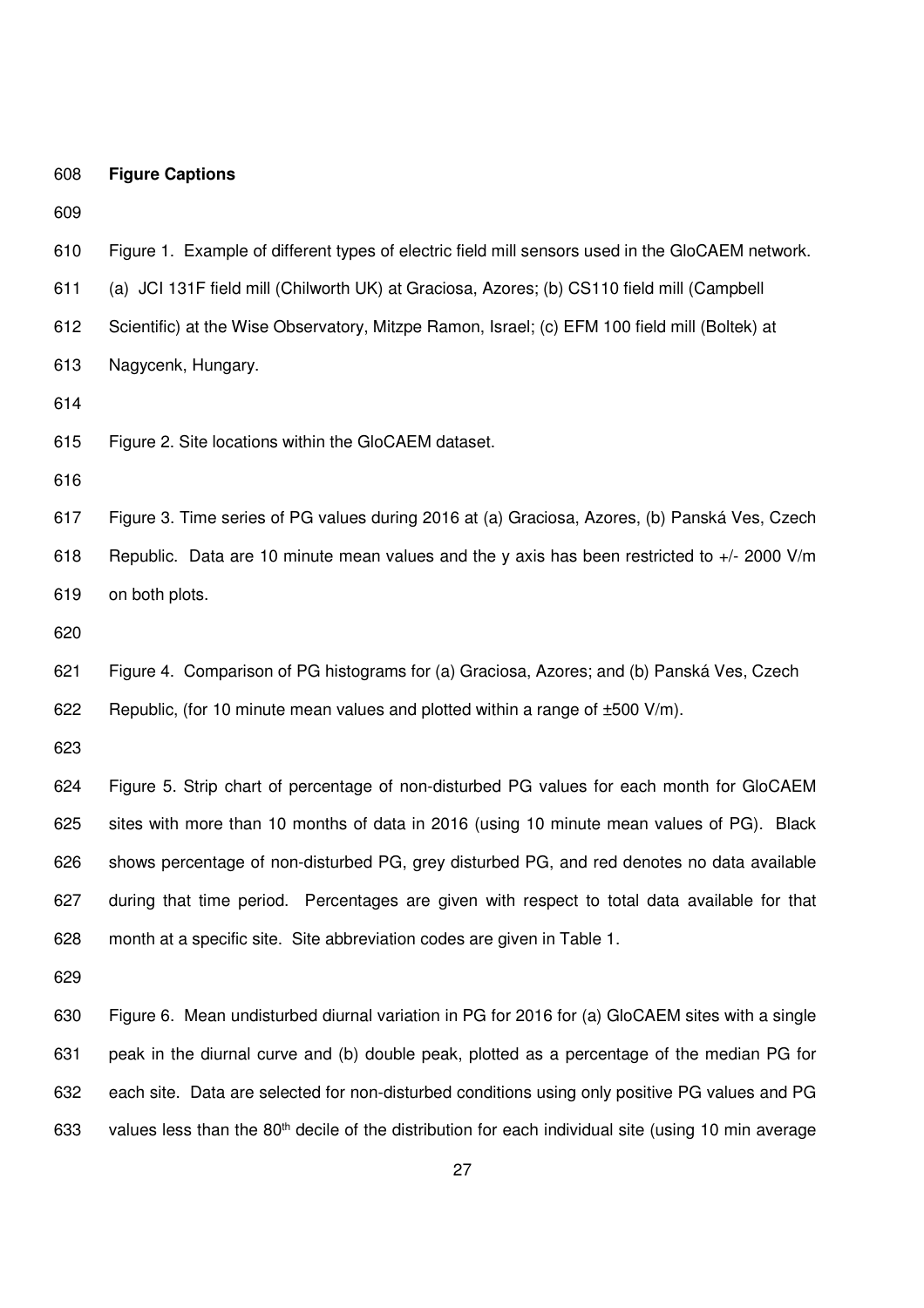634 values), with a smoothing spline applied. (a) Carnegie (red), Graciosa (purple), Halley (orange), 635 CAS2 (M) (blue), Mt Hermon (M) (black), Aragats (M) (grey) (b) Carnegie (red), Studenec 636 (black), Reading (blue), Panská Ves (purple), Xanthi (grey), Tripura (cyan), Swider (orange), 637 Evora (pink), Bristol Langford (green), Mitzpe Ramon (grey dashed), Nagycenk (blue dashed). 638 (M) indicates mountainous sites.

639

640 Figure 7. Boxplot of difference between non-disturbed diurnal average PG and Carnegie PG 641 during 2016 (expressed as a percentage difference) for Reading, Bristol Langford, Mitzpe 642 Ramon, Xanthi, Evora, Swider, Nagycenk, Studenec and Panská Ves, as a function of time of 643 day. Only sites which are in similar latitudinal regions are included, and mountain sites are also 644 excluded due to Austausch effects. The edges and line in the centre of each box show the 645 upper and lower quartiles, and the median and whiskers extend to 1.5 times the interquartile 646 range. Individual points represent outliers.

647

648 Figure 8. Boxplots of non-disturbed 10 minute mean PG values on weekdays (Monday to 649 Friday) and weekends (Saturday and Sunday) using data from 2016. Measurements sites are 650 (a) Reading, (b) Evora, (c) Tripura, (d) Xanthi. The upper and lower box boundaries and central 651 horizontal show the upper and lower quartiles, and the median respectively. Notches around the 652 median indicate the 95% confidence limits, with median and p-values shown on the plot. 653 Outliers are not shown.

654

655 Figure 9. Median monthly variation in non-disturbed PG for weekday (grey) and weekend 656 (black) PG (calculated from 10 minute mean PG values). (a) Reading (using data from 2010 to 657 2018) and (b) Graciosa (using data from 2015 to September 2017).

658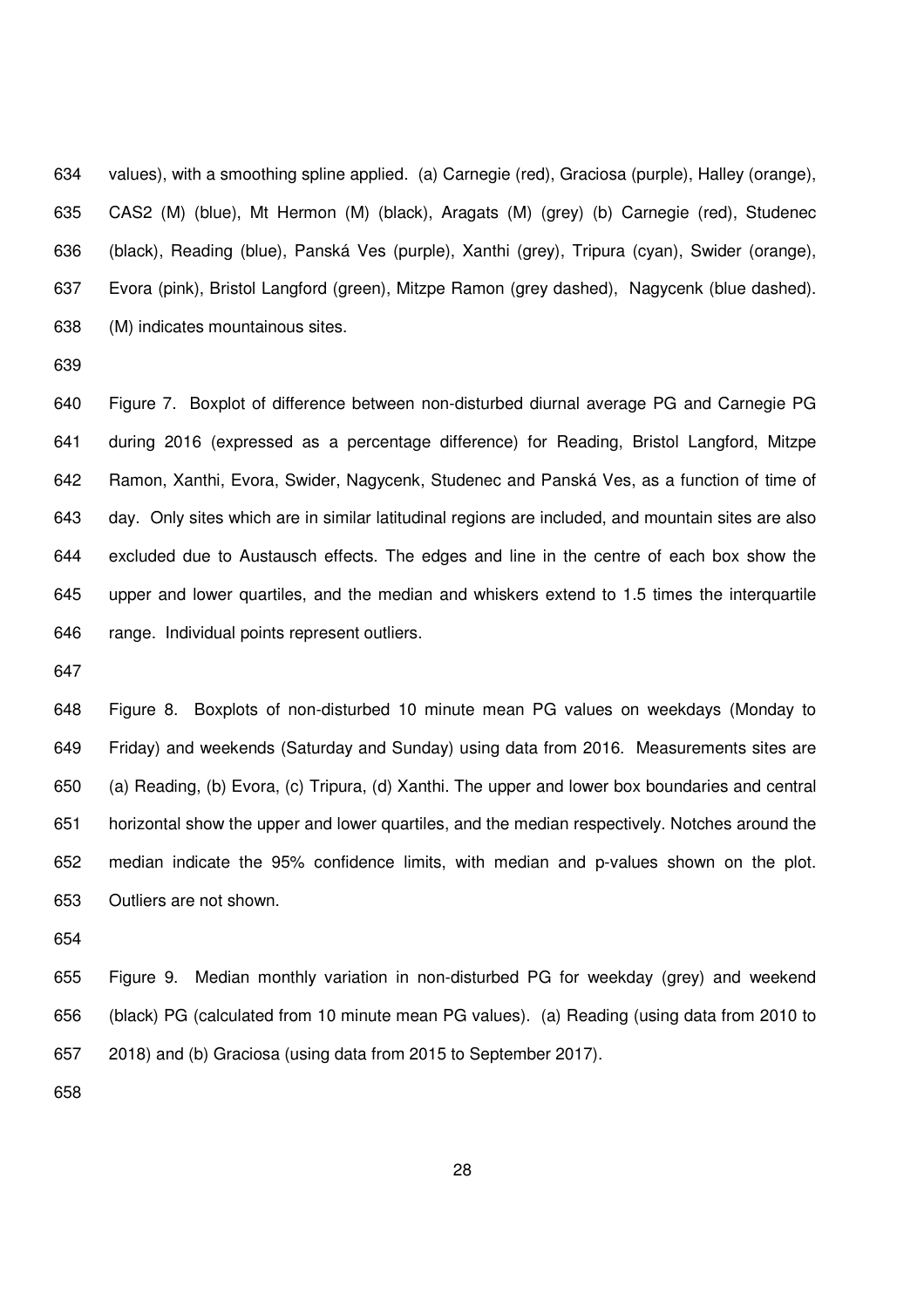659 Figure 10. Mean undisturbed diurnal variation in PG for Reading during (a) winter (December, 660 January, February – DJF) and (b) summer (June, July, August – JJA) in black. PG data is 661 averaged from 10 minute mean values and covers 2010-1018. Red shows the annual average 662 Carnegie variation in PG.

663

664 Figure 11. Diurnal variation in PG on individual days (a) 20<sup>th</sup> April 2016 and (b) 15<sup>th</sup> May 2016, 665 averaged from the sites at Reading, Graciosa, Evora, CAS2, Nagycenk, Panská Ves (black, 666 with a cubic smoothing spline applied, with smoothing parameter of 0.4). Only non-disturbed 667 values of PG are included and values are first normalised individually with respect to the median 668 for each site and then averaged together (using the median value). Averages are hourly 669 averages taken from 1 minute PG data. The red line is the normalised Carnegie PG.

670

671 Figure 12. Mean diurnal variation in non-disturbed PG as a function of season at the most 672 globally representative GloCAEM sites of Graciosa (data from 2015 to Sept 2017), Halley (data 673 from 2015 to 2017) and CAS2 (Argentina) (data from 2016 to 2018). (a) December, January, 674 February (DJF), (b) March, April May (MAM), (c) June, July, August (JJA) and (d) September, 675 October, November (SON). The time of the PG maximum at each site is shown by the vertical 676 dashed lines. Curves are computed from 10 minute mean values.

677

678 Figure 13. Time of the (a) maximum and (b) minimum in diurnal variation in non-disturbed PG 679 as a function of season from various sites including the Carnegie, Vostok Antarctica; and the 680 GloCAEM sites of Graciosa (data from 2015 to Sept 2017), Halley (data from 2015 to 2017) and 681 CAS2 (Argentina) (data from 2016 to 2018). Carnegie data is obtained from Harrison (2013) 682 and Vostok data from Burns et al (2005). Vostok has more data points than the other sites as 683 seasonal PG averages are reported over 2 month periods (Burns et al, 2005), unlike the other 684 sites where averages are calculated over 3 month periods.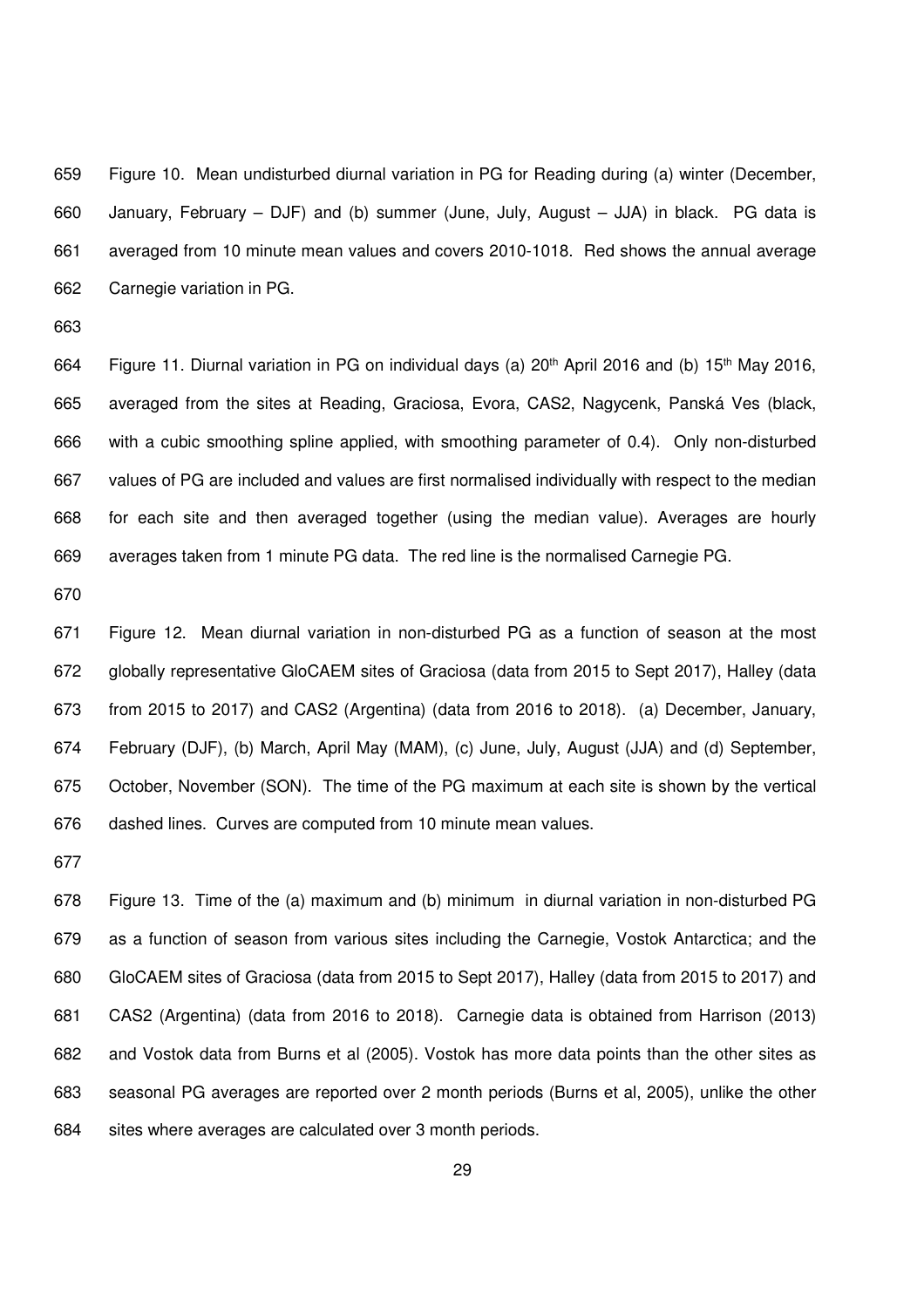- 685 **References**  686 687 Adlerman, E.J., Williams, E.R., 1996. Seasonal variation of the global electrical circuit. J. 688 Geophys. Res. 101 (D23), 29679–29688. 689 690 Bennett, A.J., Harrison, R.G., 2007. Atmospheric electricity in different weather conditions. 691 Weather, 62(10), 277-283. 692 693 Berliński, J., Pankanin, G., Kubicki, M, 2007. Large scale monitoring of troposphere electric 694 field. Proceedings of the 13-th ICAE, Beijing, China, 1, 124-126. 695 696 Bin, X., Hua, H., Xiao-Yan, Y. Ye-Guang,B., Qing-Hua, L.,2012, The study of meteorological 697 effects and time variations of the fair weather atmospheric electric field near ground in YBJ, 698 Tibet, Acta Phys. Sin, 61(17), 175203, doi:10.7498/aps.61.175203 699 700 701 Burns, G. B., Hesse, M. H., Parcell, S. K., Malachowski, S., & Cole, K. D., 1995, The geoelectric 702 field at Davis station, Antarctica. Journal of Atmospheric and Terrestrial Physics, 57(14), 1783- 703 1797. 704 705 Burns, G. B., Frank‐Kamenetsky, A. V., Troshichev, O. A., Bering, E.A., Reddell, B. D., 2005. 706 Interannual consistency of bi-monthly differences in diurnal variations of the ground-level, 707 vertical electric field. J.Geophys. Res., (D10) 110. 708 709 Burns, G. B., Tinsley, B. A., Frank-Kamenetsky, A. V., Troshichev, O. A., French, W. J. R., &
	- 710 Klekociuk, A. R., 2012, Monthly diurnal global atmospheric circuit estimates derived from Vostok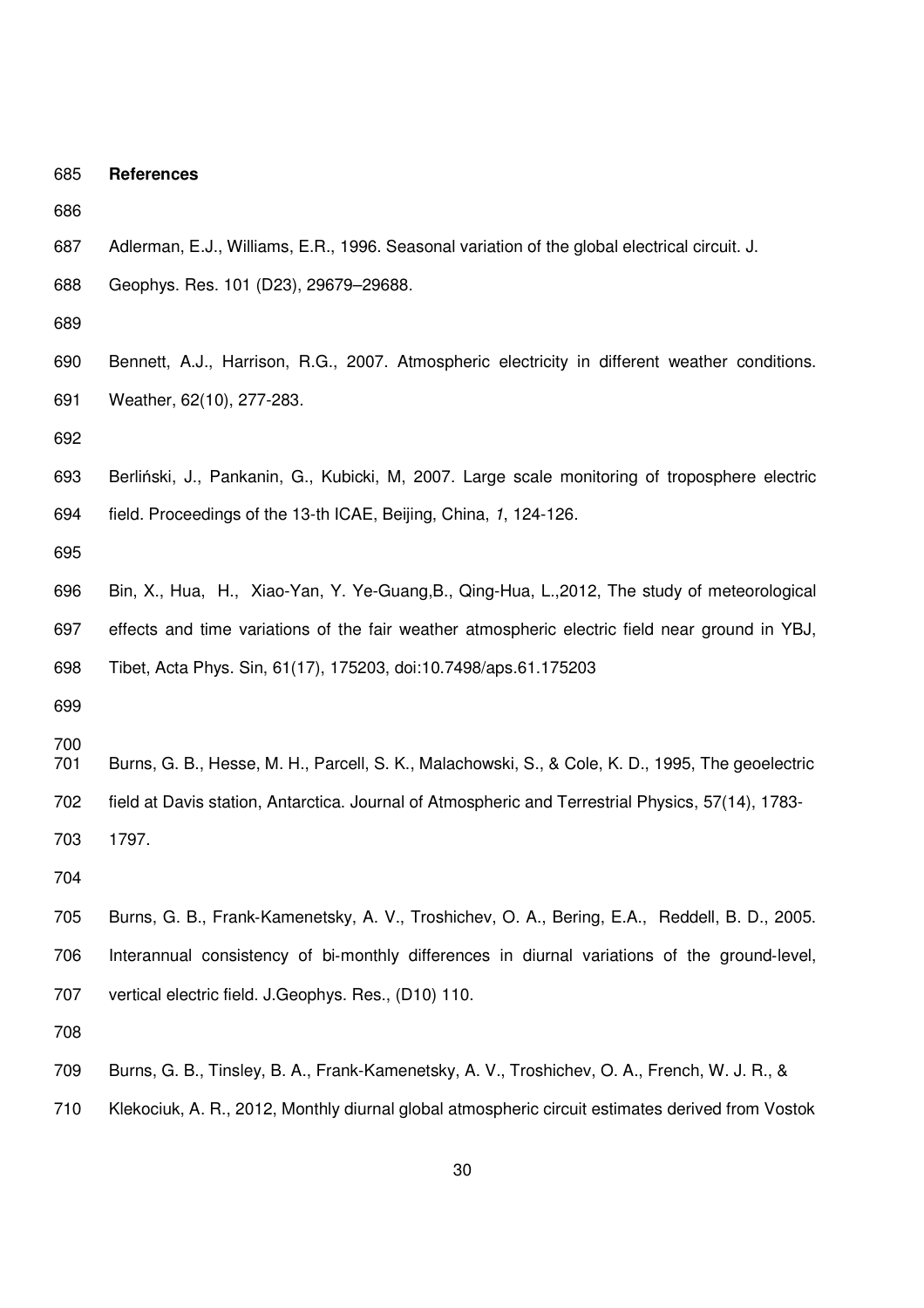| 711 | electric field measurements adjusted for local meteorological and solar wind influences. Journal |
|-----|--------------------------------------------------------------------------------------------------|
| 712 | of the Atmospheric Sciences, 69(6), 2061-2082.                                                   |

- 713
- 714 Burns, G. B., Frank-Kamenetsky, A. V., Tinsley, B. A., French, W. J. R., Grigioni, P.,
- 715 Camporeale, G., & Bering, E. A., 2017, Atmospheric global circuit variations from Vostok and
- 716 Concordia electric field measurements. Journal of the Atmospheric Sciences, 74(3), 783-800.
- 717
- 718 Chalmers, J.A., 1967. Atmospheric Electricity. 2<sup>nd</sup> Edition, Pergamon press, Oxford, UK.
- 719
- 720 Chilingarian, A., Chilingaryan, S., & Reymers, A., 2015. Atmospheric discharges and particle 721 fluxes. J.Geophys. Res.Space Physics, 120 (7), 5845-5853.
- 722
- 723 Chilingarian, A., 2018, Long lasting low energy thunderstorm ground enhancements and 724 possible Rn-222 daughter isotopes contamination, Physical Review D, 98, 022007.
- 725
- 726 Chubb J., 2010. An introduction to electrostatic measurements. Nova Science Publishers, New 727 York
- 728
- 729 De, S.S., Bandyopadhyay, B., Paul, S., Haldar, D.K., Bose,M., Kala, D., & Guha, G., 2013, 730 Atmospheric electric potential gradient at Kolkata during solar eclipse of 22 July 2009, Indian 731 Journal of Radio & Space Physics, 42, 251-258.
- 732
- 733 Deshpande, C.G., Kamra, A.K., 2001. Diurnal variations of the atmospheric electric field and 734 conductivity at Maitri, Antarctica. J.Geophys. Res. Atmospheres 106 (D13) 14207-14218.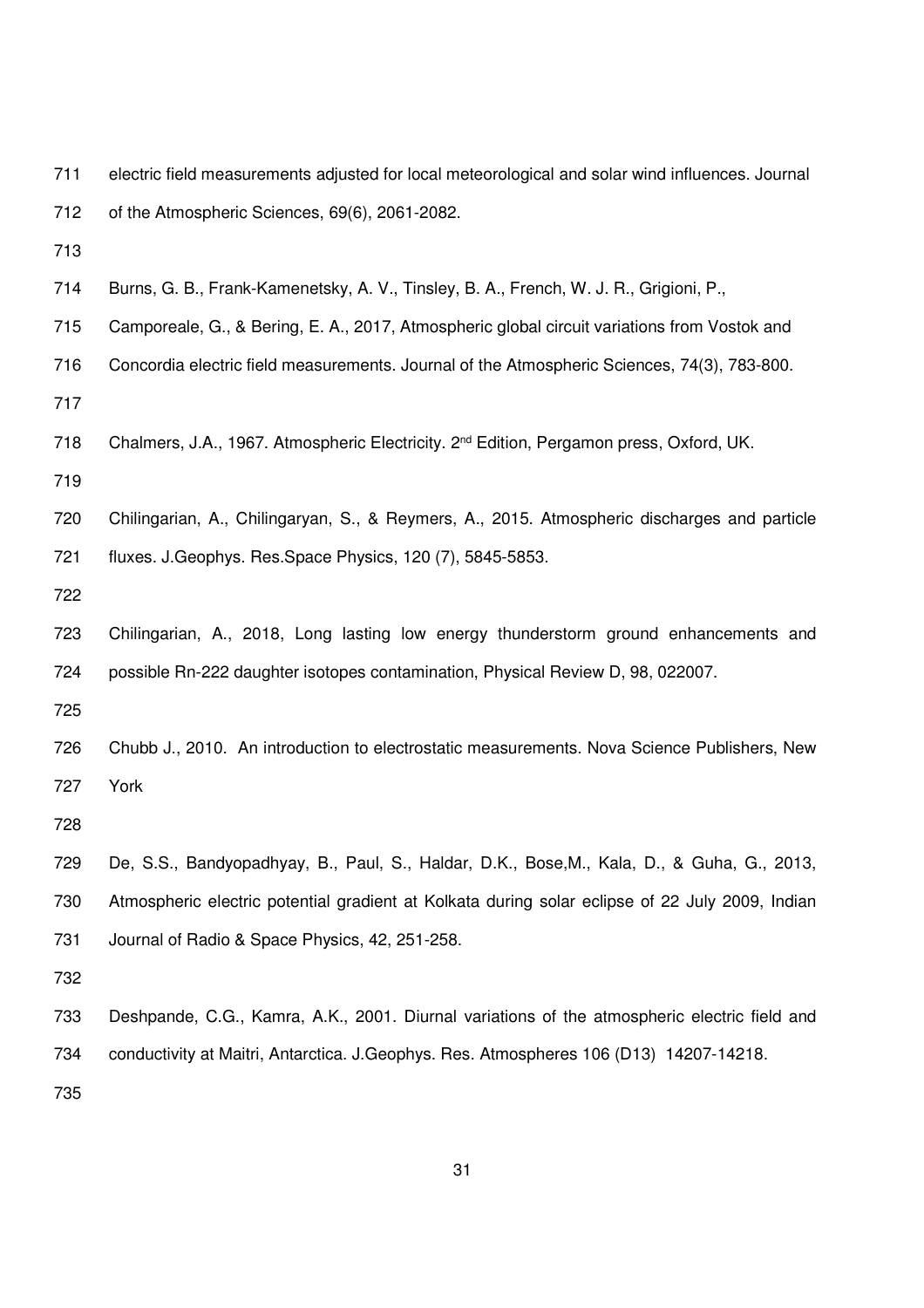- 736 Esposito, F., Molinaro, R., Popa, C. I., Molfese, C., Cozzolino, F., Marty, L., et al., 2016. The 737 role of the atmospheric electric field in the dust<sup>Ilitting</sup> process. Geophysical Research Letters, 738 43(10), 5501-5508.
- 739
- 740 Everett, J. D. (1868). XI. Results of observations of atmospheric electricity at Kew Observatory,
- 741 and at King's College, Windsor, Nova Scotia. Philosophical Transactions of the Royal Society of 742 London, 158, 347-361.
- 743
- 744 Fews, A.P., Wilding,R.J., Keitch, P.A., Holden, N.K., Henshaw, D.L., 2002. Modification of 745 atmospheric DC fields by space charge from high-voltage power lines. Atmospheric Research 746 63, 271–289, doi:10.1016/S0169-8095(02)00041-8
- 747
- 748 Gurmani, S.F., Ahmad, N., Tacza, J., Iqbal, T., 2018. First seasonal and annual variations of 749 atmospheric electric field at a subtropical station in Islamabad, Pakistan. Journal of Atmospheric 750 and Solar-Terrestrial Physics, 179, 441-449. DOI: 10.1016/j.jastp.2018.09.011
- 751
- 752 Harrison, R.G., Joshi, M., & Pascoe, K., 2011. Inferring convective responses to El Niño with 753 atmospheric electricity measurements at Shetland. Environmental Research Letters, 6(4), 754 044028.
- 755
- 756 Harrison, R.G., 2013. The Carnegie curve. Surveys in Geophysics, 34(2), 209-232.
- 757
- 758 Harrison, R.G., Nicoll, K.A., McWilliams, K.A., 2013. Space weather driven changes in lower 759 atmosphere phenomena. Journal of Atmospheric and Solar-Terrestrial Physics, 98, 22-30.
- 760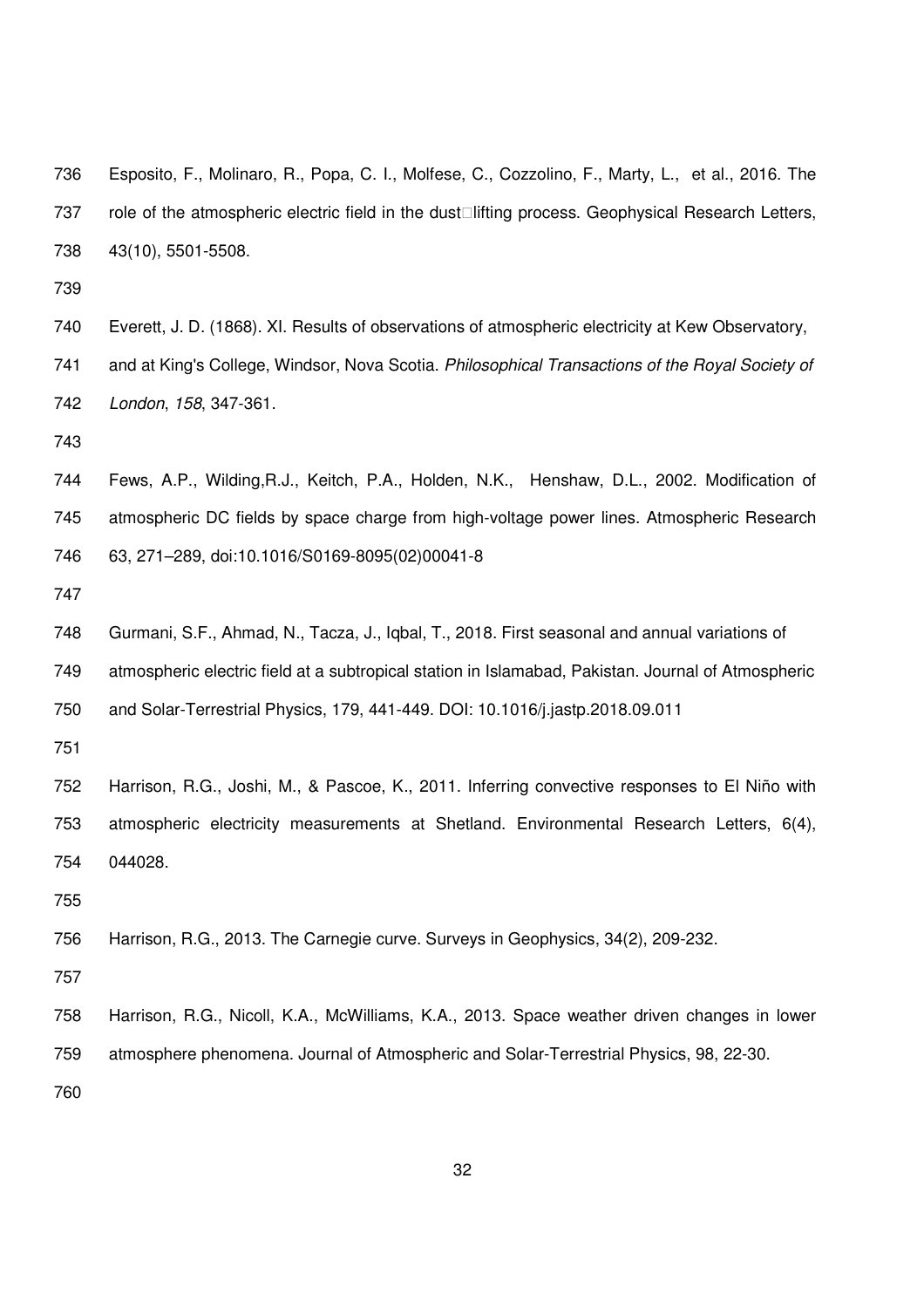| 761 | Harrison, R.G., Nicoll, K.A., 2018.<br>Fair weather criteria for atmospheric electricity              |  |  |  |  |  |
|-----|-------------------------------------------------------------------------------------------------------|--|--|--|--|--|
| 762 | measurements, Journal of Atmospheric and Solar-Terrestrial Physics, in press.                         |  |  |  |  |  |
| 763 |                                                                                                       |  |  |  |  |  |
| 764 | Israël, H. 1957. Atmospheric electric and meteorological investigations in high mountain ranges.      |  |  |  |  |  |
| 765 | Alpen-Programm 1954-57, Final Report to Contract No. AF 61, 514-640.                                  |  |  |  |  |  |
| 766 |                                                                                                       |  |  |  |  |  |
| 767 | Israël, H. 1970. Atmospheric Electricity. (2 volumes), Israel Program for Scientific Translations,    |  |  |  |  |  |
| 768 | Jerusalem.                                                                                            |  |  |  |  |  |
| 769 |                                                                                                       |  |  |  |  |  |
| 770 | Israelsson, S., Tammet, H., 2001. Variation of fair weather atmospheric electricity at Marsta         |  |  |  |  |  |
| 771 | Observatory, Sweden, 1993–1998. Journal of atmospheric and solar-terrestrial physics, 63(16),         |  |  |  |  |  |
| 772 | 1693-1703.                                                                                            |  |  |  |  |  |
| 773 |                                                                                                       |  |  |  |  |  |
| 774 | Kamogawa, M., Suzuki, Y., Sakai, R., Fujiwara, H., Torii, T., Kakinami, Y., et al., 2015. Diurnal     |  |  |  |  |  |
| 775 | variation of atmospheric electric field at the summit of Mount Fuji, Japan, distinctly different from |  |  |  |  |  |
| 776 | the Carnegie curve in the summertime. Geophysical Research Letters, 42(8), 3019-3023.                 |  |  |  |  |  |
| 777 |                                                                                                       |  |  |  |  |  |
| 778 | Kamra, A. K., Deshpande, C. G., & Gopalakrishnan, V., 1994. Challenge to the assumption of            |  |  |  |  |  |
| 779 | the unitary diurnal variation of the atmospheric electric field based on observations in the Indian   |  |  |  |  |  |
| 780 | Ocean, Bay of Bengal, and Arabian Sea. Journal of Geophysical Research: Atmospheres, 99               |  |  |  |  |  |
| 781 | (D10), 21043-21050.                                                                                   |  |  |  |  |  |
| 782 |                                                                                                       |  |  |  |  |  |
| 783 | Kastelis, N., Kourtidis, K., 2016. Characteristics of the atmospheric electric field and correlation  |  |  |  |  |  |
| 784 | with CO2 at a rural site in southern Balkans. Earth, Planets and Space, 68(1), 3.                     |  |  |  |  |  |
| 785 |                                                                                                       |  |  |  |  |  |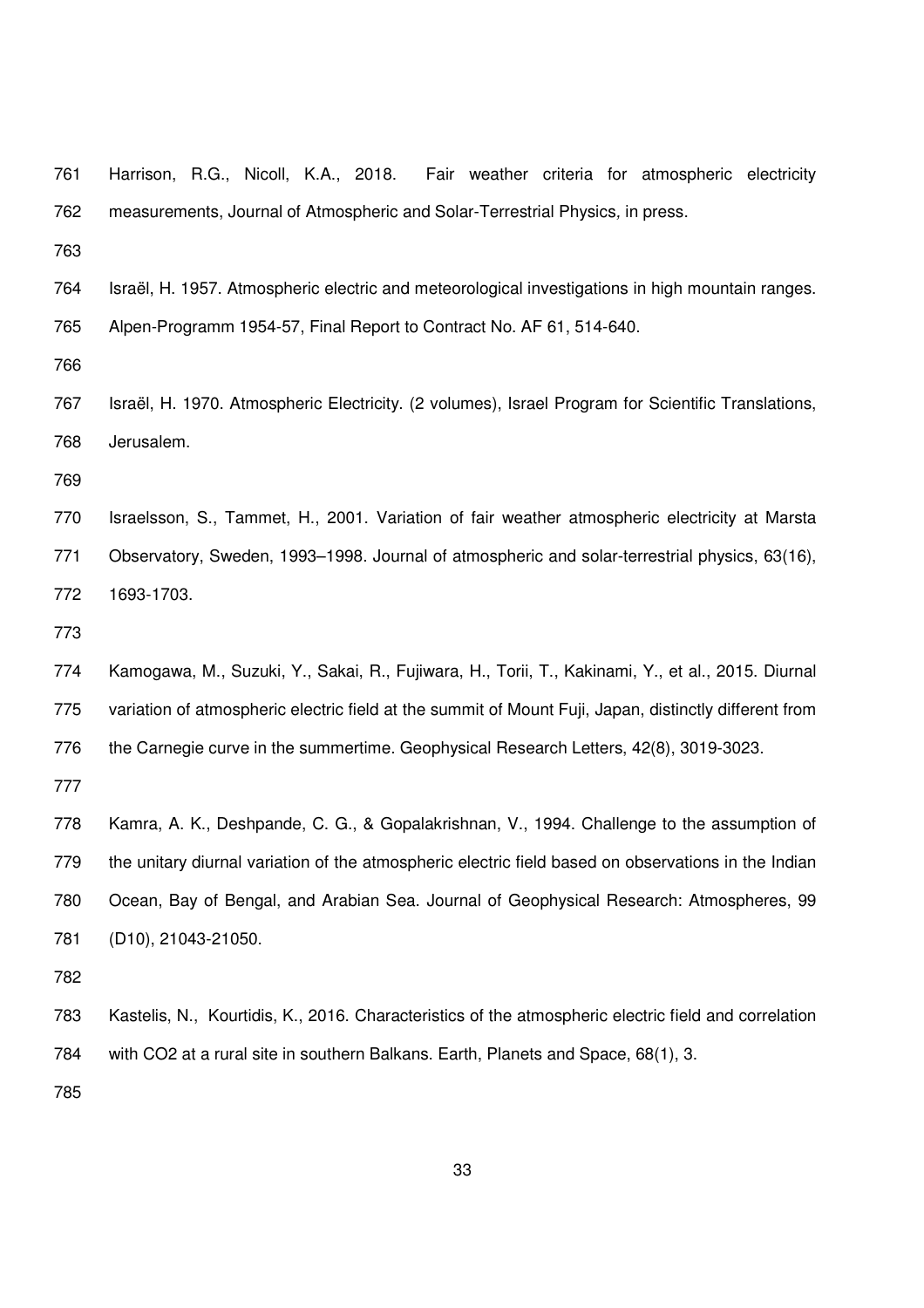786 Katz, S., Yair, Y., Price, C., Yaniv, R., Silber, I., Lynn, B., & Ziv, B., 2018. Electrical properties of 787 the 8–12th September, 2015 massive dust outbreak over the Levant. Atmospheric Research, 788 201, 218-225.

789

790 Kelvin, Lord., 1860. Atmospheric Electricity, Royal Institution Lecture, Papers on Electrostatics 791 and Magnetism, 208-226

792

793 Krider, E. P., 1989. Electric field changes and cloud electrical structure. Journal of Geophysical 794 Research: Atmospheres, 94(D11), 13145-13149.

795

796 Latha, K. M., Highwood, E. J., 2006. Studies on particulate matter (PM10) and its precursors 797 over urban environment of Reading, UK. Journal of Quantitative Spectroscopy and Radiative 798 Transfer, 101(2), 367-379.

799

800 Logan, T., Xi, B., Dong, X., 2014. Aerosol properties and their influences on marine boundary 801 layer cloud condensation nuclei at the ARM mobile facility over the Azores. Journal of 802 Geophysical Research: Atmospheres, 119(8), 4859-4872.

803

804 Lopes,F., Silva, H.G., Bárias, S., Barbosa, S.M., 2015. Preliminary results on soil-emitted 805 gamma radiation and its relation with the local atmospheric electric field at Amieira (Portugal), 806 Journal of Physics: Conference Series 646, 012015, doi:10.1088/1742-6596/646/1/012015

807

808 Lopes, F.M., Silva, H.G., Bennett, A.J., & Reis, A. H. (2017). Global Electric Circuit research at 809 Graciosa Island (ENA-ARM facility): First year of measurements and ENSO influences. Journal 810 of Electrostatics, 87, 203-211.

811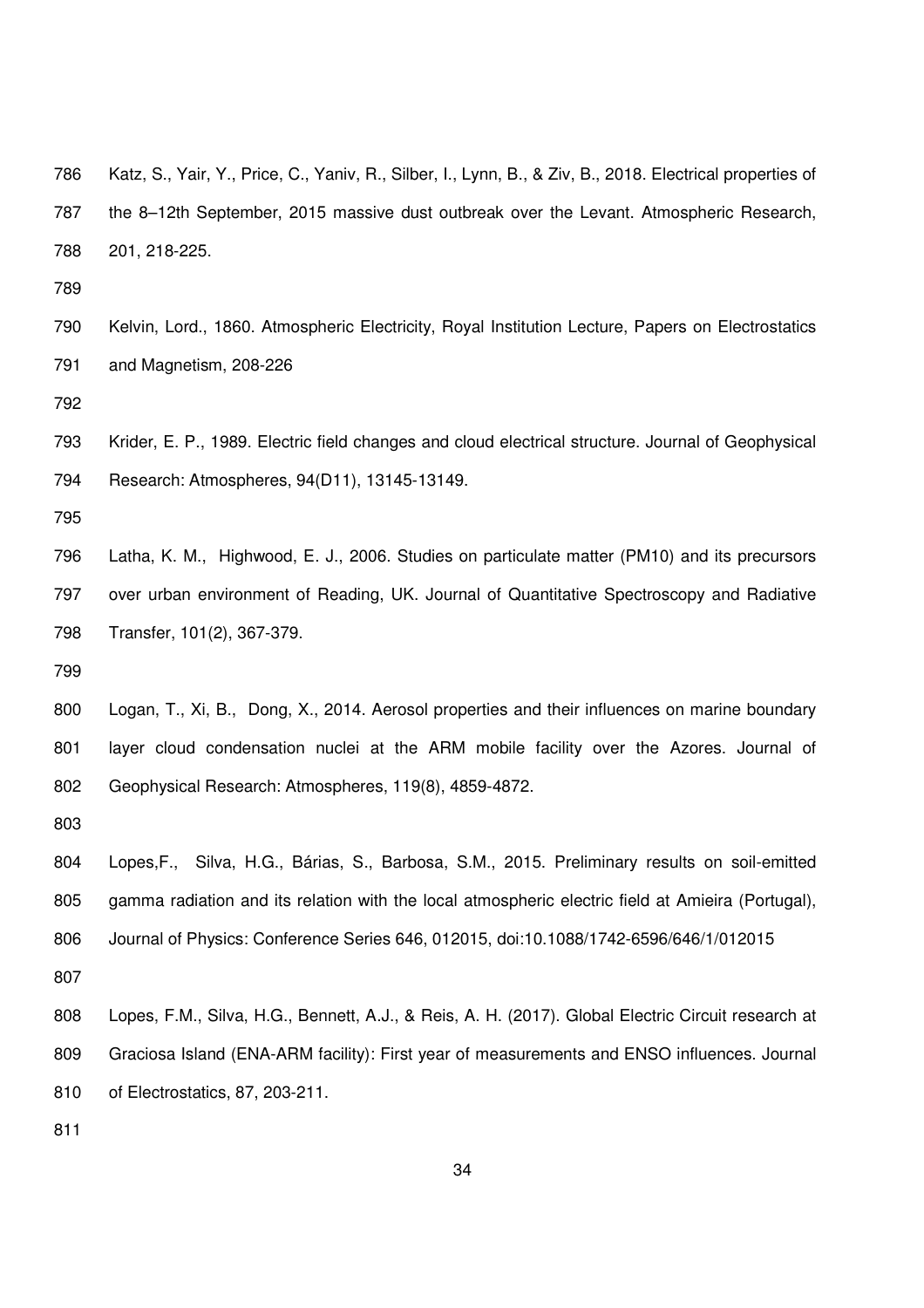| 812 | Lucas, G.M., Thayer, J.P., Deierling, W., 2017. Statistical analysis of spatial and temporal |
|-----|----------------------------------------------------------------------------------------------|
| 813 | variations in atmospheric electric fields from a regional array of field mills. Journal of   |
| 814 | Geophysical Research: Atmospheres, 122(2), 1158-1174.                                        |
| 815 |                                                                                              |

816 MacGorman D.R., Rust W.D., 1998. The electrical nature of storms. Oxford University Press, 817 New York

818

819 Märcz, F., 1997, Short-term changes in atmospheric electricity associated with Forbush 820 decreases, Journal of Atmospheric and Solar-Terrestrial Physics , 59 (9), 975-982

821

822 Märcz, F., Horváth, J., Bencze, P., Sátori, G., Bór, J., 2001. Simultaneous measurements of the 823 atmospheric electric potential gradient at nagycenk observatory by means of two individual 824 equipments, Acta Geodaetica et Geophysica Hungarica, 36 (3), 269-278

825

826 Marshall, T. C., Rust, W. D., Stolzenburg, M., Roeder, W. P., & Krehbiel, P. R., 1999, . A study 827 of enhanced fair-weather electric fields occurring soon after sunrise. Journal of Geophysical 828 Research: Atmospheres, 104(D20), 24455-24469.

829

- 830 Mateev, L.N., Vellinov P.I., 1992, Cosmic ray variations effects on the parameters of the global 831 atmospheric electrical circuit, Advances in Space Research, 12 (10), 353-356.
- 832
- 833 Matthews, J.C., Ward, J.P., Keitch, P.A., Henshaw, D.L., 2010. Corona ion induced atmospheric 834 potential gradient perturbations near high voltage power lines, Atmospheric Environment, 44 835 (39), 5093-5100, doi:10.1016/j.atmosenv.2010.09.007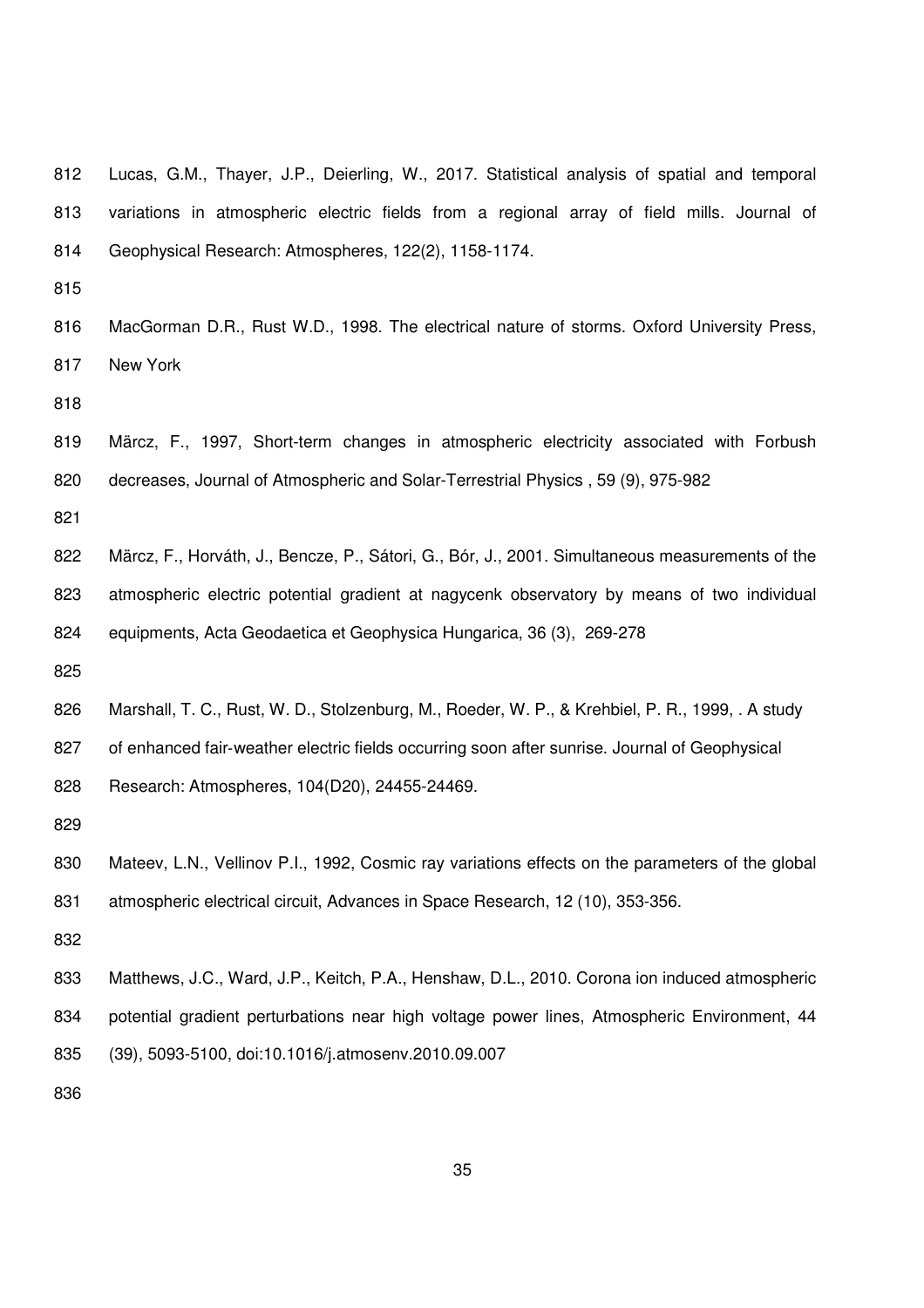- 837 Mauchly S.J., 1921, Note on the diurnal variation of the atmospheric electric potential gradient. 838 Phys Rev, 18:161–162
- 839
- 840 Mauchly S.J., 1923, On the diurnal variation of the potential gradient of atmospheric electricity.
- 841 Terr Magn, 28:61–81
- 842 Minamoto,Y., Kadokura A., 2011, Extracting fair-weather data from atmospheric electric-field 843 observations at Syowa Station, Antarctica, Polar Science, 5, (3), 313-318.
- 844
- 845 Michnowski, S. , 1998, Solar wind influences on atmospheric electricity variables in polar 846 regions. Journal of Geophysical Research: Atmospheres, 103(D12), 13939-13948.
- 847
- 848 Nicoll, K.A., Measurements of atmospheric electricity aloft, 2012. Surveys in Geophysics, 33, 5, 849 991-1057
- 850
- 851 Nicoll, K.A., Harrison, R.G., 2016. Stratiform cloud electrification: comparison of theory with 852 multiple in-cloud measurements Q. J. R. Meteor. Soc. 142, 700, 2679-2691. DOI: 853 10.1002/qj.2858

- 855 Nicoll, K.A., Harrison, R.G., 2014. Detection of lower tropospheric responses to solar energetic 856 particles at mid-latitudes, Physical Review Letters, 112, 225001.
- 857
- 858 Price, C., 1993. Global surface temperatures and the atmospheric electrical circuit. Geophysical 859 Research Letters, 20(13), 1363-1366.

860

861 Raulin, J. P., Tacza, J., Macotela, E., Fernandez, G., 2014. A new South America electric field 862 monitor network. Sun Geosphere, 9(1-2), 111-114.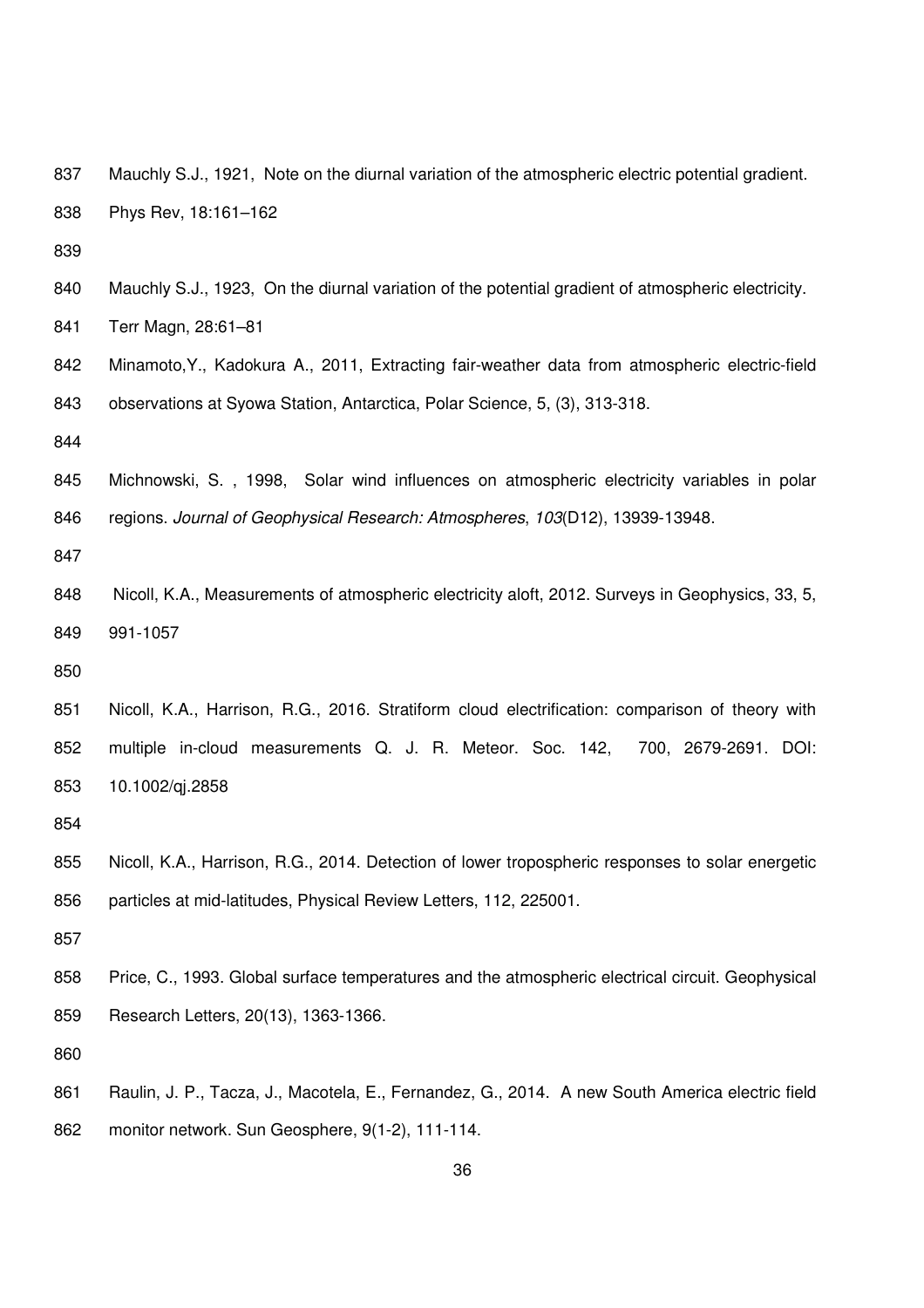- 864 Reddell, B. D., Benbrook, J. R., Bering, E. A., Cleary, E. N., Few, A. A., 2004. Seasonal 865 variations of atmospheric electricity measured at Amundsen
Scott South Pole Station. Journal 866 of Geophysical Research: Space Physics, 109 (A9).
- 867
- 868 Rycroft, M.J., Israelsson, S., Price, C., 2000. The global atmospheric electric circuit, solar activity 869 and climate change, Journal of Atmospheric and Solar-Terrestrial Physics, 62, 1563-1576.

870

- 871 Sheftel, V. M., Chernyshev, A. K., Chernysheva, S. P., 1994. Air conductivity and atmospheric 872 electric field as an indicator of anthropogenic atmospheric pollution. Journal of Geophysical 873 Research: Atmospheres, 99(D5), 10793-10795.
- 874
- 875 Popov I.B., Shvarts Ya.M., Sokolenko L., 2008. Atmospheric electricity measurements on a 876 ground meteorological network of Federal Hydrometeorology and Environmental Monitoring 877 Service (Roshydromet). TECO-2008 - WMO Technical Conference on Meteorological and 878 Environmental Instruments and Methods of Observation, St. Petersburg, Russian Federation, 879 27-29 November 2008, accessible at 880 https://www.wmo.int/pages/prog/www/IMOP/publications/IOM-96\_TECO-881 2008/P1(50)\_Shvarts\_Russian\_Federation.pdf.
- 882

883 Silva, H.G., Conceição, R., Melgão, M., Nicoll, K., Mendes, P. B., Tlemçani, M., et al., 2014. 884 Atmospheric electric field measurements in urban environment and the pollutant aerosol weekly 885 dependence. Environmental Research Letters, 9(11), 114025.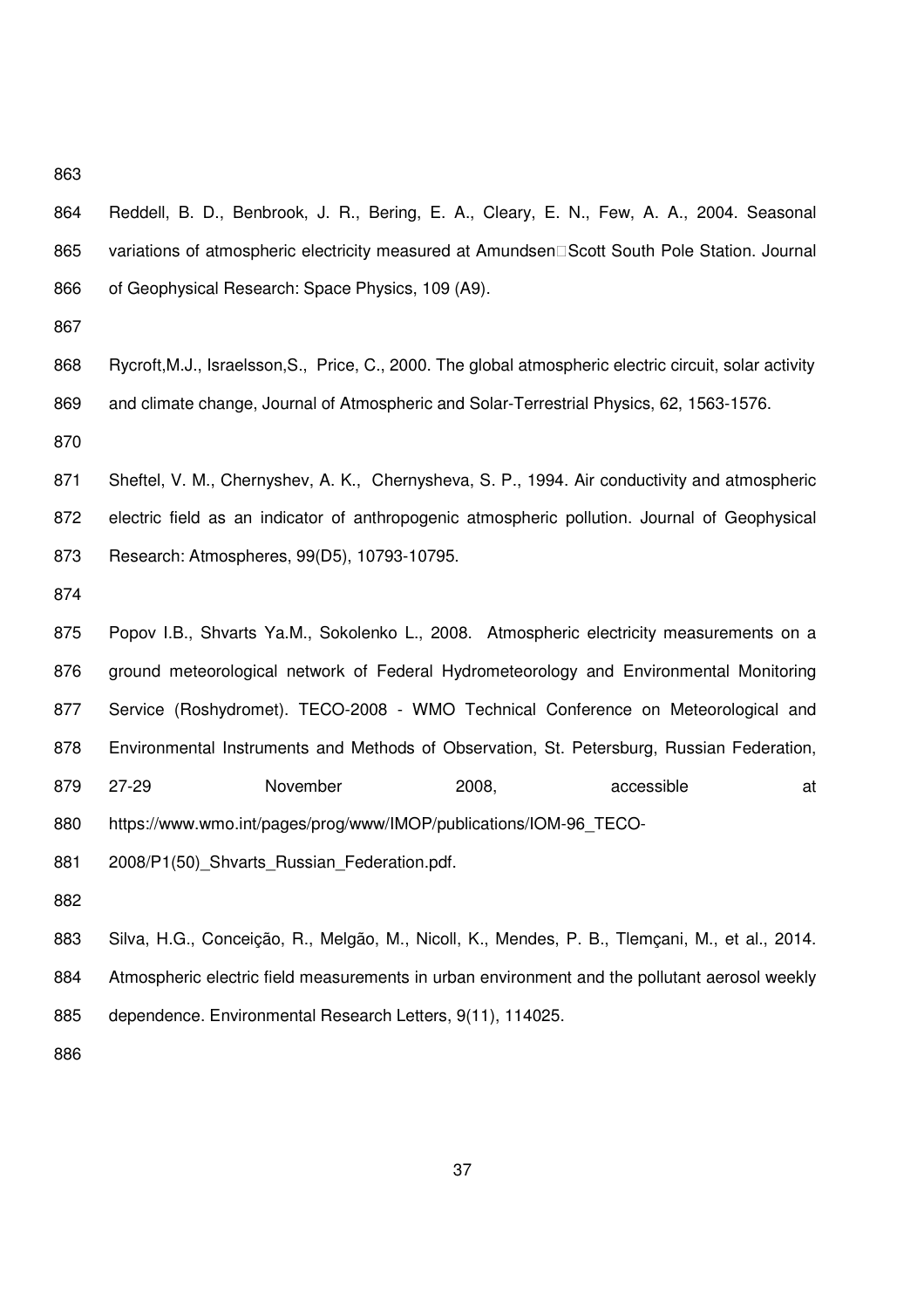887 Silva, H, Conceição, R, Khan, A, Matthews, J, Wright, M, Collares-Pereira, M & Shallcross, D, 888 2016. Atmospheric electricity as a proxy for air quality: Relationship between potential gradient 889 and pollutant gases in an urban environment. Journal of Electrostatics, 84., 32-41.

890

891 Smirnov, S., 2014. Reaction of electric and meteorological states of the near-ground 892 atmosphere during a geomagnetic storm on 5 April 2010. Earth, Planets and Space, 66(1), 154. 893

894 Tacza, J., Raulin, J. P., Macotela, E., Norabuena, E., Fernandez, G., Correia, E., et al., 2014. A 895 new South American network to study the atmospheric electric field and its variations related to 896 geophysical phenomena. Journal of Atmospheric and Solar-Terrestrial Physics, 120, 70-79.

897

898 Takeda, M., Yamauchi, M., Makino, M., & Owada T., 2011. Initial effect of the Fukushima 899 accident on atmospheric electricity. Geophysical Research Letters 38, L15811, 900 doi:10.1029/2011GL048511.

901

902 Tammet, H., 2009. A joint dataset of fair-weather atmospheric electricity. Atmospheric 903 Research, 91(2), 194-200.

904

905 Tinsley, B. A., Burns, G. B., & Zhou, L., 2007. The role of the global electric circuit in solar and 906 internal forcing of clouds and climate. Advances in Space Research, 40(7), 1126-1139.

907

908 Vergeiner, I., 1972. Comments on: On fine structure and control of vertical aerosol exchange 909 between 700 m and 3000 m by R. Reiter, R. Sládkovič, and W. Carnuth. Archiv für 910 Meteorologie, Geophysik und Bioklimatologie, Serie A, 21(1), 123-126.

911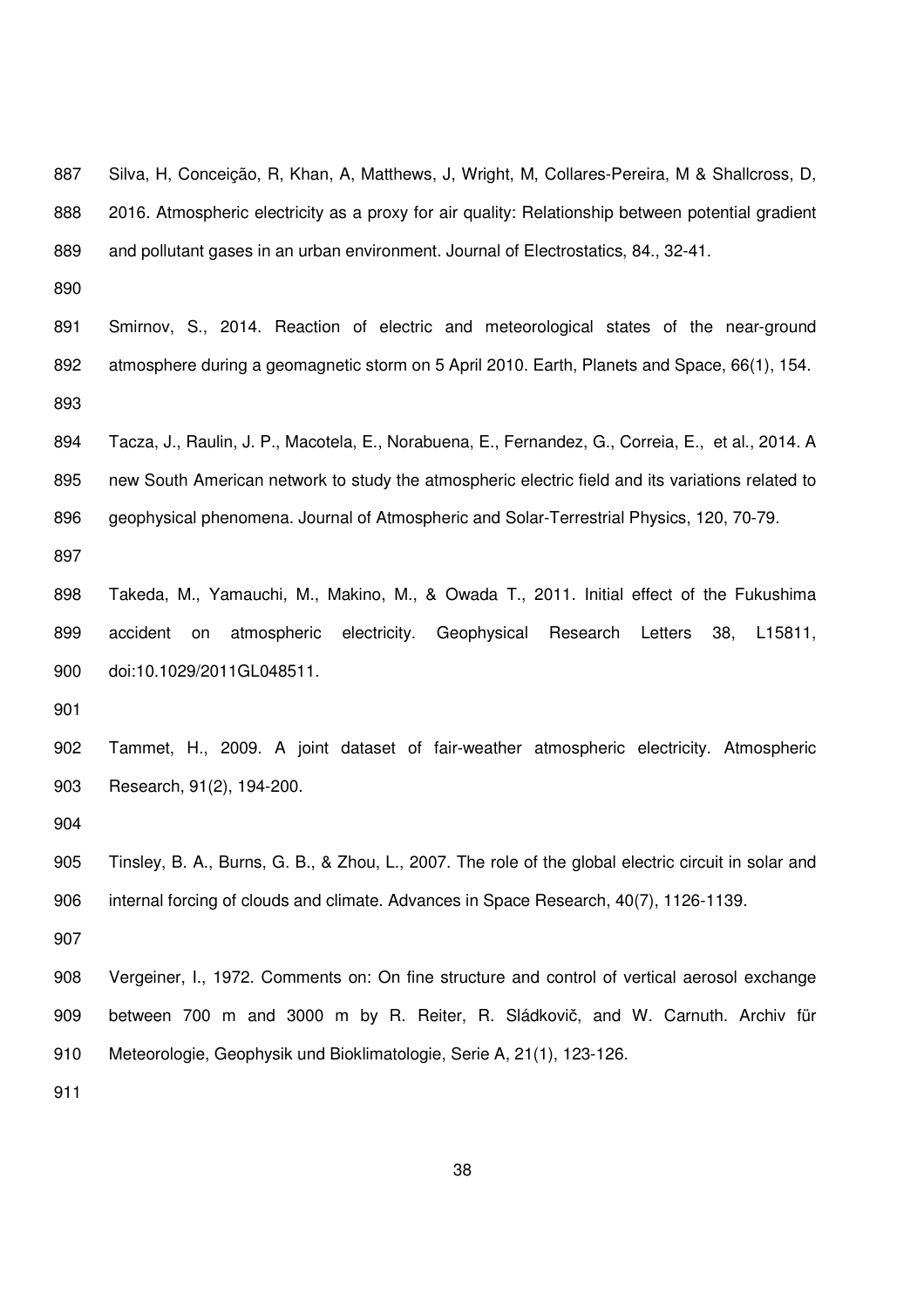| 912 | Weimer, D. R., 1996. A flexible, IMF dependent model of high-latitude electric potentials having   |  |  |  |  |  |
|-----|----------------------------------------------------------------------------------------------------|--|--|--|--|--|
| 913 | "space weather" applications. Geophysical Research Letters, 23(18), 2549-2552.                     |  |  |  |  |  |
| 914 |                                                                                                    |  |  |  |  |  |
| 915 | Whipple F.J.W., 1929. On the association of the diurnal variation of the electric potential        |  |  |  |  |  |
| 916 | gradient in fine weather with the distribution of thunderstorms over the globe. Q. J. R. Meteorol. |  |  |  |  |  |
| 917 | Soc. 55, 351-361                                                                                   |  |  |  |  |  |
| 918 |                                                                                                    |  |  |  |  |  |
| 919 | Williams, E.R., 1992. The Schumann resonance: A global tropical thermometer. Science,              |  |  |  |  |  |
| 920 | 256(5060), 1184-1187.                                                                              |  |  |  |  |  |
| 921 |                                                                                                    |  |  |  |  |  |
| 922 | Williams, E. R., 1994, Global circuit response to seasonal variations in global surface air        |  |  |  |  |  |
| 923 | temperature. Monthly Weather Review, 122(8), 1917-1929.                                            |  |  |  |  |  |
| 924 |                                                                                                    |  |  |  |  |  |
| 925 | Williams, E.R., 2005. Lightning and climate: A review. Atmospheric Research, 76(1-4), 272-287.     |  |  |  |  |  |
| 926 |                                                                                                    |  |  |  |  |  |
| 927 | Williams, E R, 2009. The global electrical circuit: A review, Atmospheric Research, 91(2-4),       |  |  |  |  |  |
| 928 | 140-152, doi:10.1016/j.atmosres.2008.05.018.                                                       |  |  |  |  |  |
| 929 |                                                                                                    |  |  |  |  |  |
| 930 | Williams, E., Markson, R., Heckman, S., 2005, Shielding effects of trees on the measurement of     |  |  |  |  |  |
| 931 | the Earth's electric field: implications for secular variations of the global electrical circuit.  |  |  |  |  |  |
| 932 | Geophys. Res. Lett. 32, L19810.                                                                    |  |  |  |  |  |
| 933 |                                                                                                    |  |  |  |  |  |
|     |                                                                                                    |  |  |  |  |  |
| 934 | Wilson, C.T.R., 1921. Investigations on lightning discharges and on the electric field of          |  |  |  |  |  |
| 935 | thunderstorms,<br>Philos.<br>Trans.<br>R.<br>Soc.<br>London,<br>Ser.<br>221,<br>$73 - 115$ ,<br>Α, |  |  |  |  |  |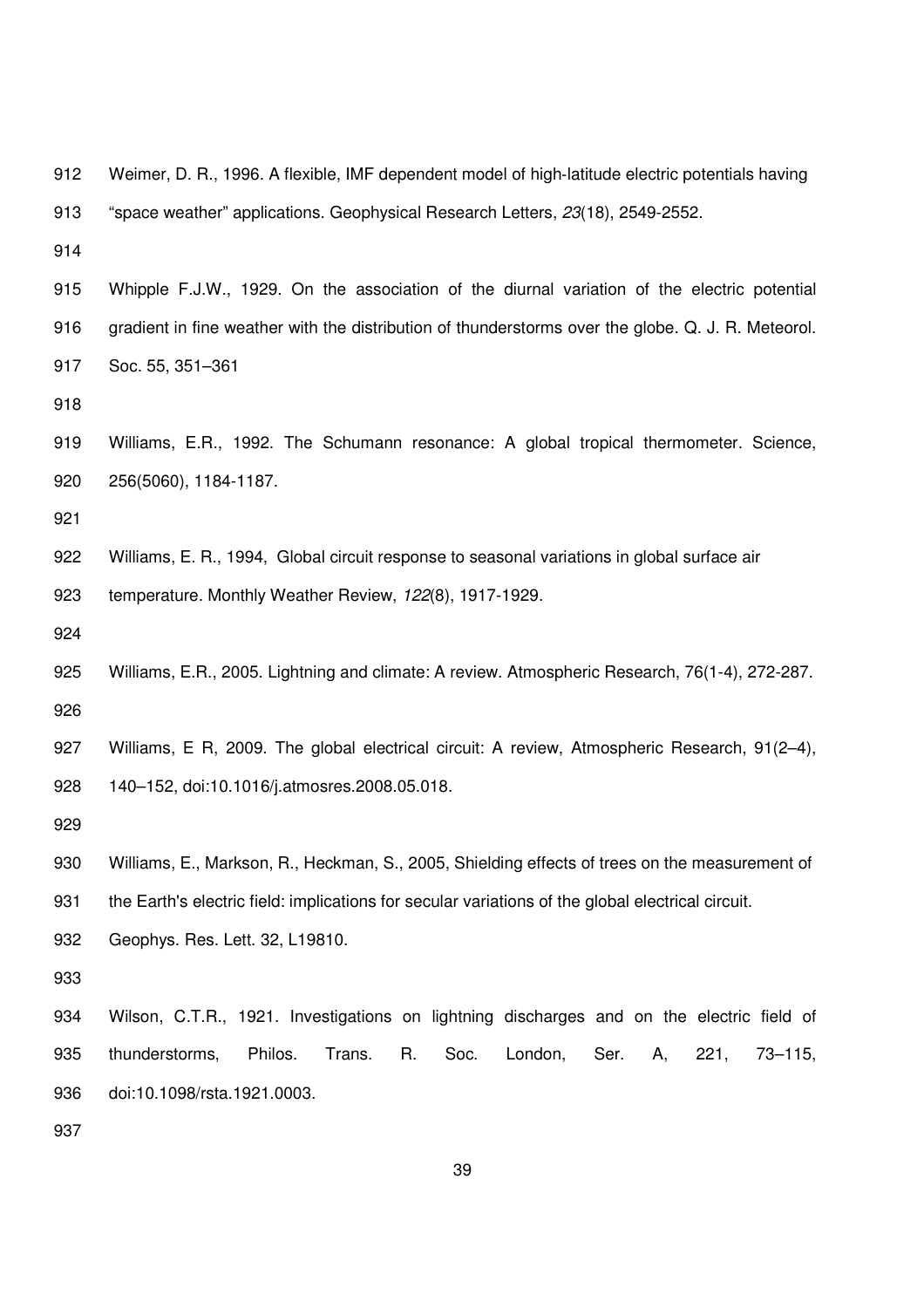| 938 | Yair, Y., Katz, S., Yaniv, R., Ziv, B., Price, C., 2016. An electrified dust storm over the Negev |
|-----|---------------------------------------------------------------------------------------------------|
| 939 | desert, Israel. Atmospheric Research, 181, 63-71.                                                 |
| 940 |                                                                                                   |
| 941 | Yaniv, R., Yair Y., Price, C., Katz, S., 2016. Local and global impacts on the fair weather       |
| 942 | electric field in Israel. Atmospheric Research, 172-173, 119-125.                                 |
| 943 |                                                                                                   |
| 944 | Yaniv, R., Yair, Y., Price, C., Mkrtchyan, H., Lynn, B., Reymers, A., 2017. Ground-based          |
| 945 | measurements of the vertical E-field in mountainous regions and the "Austausch" effect.           |
| 946 | Atmospheric Research, 189, 127-133.                                                               |
| 947 |                                                                                                   |
| 948 |                                                                                                   |
| 949 |                                                                                                   |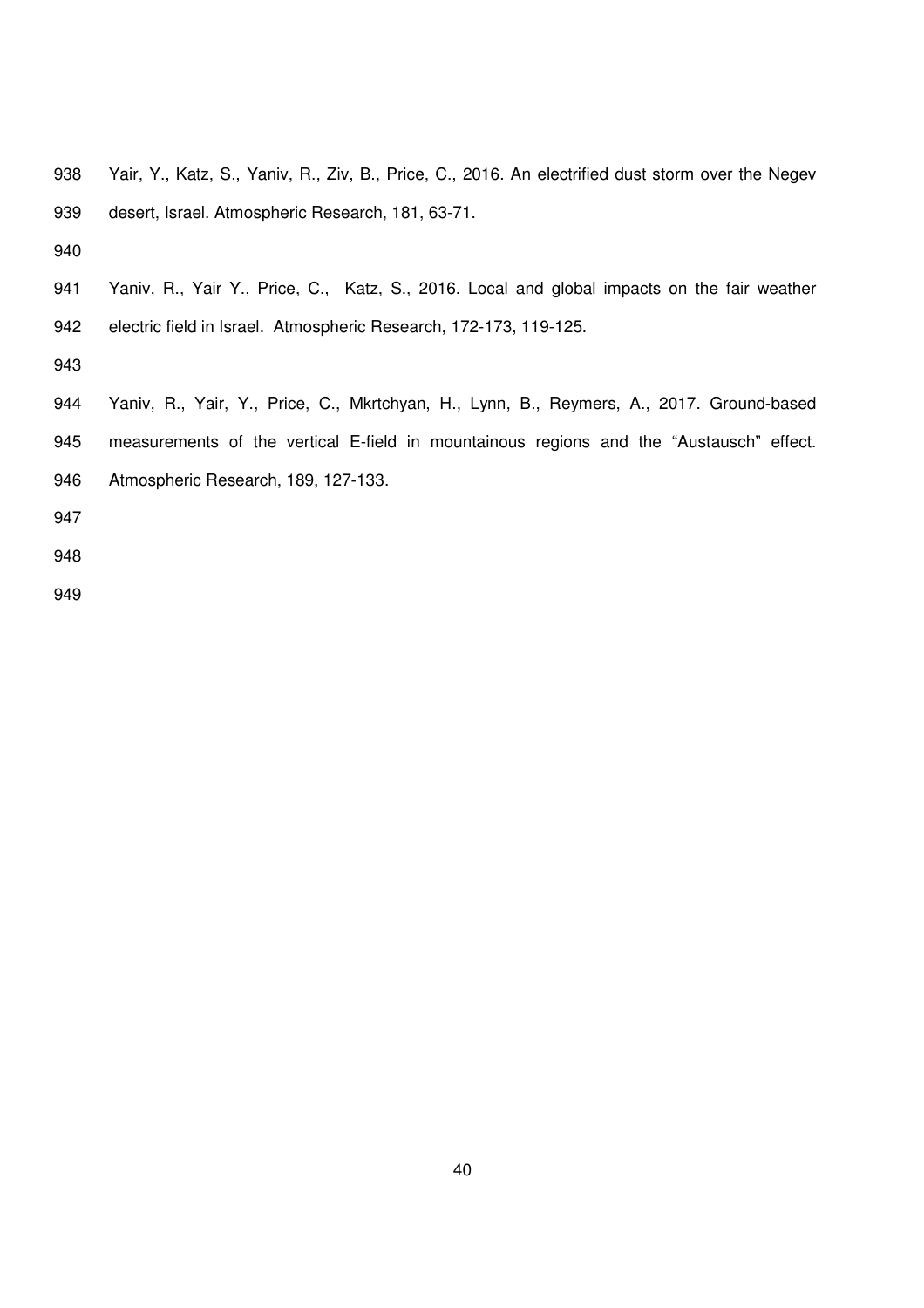

Wise Observatory, Israel Nagycenk, Hungary Graciosa, Azores 950 951 Figure 1. Example of some of the different types of electric field mill sensors used in the 953 GloCAEM network. (a) JCI 131F field mill (Chilworth UK) at Graciosa, Azores; (b) CS110 field 954 mill (Campbell Scientific) at the Wise Observatory, Mitzpe Ramon, Israel; (c) EFM 100 field mill 955 (Boltek) at Nagycenk, Hungary. 956 957 958 959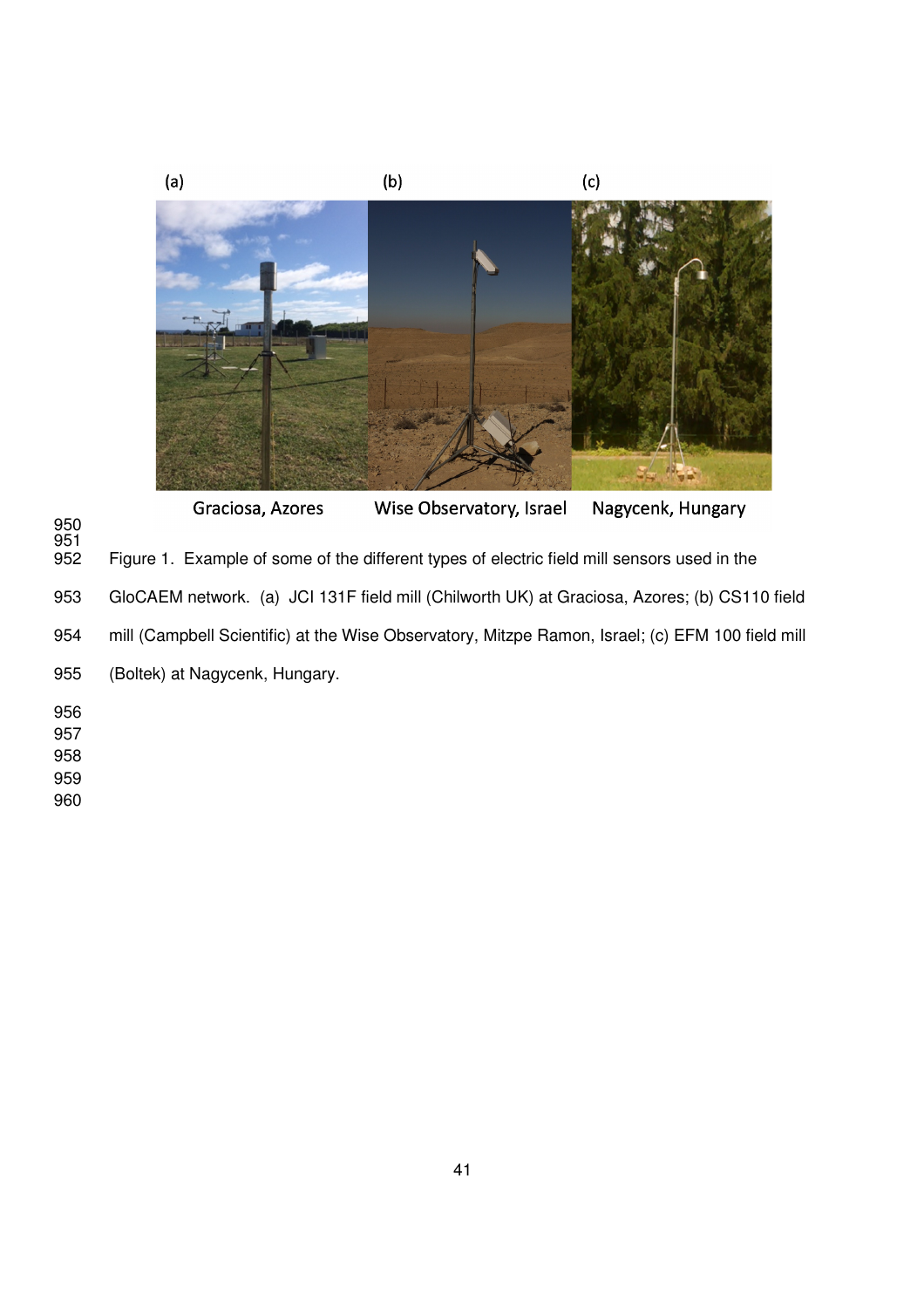

961<br>962 Figure 2. Map of measurement locations within the GloCAEM dataset.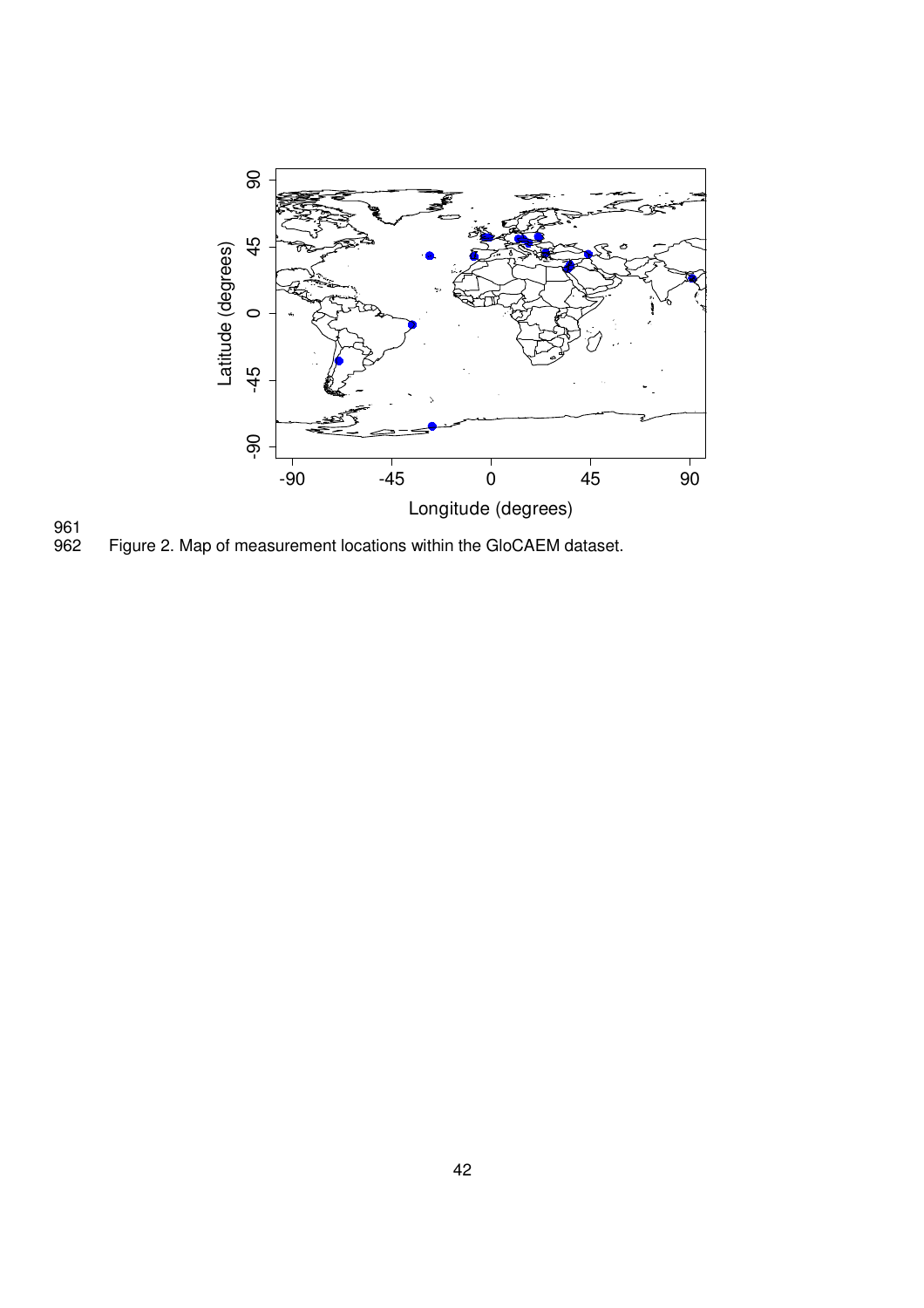| <b>Institute</b>                              | <b>Site</b>                                                                 | <b>Site</b><br>abbreviation | Country        | <b>Site type</b>                            | PG<br><i>instrument</i>            | <b>Coordinates</b><br>and altitude<br>a.s.l |
|-----------------------------------------------|-----------------------------------------------------------------------------|-----------------------------|----------------|---------------------------------------------|------------------------------------|---------------------------------------------|
| University of<br>Reading                      | University of<br>Reading                                                    | <b>RDG</b>                  | UK             | Urban, grassy                               | JCI 131<br>Chilworth               | 51.44°N, 0.94°W<br>66 m                     |
| University of<br>Reading                      | Halley research<br>station                                                  | HAL                         | Antarctica     | Ice shelf                                   | JCI 131<br>Chilworth               | 75.58°S,<br>26.66°W<br>30 m                 |
| University of Bristol                         | At-Bristol Science<br>Centre                                                | <b>BRISCI</b>               | UK             | Urban (on<br>15m rooftop)                   | <b>JCI 131F</b><br>Chilworth       | 51.45°N, 2.60°W<br>45 m                     |
| University of Bristol                         | Langford School of<br><b>Veterinary Sciences</b>                            | <b>BRILANG</b>              | UK             | Rural, grassy                               | <b>JCI 131F</b><br>Chilworth       | 51.35°N, 2.78°W<br>23 <sub>m</sub>          |
| Interdisciplinary<br>Centre (IDC)<br>Herzliya | Mount Hermon<br>cosmic ray station                                          | <b>HER</b>                  | Israel         | Mountainous                                 | Campbell<br>CS110                  | 33.30°N,<br>35.78°E<br>2050 m               |
| Interdisciplinary<br>Centre (IDC)<br>Herzliya | Wise Astronomical<br>Observatory,<br>Mitzpe Ramon                           | <b>RAM</b>                  | Israel         | Rural, desert                               | Campbell<br>CS110                  | 30.58°N,<br>34.75°E<br>875 m                |
| <b>Demokritus</b><br>University of<br>Thrace  | Duth, Xanthi                                                                | <b>XAN</b>                  | Greece         | Rural, grassy                               | Campbell<br>CS110                  | 41.15°N,<br>24.92°E<br>75 m                 |
| University of Evora                           | University of Evora                                                         | <b>EVO</b>                  | Portugal       | Urban, grassy                               | <b>JCI 141F</b><br>Chilworth       | 38.57° N, 7.90°<br>W<br>270 m               |
| University of Evora                           | Graciosa, Azores                                                            | GRA                         | Portugal       | Island, rural,<br>grassy                    | <b>JCI 131F</b><br>Chilworth       | 39.09°N,<br>28.03°W<br>31 m                 |
| Yerevan Physics<br>Institue                   | Aragats Space<br>Environmental<br>Center                                    | ARA                         | Armenia        | Mountainous<br>(on 10 m<br>rooftop)         | <b>Boltek</b><br><b>EFM100</b>     | 40.47°N,<br>44.18°E 3200 m                  |
| Polish Academy of<br>Sciences                 | Swider Geophysical<br>Observatory                                           | SWI                         | Poland         | Rural, grassy                               | Berlinski et<br>al., ICAE,<br>2007 | 52.12°N,<br>21.24°E<br>96 m                 |
| Hungarian<br>Academy of<br>Sciences           | MTA CSFK GGI<br>Szechenyi Istvan<br>Geophysical<br>Observatory,<br>Nagycenk | <b>NCK</b>                  | Hungary        | Rural, grassy                               | <b>Boltek</b><br><b>EFM100</b>     | 47.63°N,<br>$16.72^{\circ}E$<br>153 m       |
| <b>Tripura University</b>                     | <b>Tripura University</b>                                                   | TRI                         | India          | Rural, grassy<br>(on 14 m<br>rooftop)       | <b>Boltek</b><br>EFM100            | 23.76°N,<br>91.26°E<br>43 m                 |
| Academy of<br>Sciences of Czech<br>Republic   | Studenec,                                                                   | STU                         | Czech Republic | Rural, grassy                               | <b>Boltek</b><br><b>EFM100</b>     | 50.26°N,<br>12.52°E<br>712 m                |
| Academy of<br>Sciences of Czech<br>Republic   | Panska Ves                                                                  | PAN                         | Czech Republic | Rural, grassy                               | <b>Boltek</b><br><b>EFM100</b>     | 50.53°N,<br>14.57°E<br>315 m                |
| Complejo<br>Astronómico El<br>Leoncito        | Complejo<br>Astronómico El<br>Leoncito, San Juan                            | CAS <sub>2</sub>            | Argentina      | Mountainous                                 | <b>Boltek</b><br>EFM100            | 31.8°S, 69.29°W<br>2483 m                   |
| Paraíba State<br>University                   | Paraíba State<br>University, Paraíba                                        | <b>CGR</b>                  | Brazil         | Scrubland<br>(on $15 \text{ m}$<br>rooftop) | <b>Boltek</b><br>EFM100            | 7.21°S, 35.92°W<br>550 m                    |

963<br>964 Table 1. Details of the GloCAEM measurement sites and electric field mill instrumentation

965 deployed.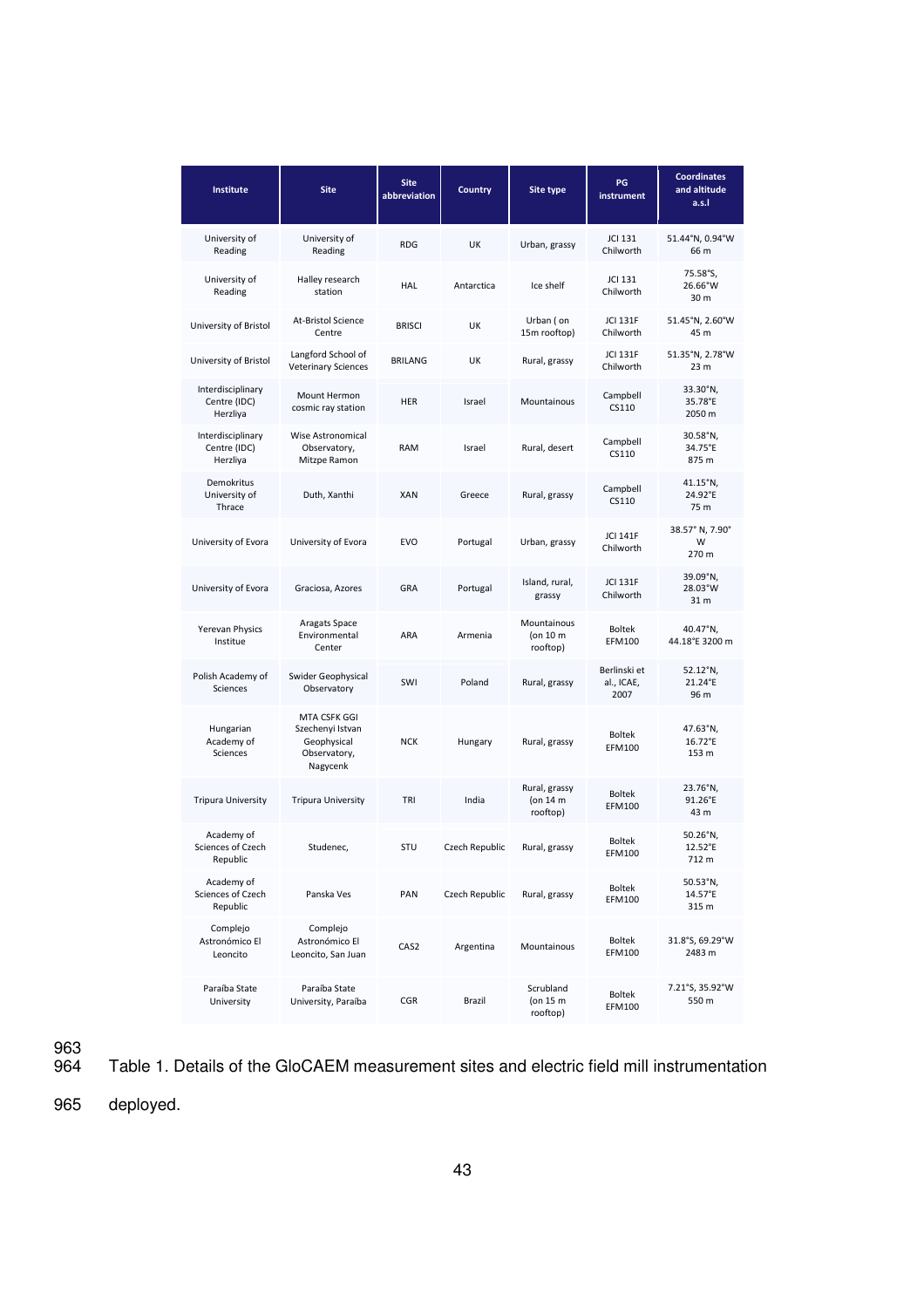



967 Figure 3. Time series of PG values during 2016 at (a) Graciosa, Azores, (b) Panská Ves, Czech

968 Republic. Data are 10 minute mean values and the y axis has been restricted to +/- 2000 V/m

969 on both plots.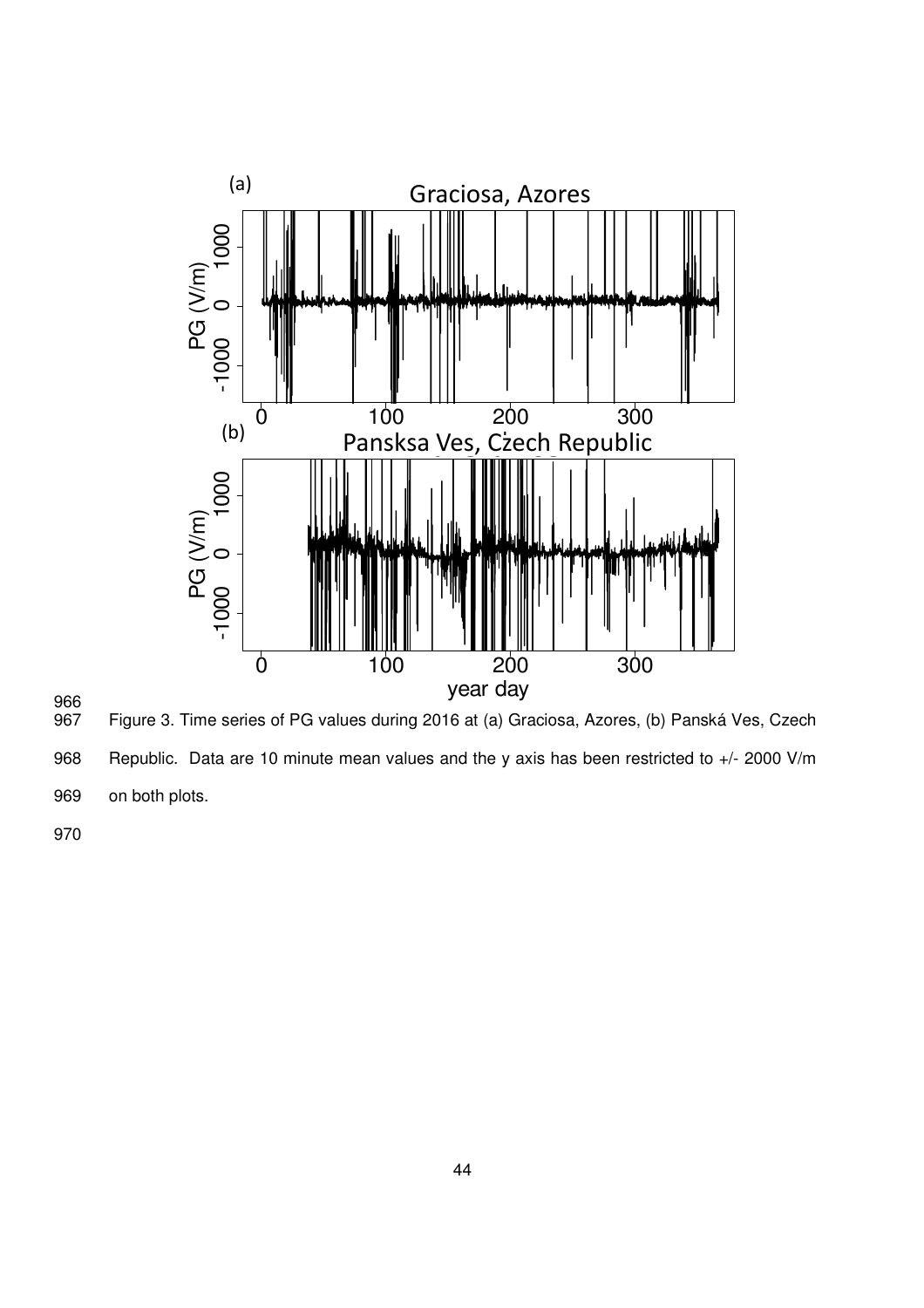



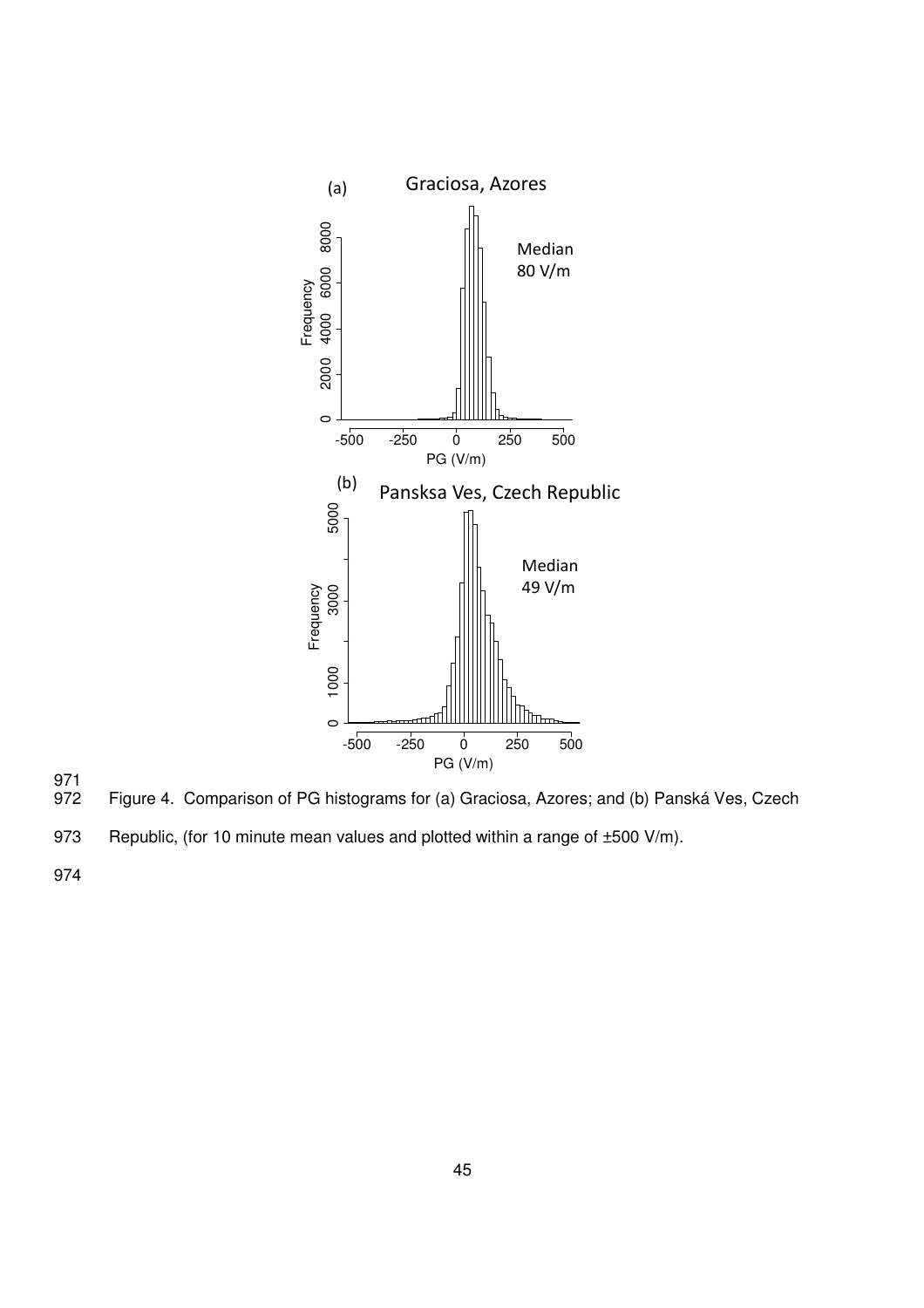

975<br>976 Figure 5. Strip chart of percentage of non-disturbed PG values for each month for GloCAEM 977 sites with more than 10 months of data in 2016 (using 10 minute mean values of PG). Black 978 shows percentage of non-disturbed PG, grey disturbed PG, and red denotes no data available 979 during that time period. Percentages are given with respect to total data available for that 980 month at a specific site. Site abbreviation codes are given in Table 1.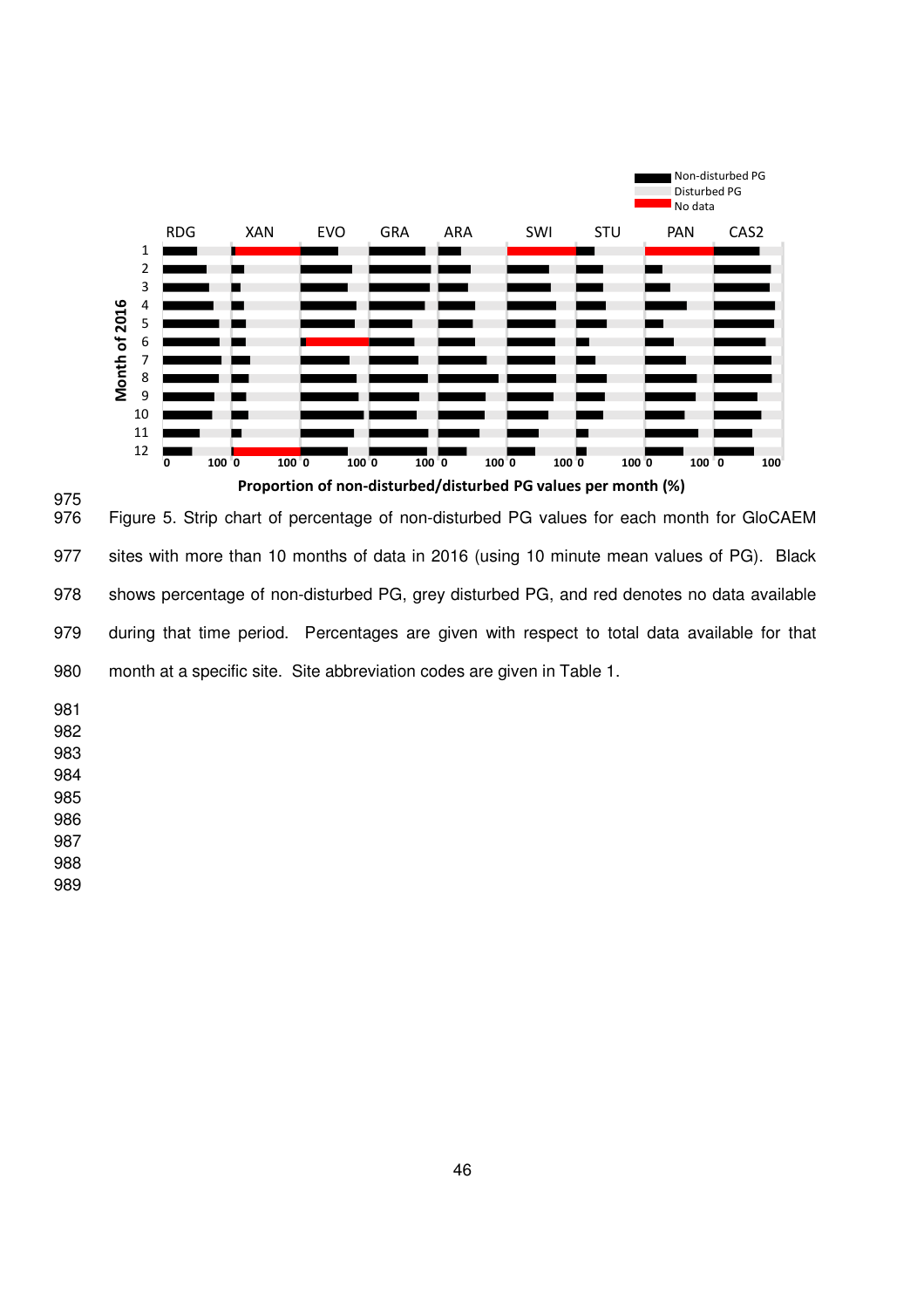



992 Figure 6. Mean undisturbed diurnal variation in PG for 2016 for (a) GloCAEM sites with a single 993 peak in the diurnal curve and (b) double peak, plotted as a percentage of the median PG for 994 each site. Data are selected for non-disturbed conditions using only positive PG values and PG 995 values less than the 80<sup>th</sup> decile of the distribution for each individual site (using 10 min average 996 values), with a smoothing spline applied. (a) Carnegie (red), Graciosa (purple), Halley (orange), 997 CAS2 (M) (blue), Mt Hermon (M) (black), Aragats (M) (grey) (b) Carnegie (red), Studenec 998 (black), Reading (blue), Panska Ves (purple), Xanthi (grey), Tripura (cyan), Swider (orange), 999 Evora (pink), Bristol Langford (green), Mitzpe Ramon (grey dashed), Nagycenk (blue dashed). 1000 (M) indicates mountainous sites.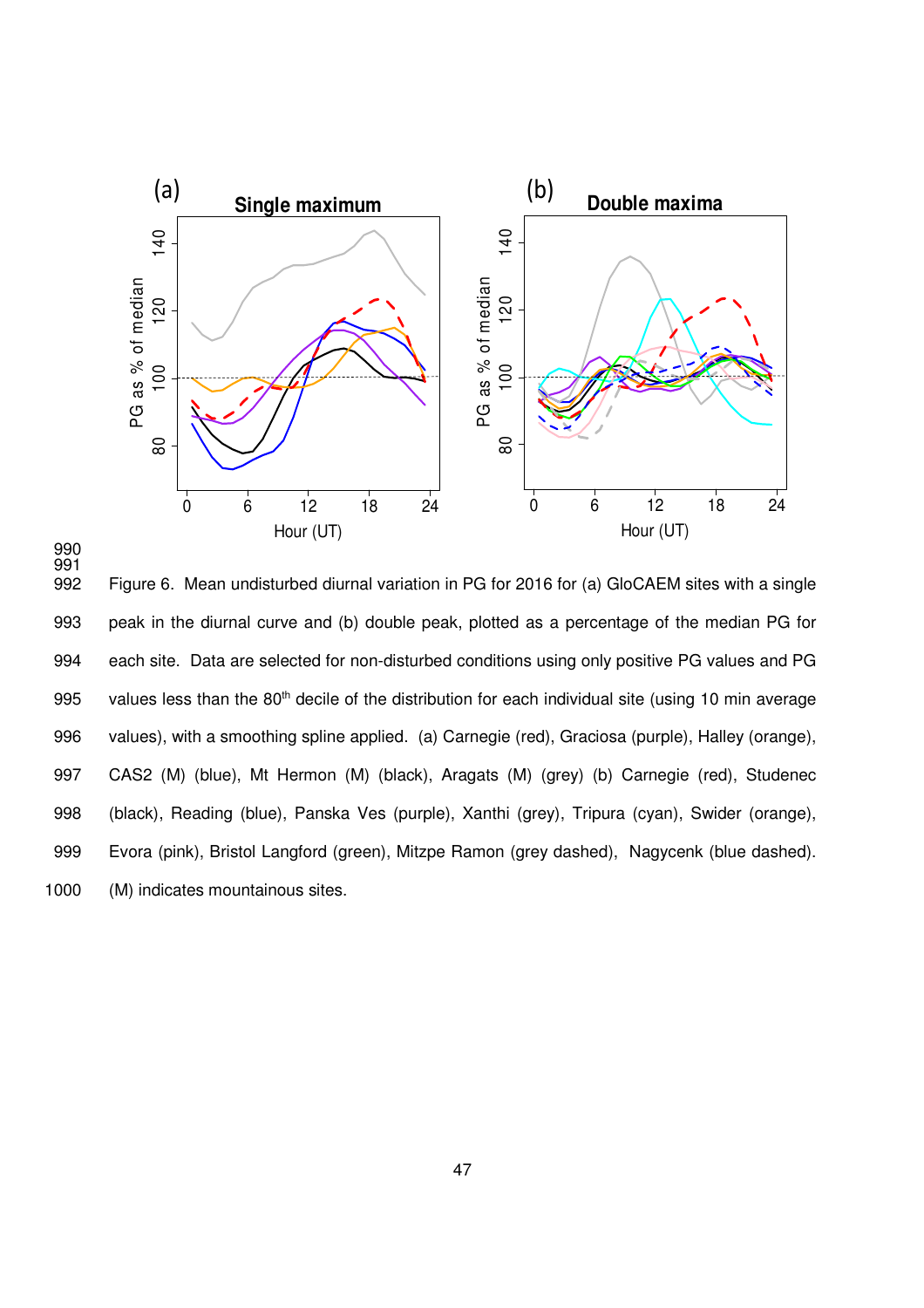| <b>Site</b>                                                                        | <b>Site</b><br>abbreviation | All PG<br>median<br>(V/m) | All PG<br>standard<br>deviation<br>(V/m) | Non-disturbed<br>PG median<br>(V/m) | <b>Type of PG</b><br>diurnal cycle | <b>Number</b><br>complete<br>months of data |
|------------------------------------------------------------------------------------|-----------------------------|---------------------------|------------------------------------------|-------------------------------------|------------------------------------|---------------------------------------------|
| University of<br>Reading                                                           | <b>RDG</b>                  | 85                        | 85                                       | 80                                  | Double                             | 12                                          |
| Halley research<br>station                                                         | <b>HAL</b>                  | 69                        | 272                                      | 65                                  | Single                             | 10                                          |
| At-Bristol Science<br>Centre                                                       | <b>BRISCI</b>               | 216                       | 521                                      | 205                                 | Insufficient data                  | $\overline{7}$                              |
| Langford School of<br><b>Veterinary Sciences</b>                                   | <b>BRILANG</b>              | 20                        | 81                                       | 21                                  | Double                             | 8                                           |
| Mount Hermon<br>cosmic ray station                                                 | <b>HER</b>                  | 245                       | 558                                      | 233                                 | Single<br>(Mountain)               | $\overline{7}$                              |
| Wise Astronomical<br>Observatory,<br>Mitzpe Ramon                                  | <b>RAM</b>                  | 186                       | 222                                      | 179                                 | Double                             | 8                                           |
| Duth, Xanthi                                                                       | <b>XAN</b>                  | 68                        | 520                                      | 63                                  | Double                             | 10                                          |
| University of Evora                                                                | <b>EVO</b>                  | 67                        | 1203                                     | 64                                  | Double                             | 11                                          |
| Graciosa                                                                           | GRA                         | 81                        | 249                                      | 75                                  | Single                             | 12                                          |
| Aragats Space<br>Environmental<br>Center                                           | ARA                         | 111                       | 1367                                     | 115                                 | Single<br>(Mountain)               | 12                                          |
| Swider Geophysical<br>Observatory                                                  | SWI                         | 273                       | 431                                      | 259                                 | Double                             | 11                                          |
| <b>MTA CSFK GGI</b><br>Szechenyi Istvan<br>Geophysical<br>Observatory,<br>Nagycenk | <b>NCK</b>                  | 167                       | 652                                      | 154                                 | Double                             | 9                                           |
| <b>Tripura University</b>                                                          | TRI                         | 30                        | 101                                      | 29                                  | Double                             | 9                                           |
| Studenec                                                                           | STU                         | 48                        | 96                                       | 44                                  | Double                             | 12                                          |
| Panska Ves                                                                         | PAN                         | 49                        | 311                                      | 53                                  | Double                             | 11                                          |
| CAS2                                                                               | CAS2                        | 431                       | 1359                                     | 404                                 | Single<br>(Mountain)               | 11                                          |
| <b>CGR</b>                                                                         | CGR                         | 195                       | 336                                      | 184                                 | Single                             | 12 (for 2017)                               |

1001 Table 2. Details of PG properties for the 17 GloCAEM sites for 2016 (except CGR which only 1003 has PG values for 2017). Values are calculated from 10 minute averages and FW PG is 1004 selected on the basis of between 0 V/m and 80% of the total PG distribution.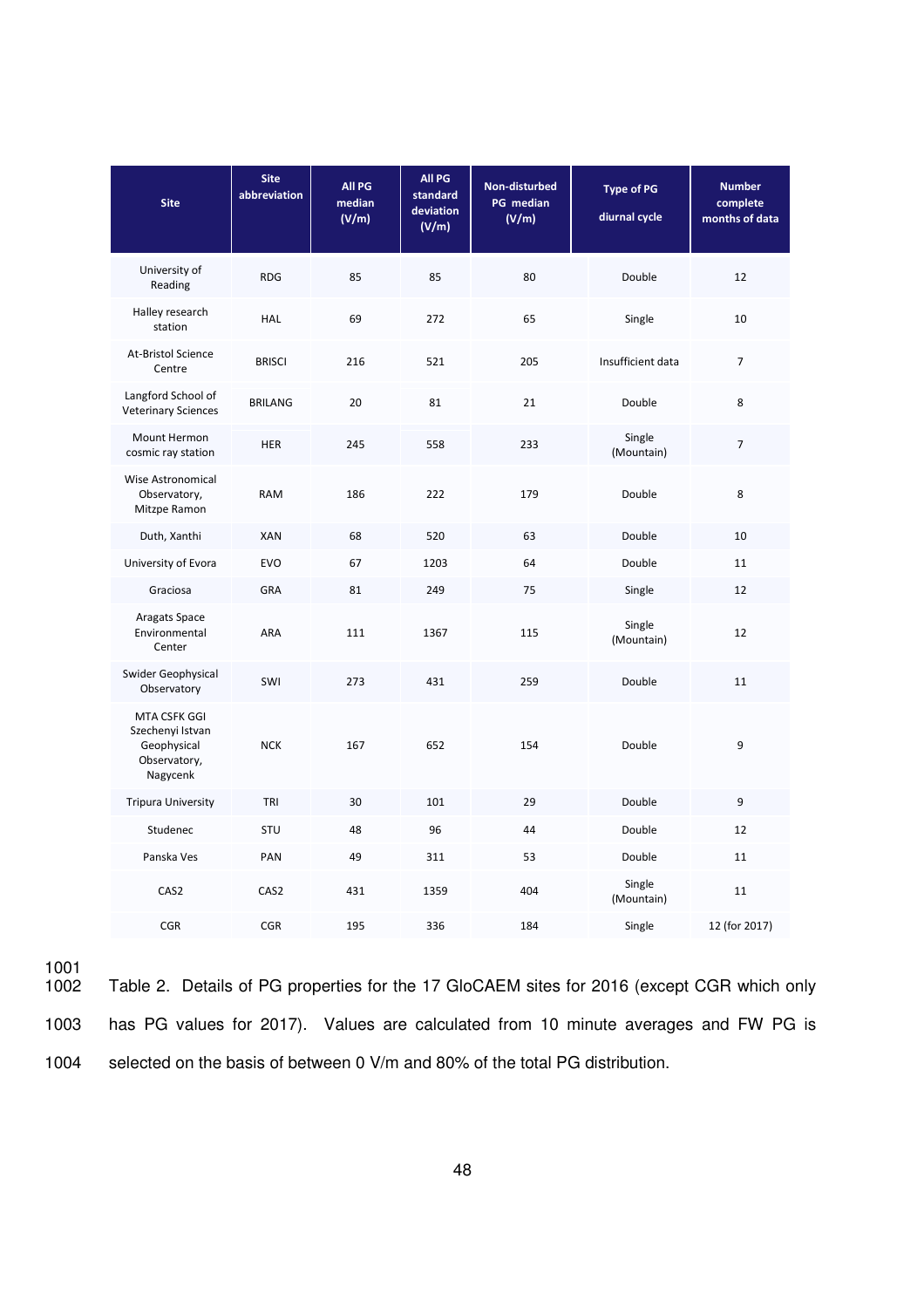



Figure 7. Boxplot of difference between non-disturbed diurnal average PG and Carnegie PG 1007 during 2016 (expressed as a percentage difference) for Reading, Bristol Langford, Mitzpe 1008 Ramon, Xanthi, Evora, Swider, Nagycenk, Studenec and Panska Ves, as a function of time of 1009 day. Only sites which are in similar latitudinal regions are included, and mountain sites are also 1010 excluded due to Austausch effects. The edges and line in the centre of each box show the 1011 upper and lower quartiles, and the median and whiskers extend to 1.5 times the interquartile 1012 range. Individual points represent outliers.

1013

1014

1015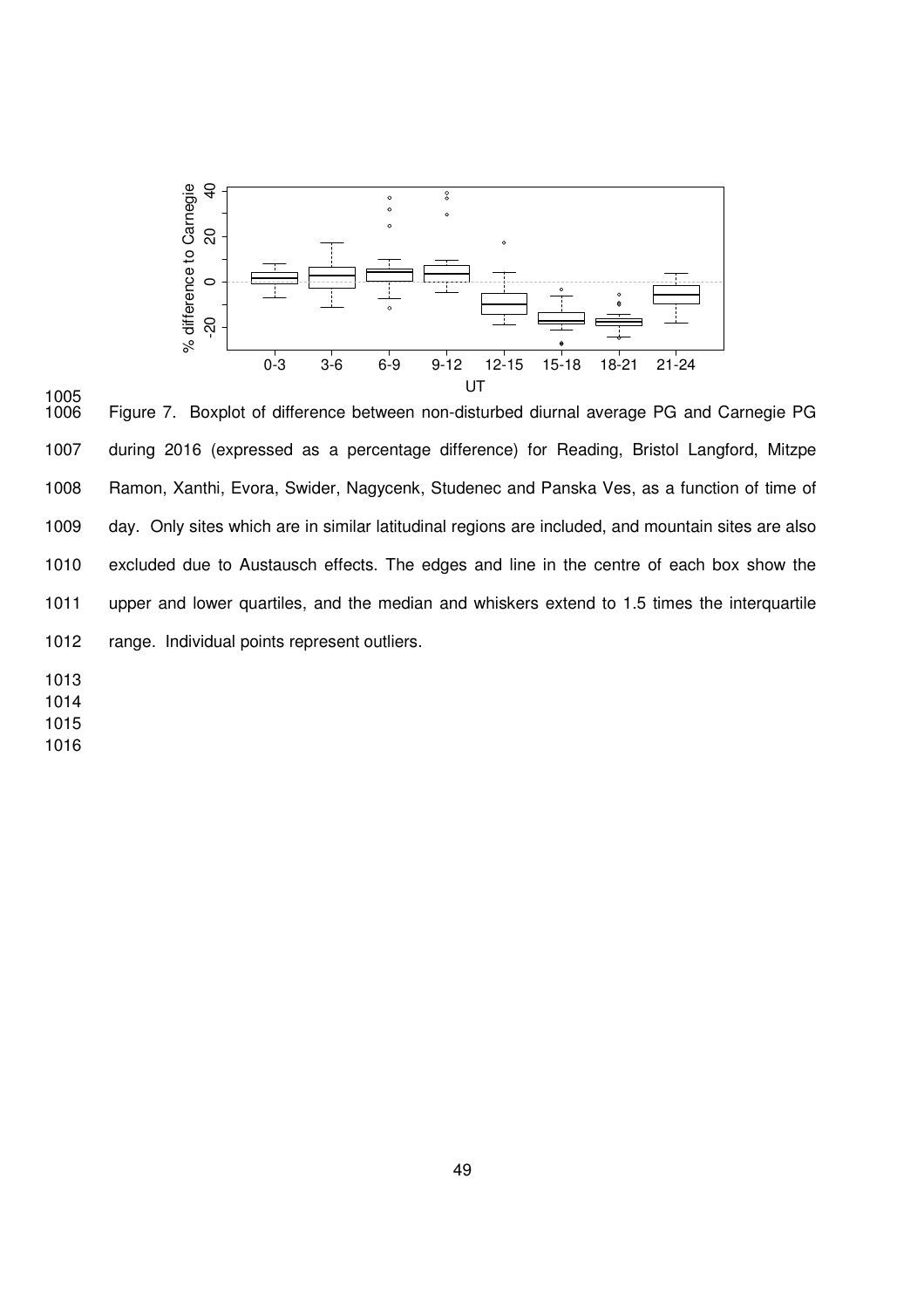



1019 Figure 8. Boxplots of non-disturbed 10 minute mean PG values on weekdays (Monday to 1020 Friday) and weekends (Saturday and Sunday) using data from 2016. Measurements sites are 1021 (a) Reading, (b) Evora, (c) Tripura, (d) Xanthi. The upper and lower box boundaries and central 1022 horizontal show the upper and lower quartiles, and the median respectively. Notches around the 1023 median indicate the 95% confidence limits, with median and p-values shown on the plot. 1024 Outliers are not shown.

1025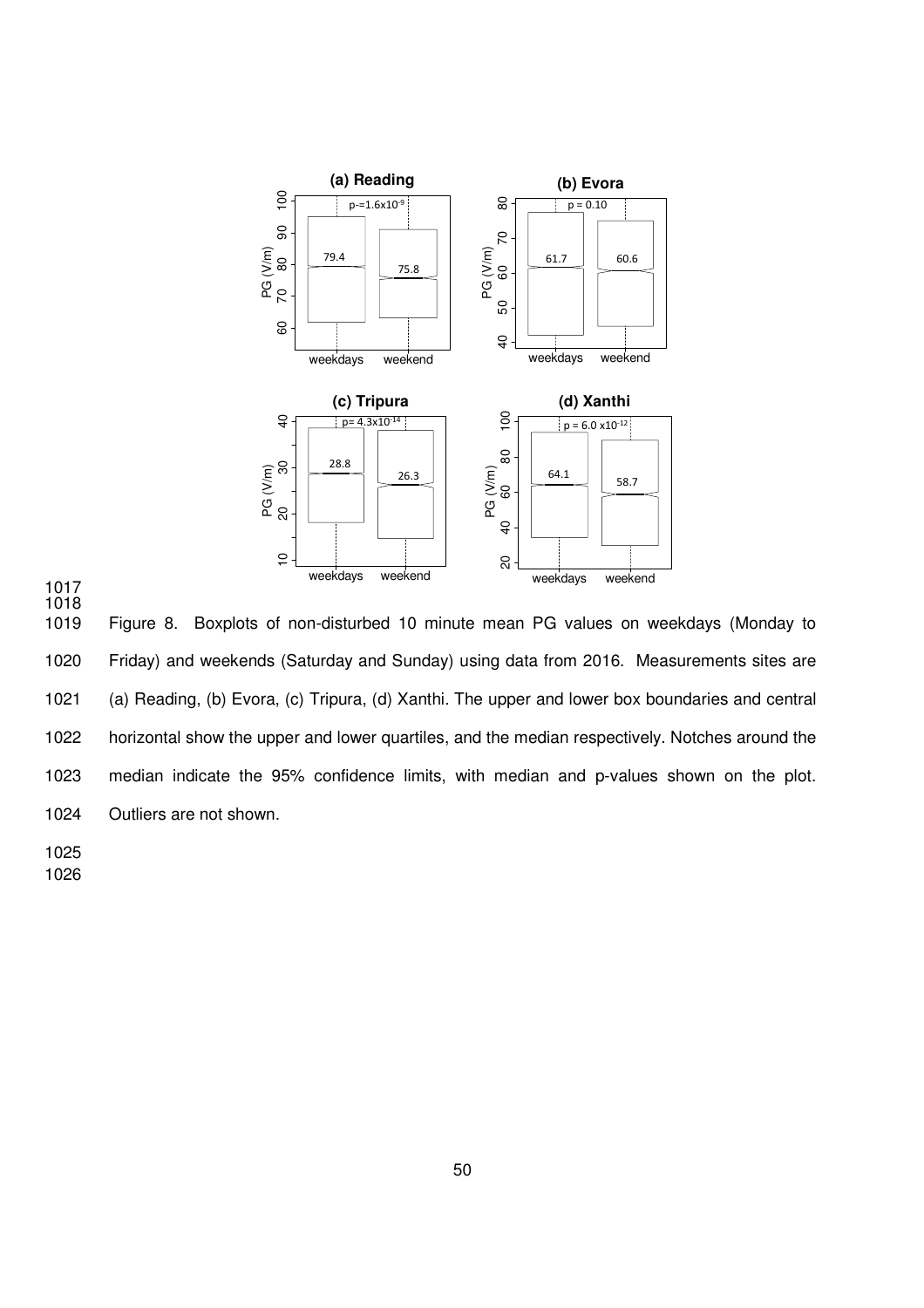

- 1027 1028
- 1029

1030 Figure 9. Median monthly variation in non-disturbed PG for weekday (grey) and weekend 1031 (black) PG (calculated from 10 minute mean PG values). (a) Reading (using data from 2010 to 1032 2018) and (b) Graciosa (using data from 2015 to September 2017).

1034

1035

1036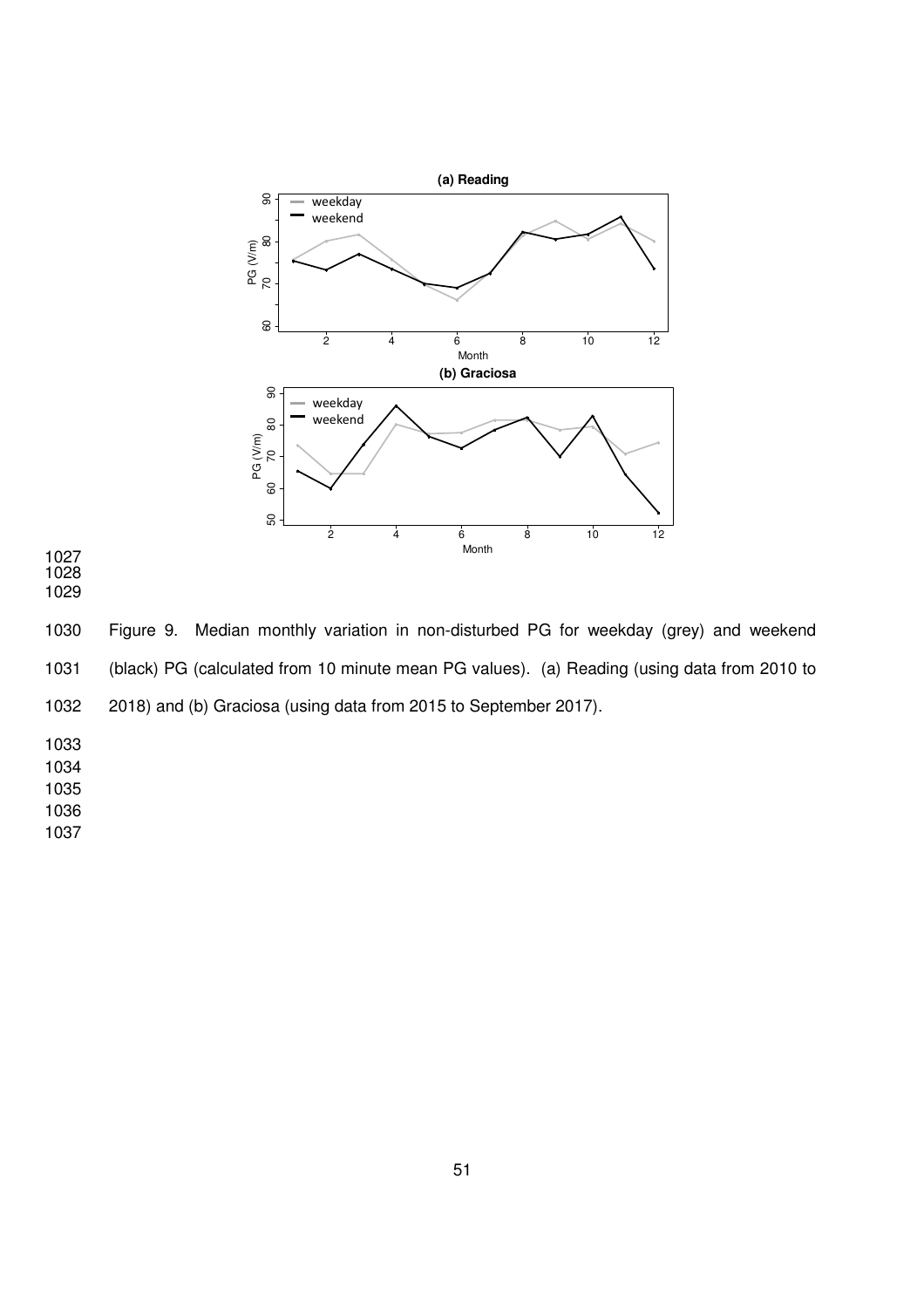



Figure 10. Mean undisturbed diurnal variation in PG for Reading during (a) winter (December, 1041 January, February – DJF) and (b) summer (June, July, August – JJA) in black. PG data is 1042 averaged from 10 minute mean values and covers 2010-1018. Red shows the annual average 1043 Carnegie variation in PG.

1050

1051

1052

1053

1054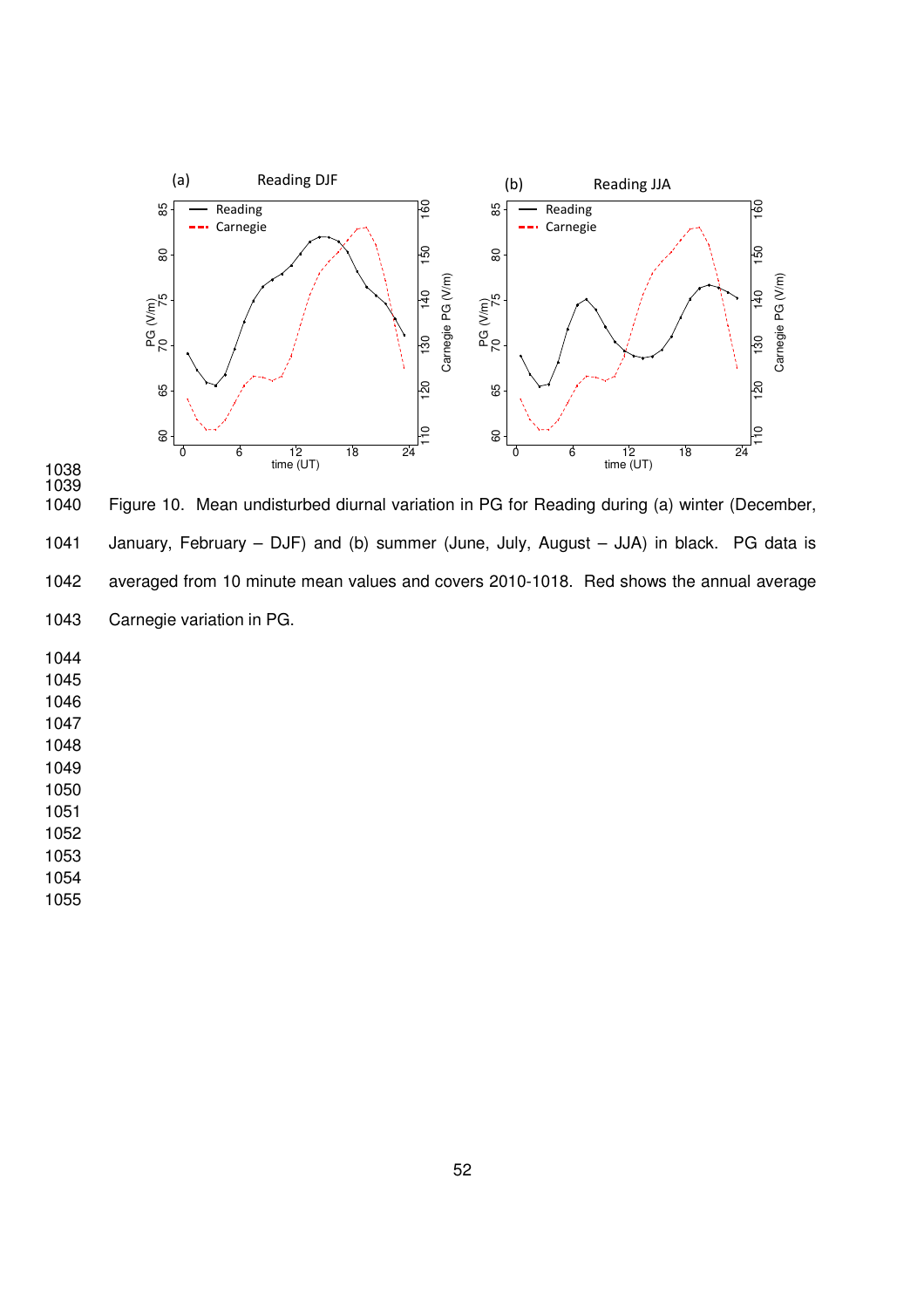

1056 Figure 11. Diurnal variation in PG on individual days (a) 20<sup>th</sup> April 2016 and (b) 15<sup>th</sup> May 2016, 1058 averaged from the sites at Reading, Graciosa, Evora, CAS2, Nagycenk, Panská Ves (black, 1059 with a cubic smoothing spline applied, with smoothing parameter of 0.4). Only non-disturbed 1060 values of PG are included and values are first normalised individually with respect to the median 1061 for each site and then averaged together (using the median value). Averages are hourly 1062 averages taken from 1 minute PG data. The red line is the normalised Carnegie PG.

1064

1065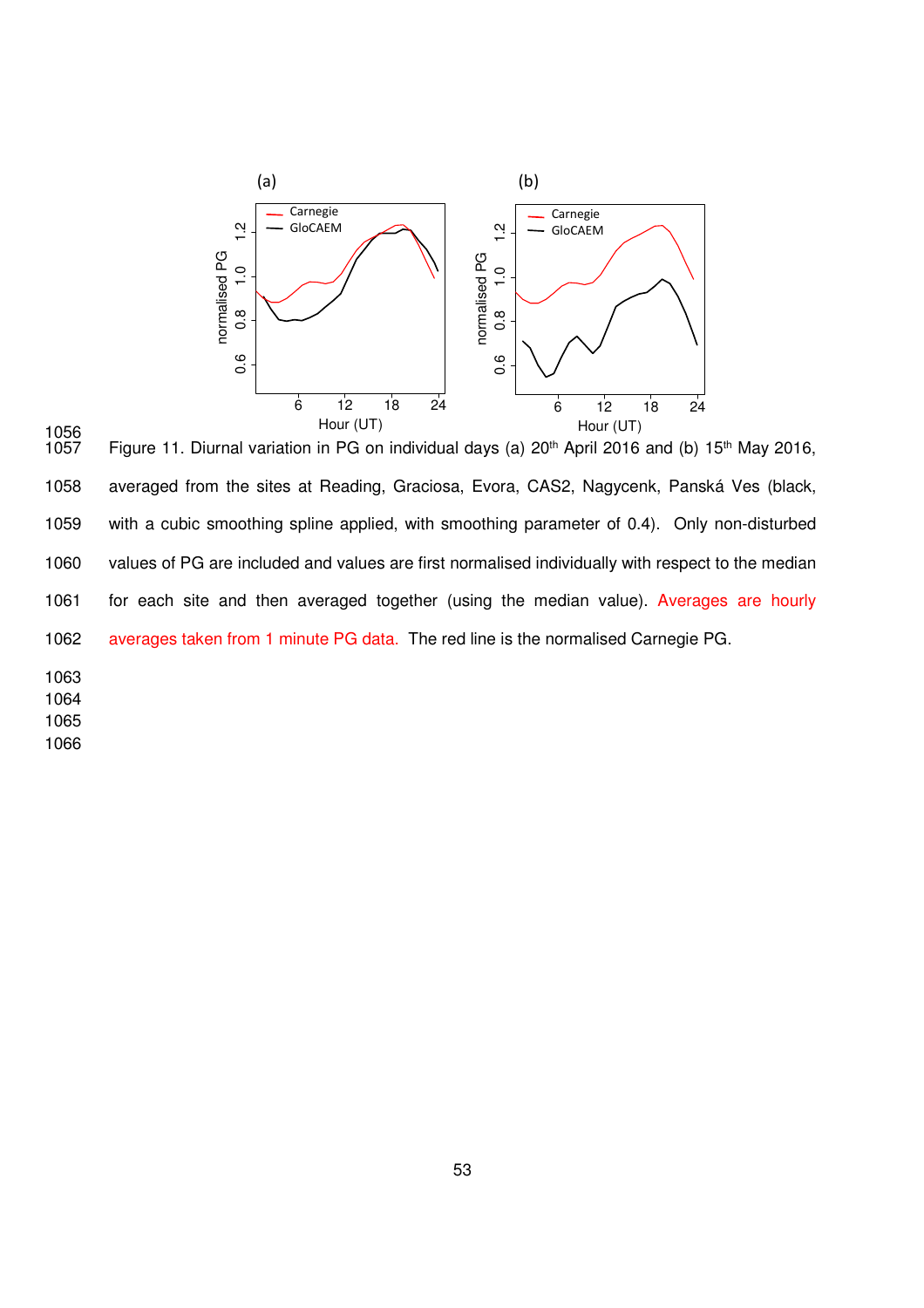

1067 Figure 12. Mean diurnal variation in non-disturbed PG as a function of season at the most 1069 globally representative GloCAEM sites of Graciosa (data from 2015 to Sept 2017), Halley (data 1070 from 2015 to 2017) and CAS2 (Argentina) (data from 2016 to 2018). (a) December, January, 1071 February (DJF), (b) March, April May (MAM), (c) June, July, August (JJA) and (d) September, 1072 October, November (SON). The time of the PG maximum at each site is shown by the vertical 1073 dashed lines. Curves are computed from 10 minute mean values.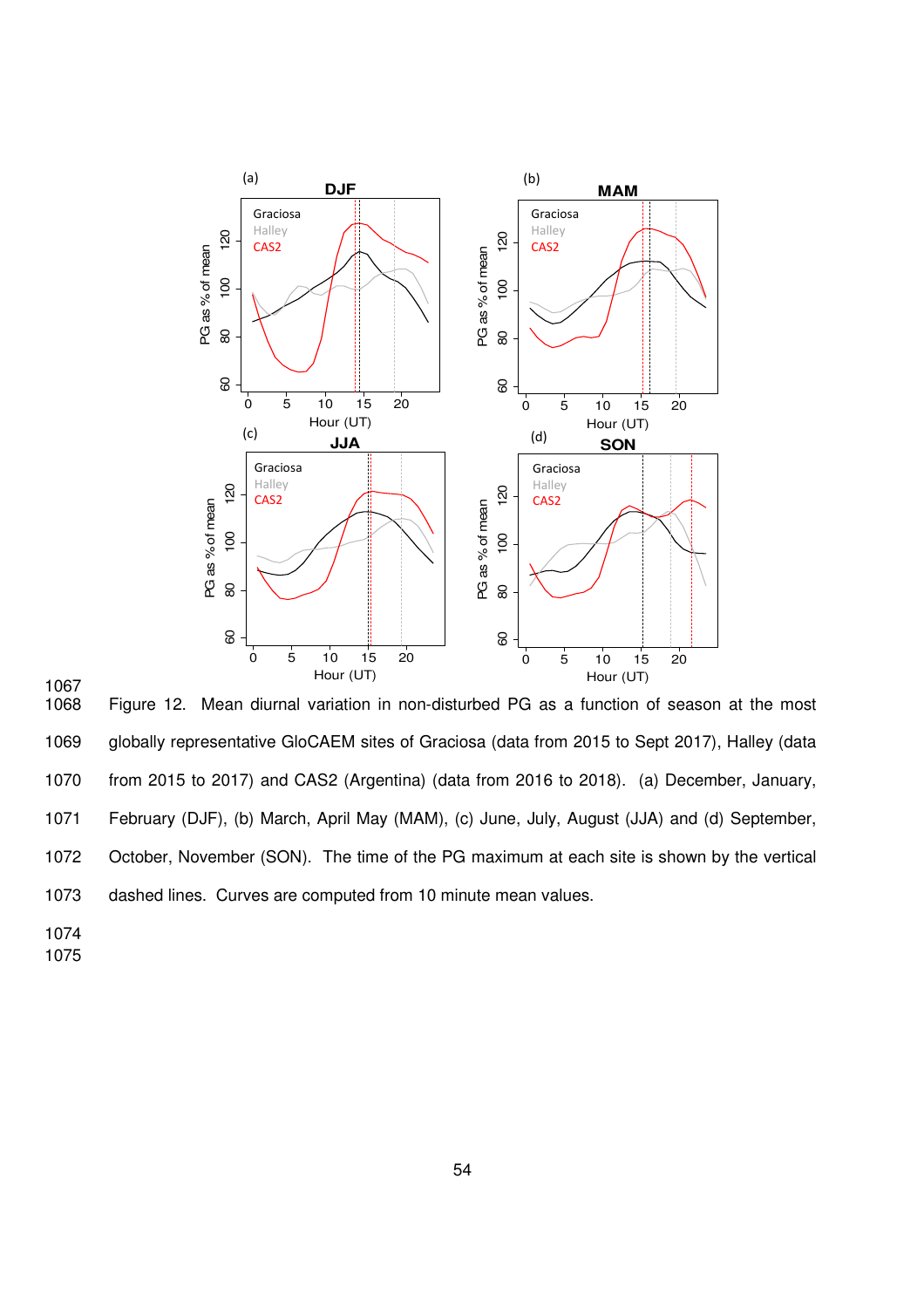

1076 Figure 13. Time of the (a) maximum and (b) minimum in diurnal variation in non-disturbed PG 1078 as a function of season from various sites including the Carnegie, Vostok Antarctica; and the 1079 GloCAEM sites of Graciosa (data from 2015 to Sept 2017), Halley (data from 2015 to 2017) and 1080 CAS2 (Argentina) (data from 2016 to 2018). Carnegie data is obtained from Harrison (2013) 1081 and Vostok data from Burns et al (2005). Vostok has more data points than the other sites as 1082 seasonal PG averages are reported over 2 month periods (Burns et al, 2005), unlike the other 1083 sites where averages are calculated over 3 month periods.

- 1084
- 1085 1086
- 1087
- 1088
- 1089
- 1090
- 1091
- 1092
- 1093
- 1094
- 1095

- 1098
- 1099
- 1100